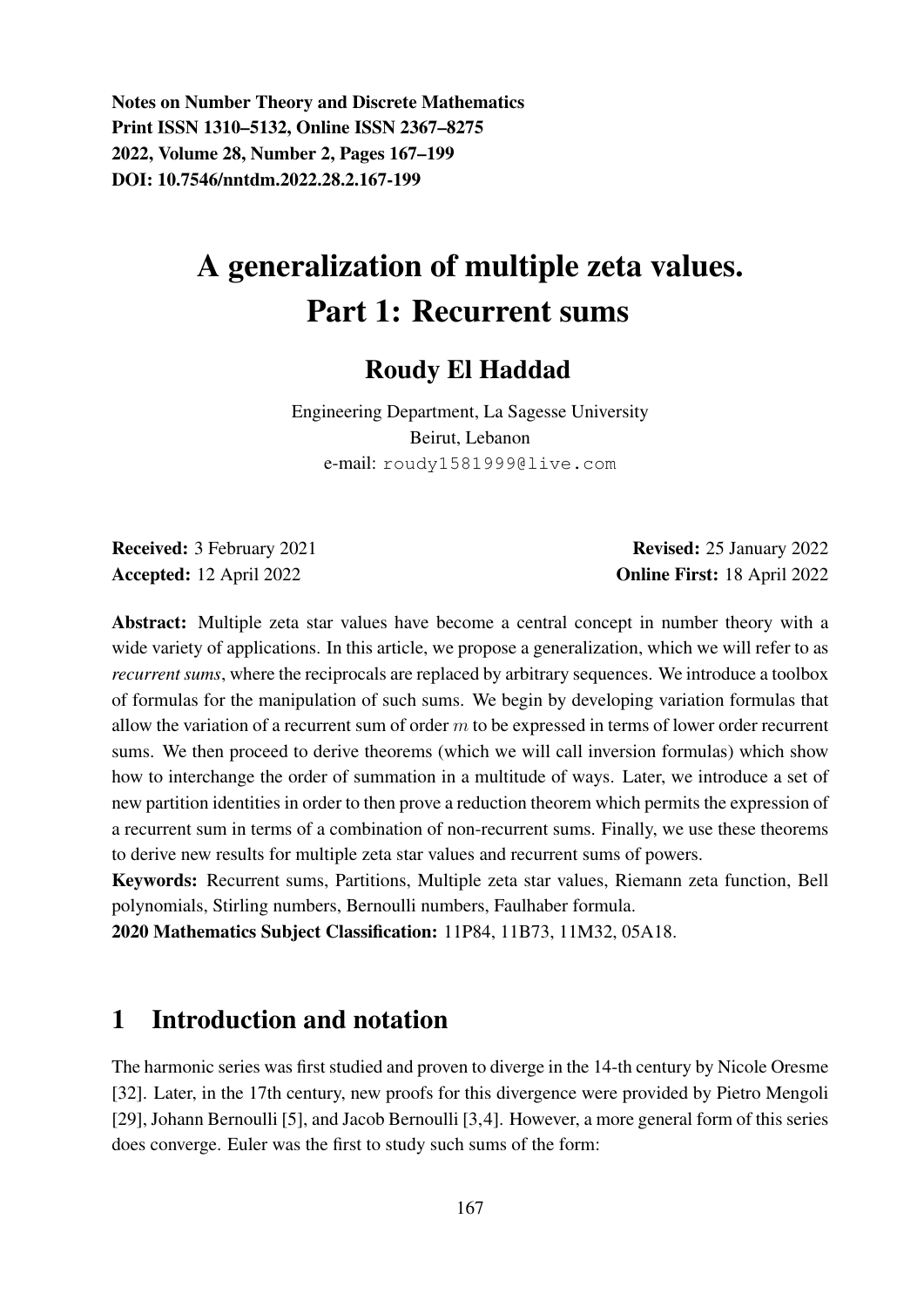$$
\zeta(s) = \sum_{n=1}^{\infty} \frac{1}{n^s},
$$

where s is a real number. In the famous Basel problem, Euler proved that  $\zeta(2) = \frac{\pi^2}{c}$  $\frac{1}{6}$  (see [12, 13, 16]. Fourteen additional proofs can be found in [11]). He later provided a general formula for this zeta function for positive even values of s.

Euler's definition was then extended to a complex variable s by Riemann in his 1859 article "On the Number of Primes Less Than a Given Magnitude". More recently, the multiple harmonic series, an even more general form of the zeta function, has been introduced and studied. Note that Euler was the first to study these multiple harmonic series for length 2 in [15]. A multiple harmonic series (MHS) or multiple zeta values (MZV) is defined as:

$$
\zeta(s_1, s_2, \dots, s_k) = \sum_{1 \leq N_1 < N_2 < \dots < N_k} \frac{1}{N_1^{s_1} N_2^{s_2} \cdots N_k^{s_k}}.
$$

A very important variant of the MHS (see [25,27,30]) often referred to as multiple zeta star values MZSV or multiple harmonic star series MHSS (or simply multiple zeta values) is defined by:

$$
\zeta^{\star}(s_1, s_2, \ldots, s_k) = \sum_{1 \leq N_1 \leq N_2 \leq \cdots \leq N_k} \frac{1}{N_1^{s_1} N_2^{s_2} \cdots N_k^{s_k}}.
$$

This variant of the MHS is directly related to the Riemann zeta function  $\zeta(s)$  [18,23]. Additionally, it is involved in a variety of sums and series including the Arakawa–Kaneko zeta function [37] and Euler sums.

Such sums have tremendous importance in number theory. They have been of interest to mathematicians for a long time and have been systematically studied since the 1990s with the work of Hoffman [23, 24] and Zagier [38]. However, their importance is not limited to Number Theory. In fact, such sums/series have appeared in physics even before the phrase "multiple zeta values" had been coined. As an example, the number  $\zeta(\bar{6}, \bar{2})$  appeared in the quantum field theory literature in 1986 [8]. They play a major role in the connection of knot theory with quantum field theory [9, 26]. MZVs and MZSVs became even more important after they became needed for higher order calculations in quantum electrodynamics (QED) and quantum chromodynamics (QCD) [6, 7].

These sums are a particular case of what we called recurrent sums as they are of the form

$$
\sum_{1\leq N_1\leq \cdots \leq N_m\leq n} a_{(m);N_m}\cdots a_{(1);N_1}
$$

with  $a_{(i);N_i} = \frac{1}{N_i^i}$  $\frac{1}{N_i^{s_i}}$  for all i. The particular case has been extensively studied while the general case received much less interest. Although there are hundreds if not thousands of formulae to help in the study of multiple harmonic star sums and multiple zeta star values, barely any formulae can be found for its general counterpart. In this article, we are interested in studying this more general form which is expressed as follows:

$$
\sum_{1\leq N_1\leq \cdots \leq N_m\leq n} a_{(m);N_m}\cdots a_{(1);N_1}.
$$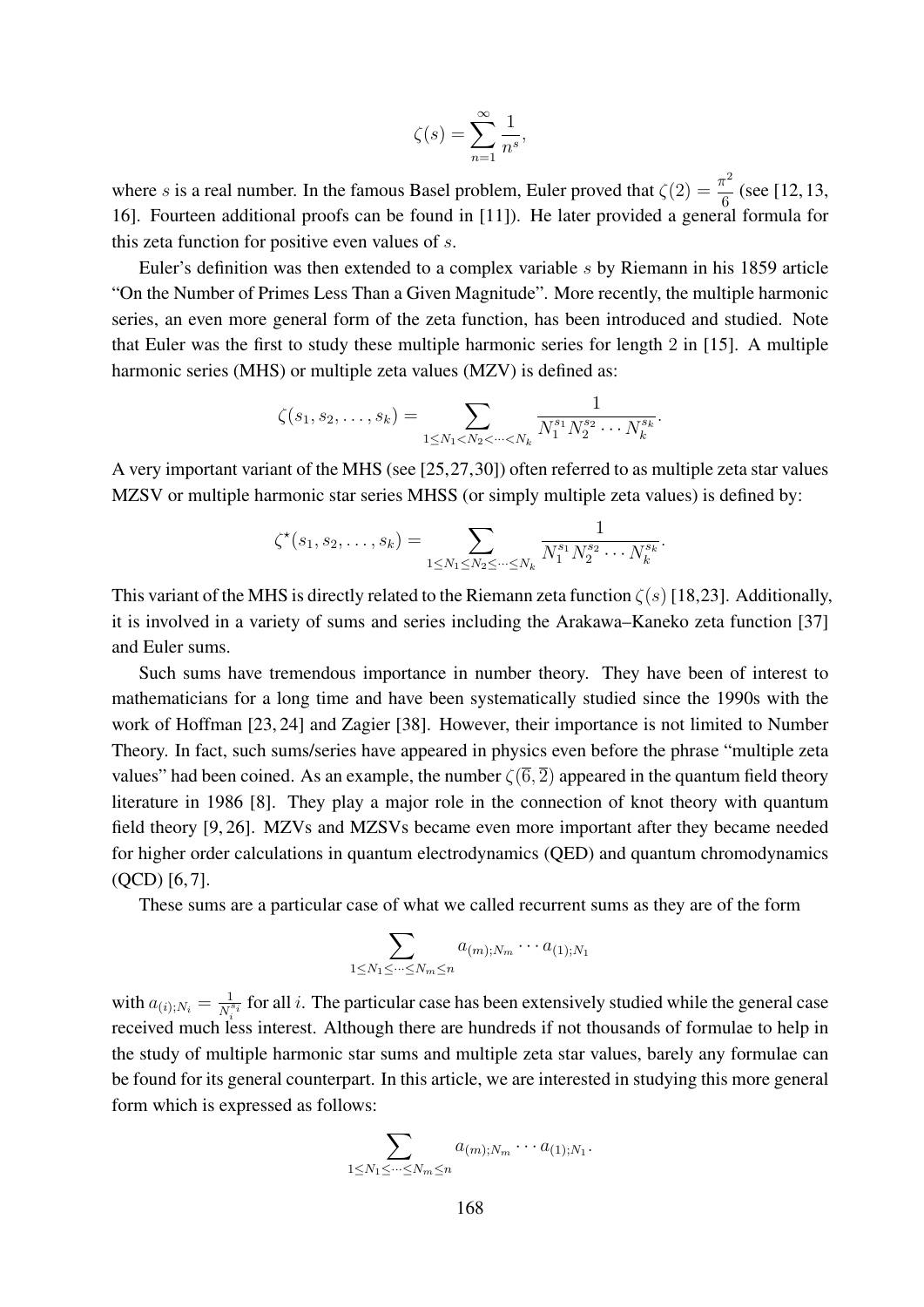We will also consider the particular case where all sequences are the same:

$$
\sum_{1\leq N_1\leq \cdots \leq N_m\leq n} a_{N_m}\cdots a_{N_1}.
$$

This structure of sums appears in a variety of areas of mathematics. The objective is to develop formulae to improve and facilitate the way we work with recurrent sums. This includes deriving formulae to calculate the variation of such sums, formulae to interchange the order of summation as well as formulae to represent recurrent sums in terms of a combination of non-recurrent sums. Note that this type of sums is intimately related to partitions as they appear in the representation of recurrent sums as a combination of simple non-recurrent sums. Therefore, this article will also focus on partition identities that are needed to prove the previously stated theorems as well as the ones that can be derived from these same theorems. Among these partition identities that can be found through these theorems, a definition of binomial coefficients in terms of a sum over partitions will be presented. Similarly, we produce some identities involving special sums, over partitions, of Bernoulli numbers. Furthermore, we are also interested in applying the formulae developed for the general case to some particular cases. First, we will apply our results to the multiple sums of powers in order to generalize Faulhaber's formula.

Then, we will go back to the most famous particular case which is the MZSV and show how our results on the general case can improve in this case. A particularly beautiful identity that we will present is the following which relates the recurrent sum of  $\frac{1}{N^2}$  to the zeta function for positive even values (this heavily relies on Schneider's work [35]):

$$
\sum_{N_m=1}^{\infty} \cdots \sum_{N_1=1}^{N_2} \frac{1}{N_m^2 \cdots N_1^2} = \sum_{\sum i.y_{k,i}=m} \prod_{i=1}^m \frac{1}{(y_{k,i})! \, i^{y_{k,i}}} \left( \zeta(2i) \right)^{y_{k,i}} = \left( 2 - \frac{1}{2^{2(m-1)}} \right) \zeta(2m).
$$

Although this paper focuses on the generalized version of the multiple zeta star values, the multiple zeta values itself is a particular form of a type of sums presented in [21] and which is closely related to the recurrent sums by the relations also presented in that cited article.

The main theorems of this paper have potential applications such as the following: Surprisingly, this form appears in the general formula for the *n*-th integral of  $x^m(\ln x)^{m'}$ . In the paper [20], the relations presented in this paper are used to derive and prove this general formula for the *n*-th integral of  $x^m(\ln x)^{m'}$ . In the Part 2 of this study [21], the partition identities here presented are combined with additional partition identities in order to produce identities for odd and even partitions.

Let us now introduce some notation in order to facilitate the representation of such sums in this paper. For any  $m, q, n \in \mathbb{N}$  where  $n \geq q$  and for any set of sequences  $a_{(1),N_1}, \ldots, a_{(m);N_m}$ defined in the interval  $[q, n]$ , let  $R_{m,q,n}(a_{(1);N_1}, \ldots, a_{(m);N_m})$  represent the general recurrent sum of order m for the sequences  $a_{(1);N_1}, \ldots, a_{(m);N_m}$  with lower and upper bounds, respectively q and n. For simplicity, however, we will denote it simply as  $R_{m,q,n}$ .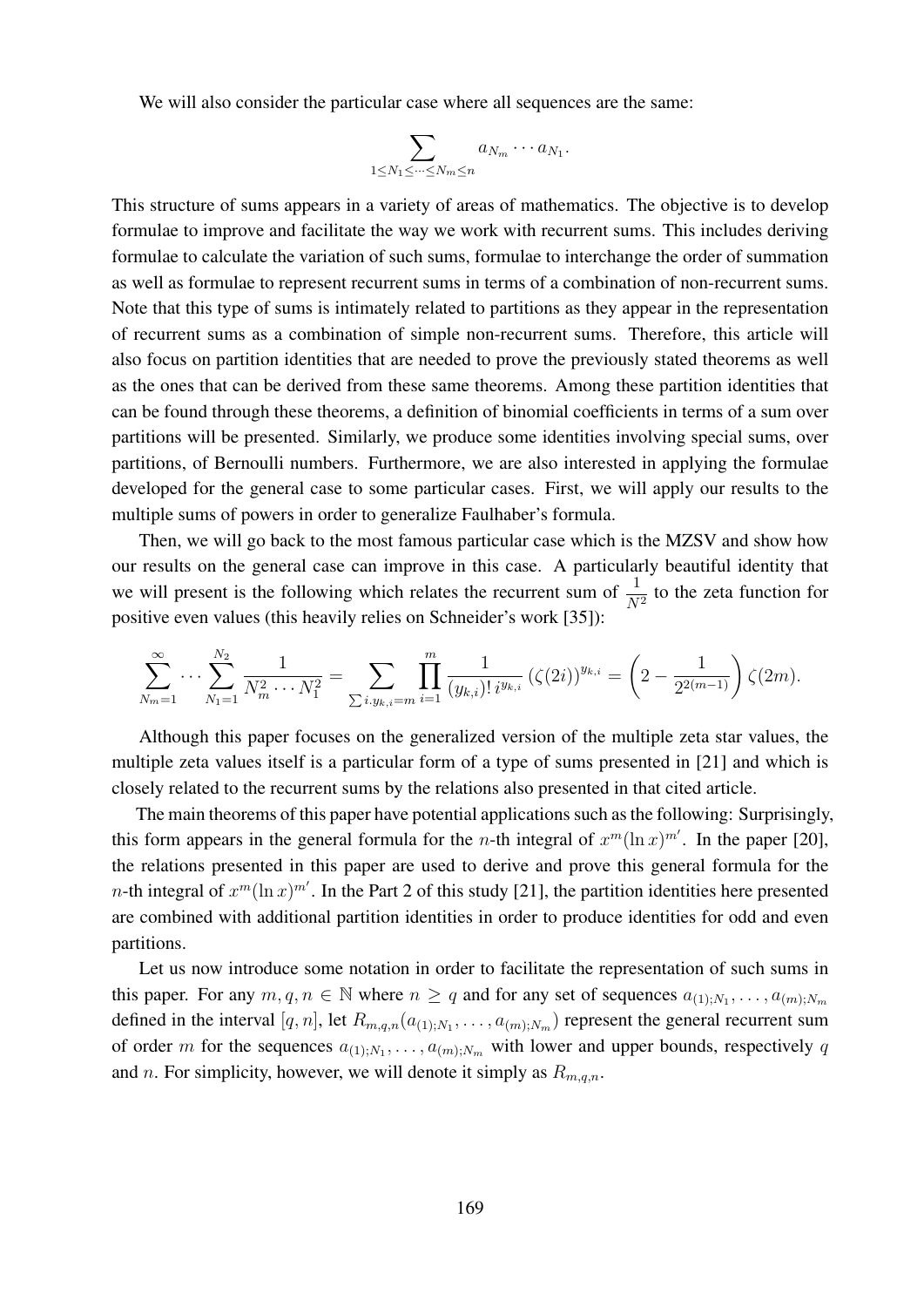$$
R_{m,q,n} = \sum_{N_m=q}^{n} a_{(m);N_m} \cdots \sum_{N_2=q}^{N_3} a_{(2);N_2} \sum_{N_1=q}^{N_2} a_{(1);N_1}
$$
  
= 
$$
\sum_{N_m=q}^{n} \cdots \sum_{N_2=q}^{N_3} \sum_{N_1=q}^{N_2} a_{(m);N_m} \cdots a_{(2);N_2} a_{(1);N_1}
$$
  
= 
$$
\sum_{q \le N_1 \le \cdots \le N_m \le n} a_{(m);N_m} \cdots a_{(2);N_2} a_{(1);N_1}.
$$
 (1)

The most common case of a recurrent sum is that where all sequences are the same,

$$
R_{m,q,n}(a_{N_1},\ldots,a_{N_m}) = \sum_{N_m=q}^{n} a_{N_m} \cdots \sum_{N_2=q}^{N_3} a_{N_2} \sum_{N_1=q}^{N_2} a_{N_1}
$$
  
= 
$$
\sum_{N_m=q}^{n} \cdots \sum_{N_2=q}^{N_3} \sum_{N_1=q}^{N_2} a_{N_m} \cdots a_{N_2} a_{N_1}
$$
  
= 
$$
\sum_{q\leq N_1\leq \cdots\leq N_m\leq n} a_{N_m} \cdots a_{N_2} a_{N_1}.
$$
 (2)

For simplicity, we will denote it as  $\hat{R}_{m,q,n}$ . We could also denote it as  $R_{m,q,n}(a_N)$ . This type of sums is described as recurrent because they can also be expressed using the following recurrent form:

$$
\begin{cases}\nR_{m,q,n} = \sum_{N_m=q}^{n} a_{(m);N_m} R_{m-1,q,N_m} \\
R_{0,i,j} = 1 \,\forall i,j \in \mathbb{N}.\n\end{cases} \tag{3}
$$

**Remark 1.** A recurrent sum of order 0 is always equal to 1. It is not equivalent to an empty sum (which is equal to 0).

In this paper, recurrent sums will be studied. In Section 2, formulas for the calculation of variation of these sums in terms of lower order recurrent sums will be presented. Then, in Section 3, inversion formulas will be presented, which will allow the interchange of the order of summation in such sums. Finally, in Section 4, we will present a set of partition identities as well as a reduction formula that allows the representation of a recurrent sum as a combination of simple (non-recurrent) sums. These relations will be, then, used to simplify certain special sums/series such as the recurrent sum of powers and the multiple zeta star values.

### 2 Variation formulas

In this section, we will develop formulas to express the variation of a recurrent sum of order  $m$  $(R_{m,q,n+1} - R_{m,q,n})$  in terms of lower order recurrent sums. Equivalently, these formulas can be used to express  $R_{m,q,n+1}$  in terms of  $R_{m,q,n}$  and lower order recurrent sums.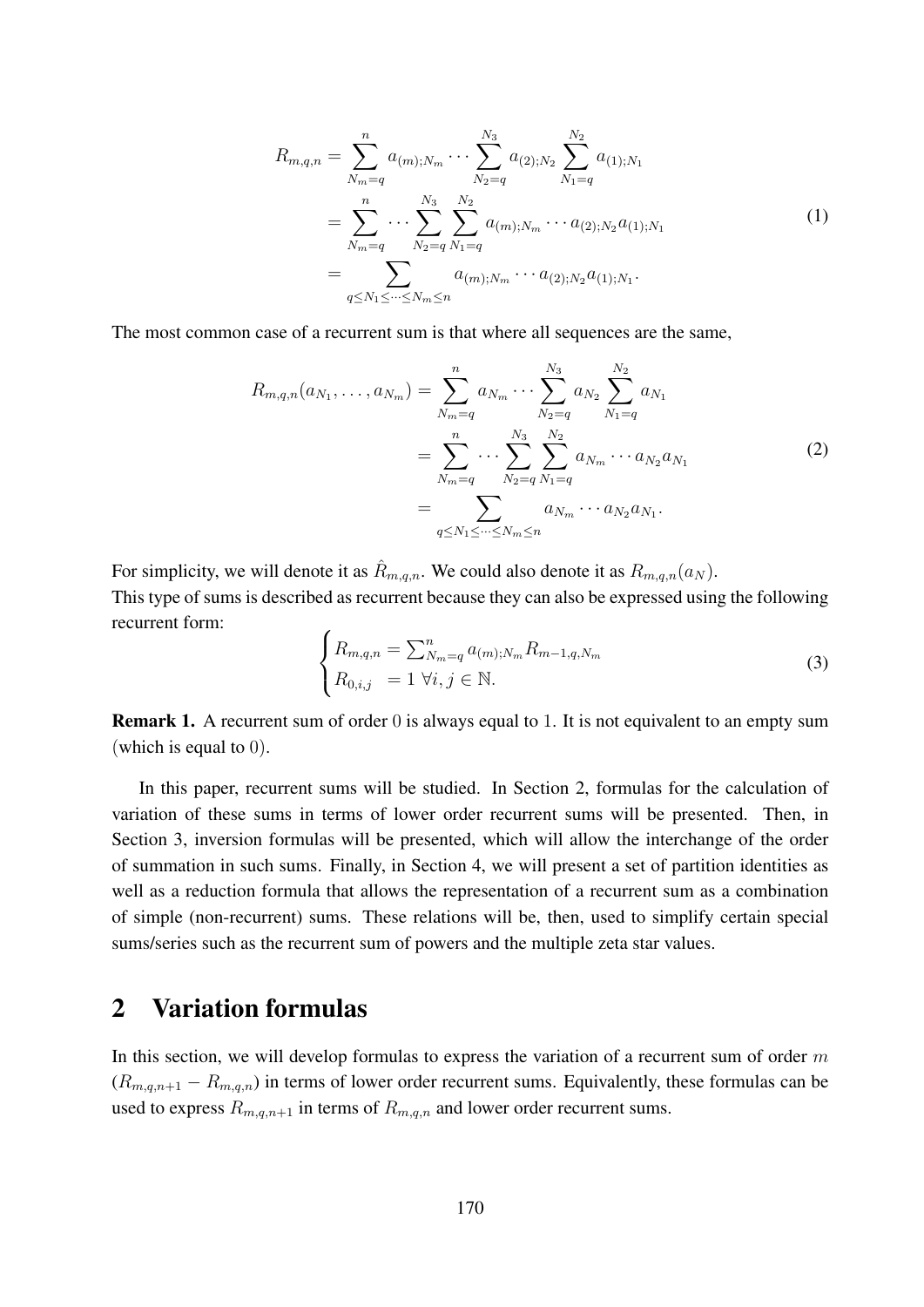#### 2.1 Simple expression

We start by proving the most basic form for the variation formula as illustrated by the following lemma. This is needed in order to prove the general form of this formula.

Remark 2. Although the formulas presented in this section will be for recurrent sums with a common lower bound  $q$ , they hold for recurrent sums with distinct lower bounds. It suffices to replace  $R_{m,q,n}$  by  $R_{m,\mathbf{q}_m,n}$  where  $\mathbf{q}_m = (q_1, \ldots, q_m)$ .

**Lemma 2.1.** *For any*  $m, q, n \in \mathbb{N}$ *, we have that* 

*Proof.*

$$
R_{m+1,q,n+1} = a_{(m+1);n+1}R_{m,q,n+1} + R_{m+1,q,n}.
$$

$$
R_{m+1,q,n+1} = \sum_{N_{m+1}=q}^{n+1} \cdots \sum_{N_1=q}^{N_2} a_{(m+1);N_{m+1}} \cdots a_{(1);N_1}
$$
  
=  $a_{(m+1);n+1} \sum_{N_m=q}^{n+1} \cdots \sum_{N_1=q}^{N_2} a_{(m);N_m} \cdots a_{(1);N_1} + \sum_{N_{m+1}=q}^{n} \cdots \sum_{N_1=q}^{N_2} a_{(m+1);N_{m+1}} \cdots a_{(1);N_1}.$ 

Substituting the recurrent sums with the notation, we get the lemma.

Now we apply the basic case from Lemma 2.1 to show the general variation formula that allows  $R_{m,q,n+1}$  to be expressed in terms of  $R_{m,q,n}$  and of recurrent sums of order going from 0 to  $(m - 1)$ .

 $\Box$ 

**Theorem 2.2.** For any  $m, q, n \in \mathbb{N}$  where  $n \geq q$  and for any set of sequences  $a_{(1),N_1}, \ldots, a_{(m);N_m}$ *defined in the interval* [ $q, n+1$ ]*, we have that* 

$$
\sum_{N_m=q}^{n+1} \cdots \sum_{N_1=q}^{N_2} a_{(m);N_m} \cdots a_{(1);N_1} = \sum_{k=0}^m \left( \prod_{j=0}^{m-k-1} a_{(m-j);n+1} \right) \left( \sum_{N_k=q}^n \cdots \sum_{N_1=q}^{N_2} a_{(k);N_k} \cdots a_{(1);N_1} \right).
$$

*Using the notation from Eq.* (1)*, this theorem can be written as*

$$
R_{m,q,n+1} = \sum_{k=0}^{m} \left( \prod_{j=0}^{m-k-1} a_{(m-j);n+1} \right) R_{k,q,n}.
$$

*Proof.* Base case (for  $m = 1$ ):

$$
\sum_{k=0}^{1} \left( \prod_{j=0}^{-k} a_{(1-j);n+1} \right) R_{k,q,n} = (a_{(1);n+1})(1) + (1) \left( \sum_{N_1=q}^{n} a_{(1);N_1} \right) = R_{1,q,n+1}.
$$

Induction hypothesis:

$$
R_{m,q,n+1} = \sum_{k=0}^{m} \left( \prod_{j=0}^{m-k-1} a_{(m-j);n+1} \right) R_{k,q,n}.
$$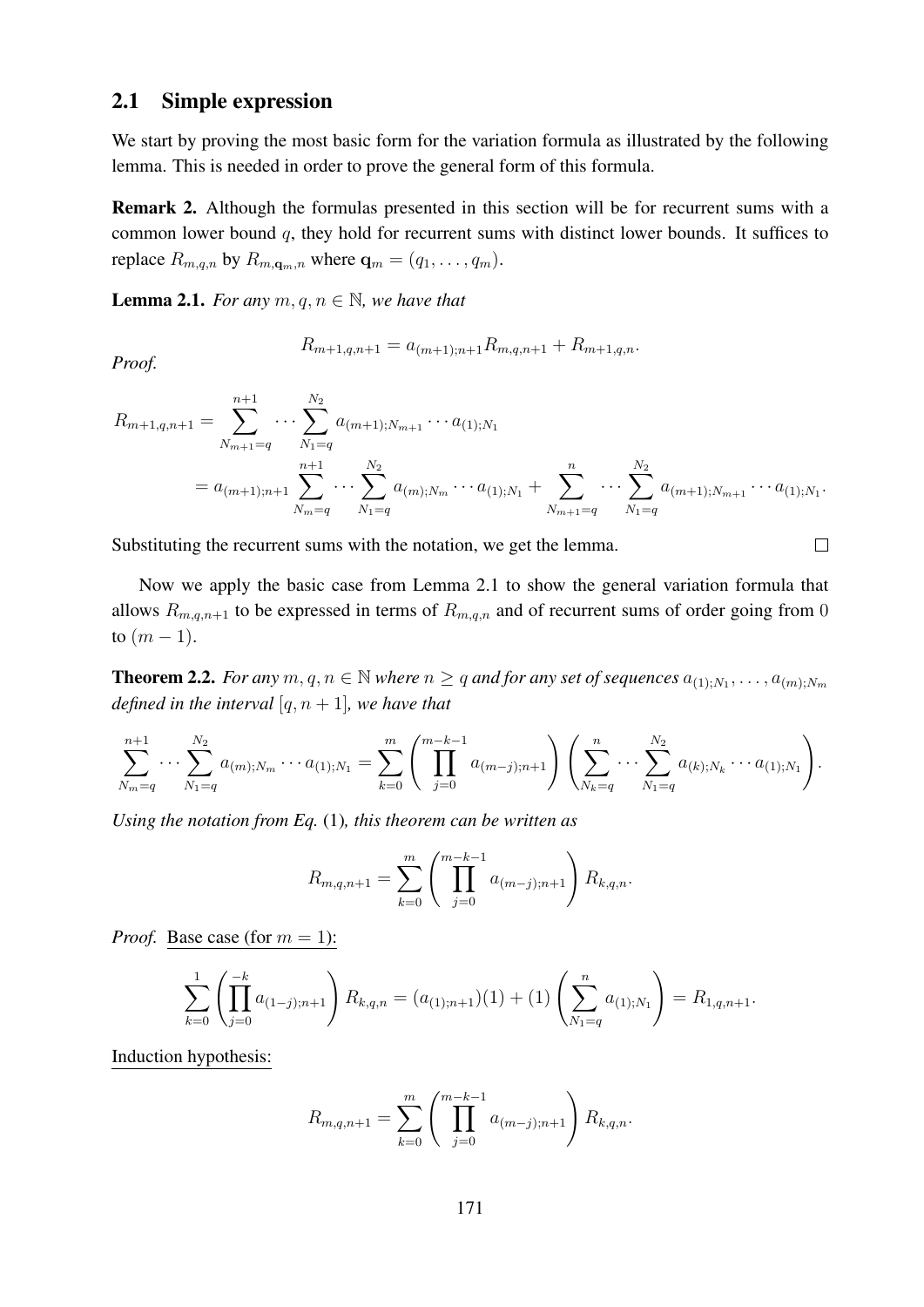Induction step: From Lemma 2.1,

$$
R_{m+1,q,n+1} = a_{(m+1);n+1}R_{m,q,n+1} + R_{m+1,q,n}.
$$

By applying the induction hypothesis,

$$
R_{m+1,q,n+1} = a_{(m+1);n+1} \sum_{k=0}^{m} \left( \prod_{j=0}^{m-k-1} a_{(m-j);n+1} \right) R_{k,q,n} + R_{m+1,q,n}
$$
  
= 
$$
\sum_{k=0}^{m} \left( \prod_{j=0}^{m-k} a_{(m+1-j);n+1} \right) R_{k,q,n} + R_{m+1,q,n}.
$$

Noticing that

$$
\sum_{k=m+1}^{m+1} \left( \prod_{j=0}^{m-k} a_{(m+1-j);n+1} \right) R_{k,q,n} = R_{m+1,q,n},
$$

hence, the case for  $(m + 1)$  is proven. Thus, the theorem is proven by induction.

Corollary 2.2.1. *If all sequences are the same, Theorem 2.2 reduces to the following form:*

$$
\sum_{N_m=q}^{n+1} \cdots \sum_{N_1=q}^{N_2} a_{N_m} \cdots a_{N_1} = \sum_{k=0}^m (a_{n+1})^{m-k} \left( \sum_{N_k=q}^n \cdots \sum_{N_1=q}^{N_2} a_{N_k} \cdots a_{N_1} \right).
$$

*Using the notation from Eq.* (2)*, this theorem can be written as*

$$
\hat{R}_{m,q,n+1} = \sum_{k=0}^{m} (a_{n+1})^{m-k} \hat{R}_{k,q,n}.
$$

**Example 2.1.** Consider that  $m = 2$ , we have the two following cases:

• If all sequences are distinct,

$$
\sum_{N_2=q}^{n+1} b_{N_2} \sum_{N_1=q}^{N_2} a_{N_1} - \sum_{N_2=q}^{n} b_{N_2} \sum_{N_1=q}^{N_2} a_{N_1} = (b_{n+1}) \sum_{N_1=q}^{n} a_{N_1} + (b_{n+1})(a_{n+1}).
$$

• If all sequences are the same,

$$
\sum_{N_2=q}^{n+1} a_{N_2} \sum_{N_1=q}^{N_2} a_{N_1} - \sum_{N_2=q}^{n} a_{N_2} \sum_{N_1=q}^{N_2} a_{N_1} = (a_{n+1}) \sum_{N_1=q}^{n} a_{N_1} + (a_{n+1})^2.
$$

**Remark 3.** Set  $a_{(m),N} = \cdots = a_{(2),N} = 1$ , Theorem 2.2 becomes

$$
\sum_{N_m=q}^{n+1} \sum_{N_{m-1}=q}^{N_m} \cdots \sum_{N_1=q}^{N_2} a_{N_1} = \sum_{k=1}^m \left( \sum_{N_k=q}^n \sum_{N_{k-1}=q}^{N_k} \cdots \sum_{N_1=q}^{N_2} a_{N_1} \right) + a_{n+1}.
$$

### 2.2 Simple recurrent expression

A recursive form of Theorem 2.2 can be obtained by expanding and factoring the theorem's expression.

 $\Box$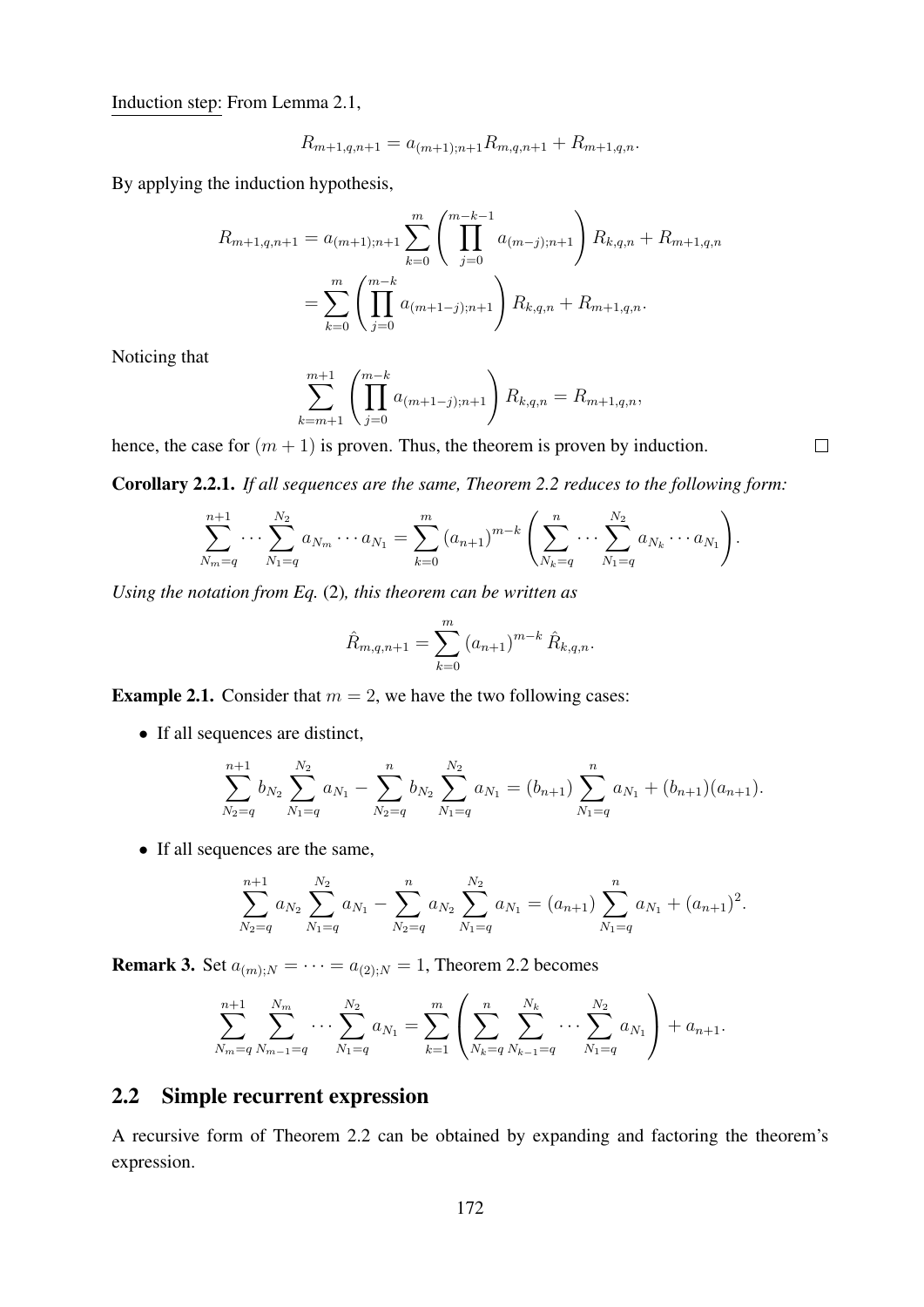**Theorem 2.3.** For any  $m, q, n \in \mathbb{N}$  where  $n \geq q$  and for any set of sequences  $a_{(1),N_1}, \ldots, a_{(m);N_m}$ *defined in the interval* [ $q, n+1$ ]*, we have that* 

$$
\sum_{N_m=q}^{n+1} \cdots \sum_{N_1=q}^{N_2} a_{(m);N_m} \cdots a_{(1);N_1} - \sum_{N_m=q}^{n} \cdots \sum_{N_1=q}^{N_2} a_{(m);N_m} \cdots a_{(1);N_1}
$$
\n
$$
= a_{(m);n+1} \left\{ a_{(m-1);n+1} \left[ \cdots a_{(2);n+1} \left( a_{(1);n+1}(1) + \sum_{N_1=q}^{n} a_{(1);N_1} \right) + \sum_{N_2=q}^{n} \sum_{N_1=q}^{N_2} a_{(2);N_2} a_{(1);N_1} \right. \right. \\ \left. + \sum_{N_{m-1}=q}^{n} \cdots \sum_{N_1=q}^{N_2} a_{(m-1);N_{m-1}} \cdots a_{(1);N_1} \right\}.
$$

*Using the notation from Eq.* (1)*, this theorem can be written as*

 $R_{m,q,n+1} = a_{(m);n+1} \left\{ a_{(m-1);n+1} \left[ \cdots a_{(2);n+1} \left( a_{(1);n+1} \left( R_{0,q,n} \right) + R_{1,q,n} \right) + R_{2,q,n} \right] + R_{m-1,q,n} \right\} + R_{m,q,n}$ *where*  $R_{0,q,n} = 1$ *.* 

*Proof.* Base case (for  $m = 1$ ): From Lemma 2.1,

$$
R_{1,q,n+1} = a_{(1);n+1}(R_{0,q,n+1}) + R_{1,q,n} = a_{(1);n+1}(R_{0,q,n}) + R_{1,q,n}.
$$

Induction hypothesis:

$$
R_{m,q,n+1} = a_{(m);n+1} \left\{ a_{(m-1);n+1} \left[ \cdots a_{(2);n+1} \left( a_{(1);n+1} \left( R_{0,q,n} \right) + R_{1,q,n} \right) + R_{2,q,n} \right] + R_{m-1,q,n} \right\} + R_{m,q,n}.
$$

Induction step: From Lemma 2.1,  $R_{m+1,q,n+1} = a_{(m+1);n+1}R_{m,q,n+1} + R_{m+1,q,n}$ . By applying the induction hypothesis,

$$
R_{m+1,q,n+1} = a_{(m+1);n+1} \left\{ a_{(m);n+1} \left[ \cdots a_{(2);n+1} \left( a_{(1);n+1} \left( R_{0,q,n} \right) + R_{1,q,n} \right) + R_{2,q,n} \right] + R_{m,q,n} \right\} + R_{m+1,q,n}.
$$

 $\Box$ 

Hence, the theorem is proven by induction.

Corollary 2.3.1. *If all sequences are the same, Theorem 2.3 reduces to the following form:*

$$
\sum_{N_m=q}^{n+1} \cdots \sum_{N_1=q}^{N_2} a_{N_m} \cdots a_{N_1} - \sum_{N_m=q}^{n} \cdots \sum_{N_1=q}^{N_2} a_{N_m} \cdots a_{N_1}
$$
  
=  $a_{n+1} \left\{ a_{n+1} \left[ \cdots a_{n+1} \left( a_{n+1}(1) + \sum_{N_1=q}^{n} a_{N_1} \right) + \sum_{N_2=q}^{n} \sum_{N_1=q}^{N_2} a_{N_2} a_{N_1} \right] + \sum_{N_{m-1}=q}^{n} \cdots \sum_{N_1=q}^{N_2} a_{N_{m-1}} \cdots a_{N_1} \right\}.$ 

*Using the notation from Eq.* (2)*, this theorem can be written as*

$$
\hat{R}_{m,q,n+1} = a_{n+1} \left\{ a_{n+1} \left[ \cdots a_{n+1} \left( \hat{R}_{0,q,n} \right) + \hat{R}_{1,q,n} \right) + \hat{R}_{2,q,n} \right\} + \hat{R}_{m-1,q,n} \right\} + \hat{R}_{m,q,n}
$$

*where*  $\hat{R}_{0,q,n} = 1$ *.*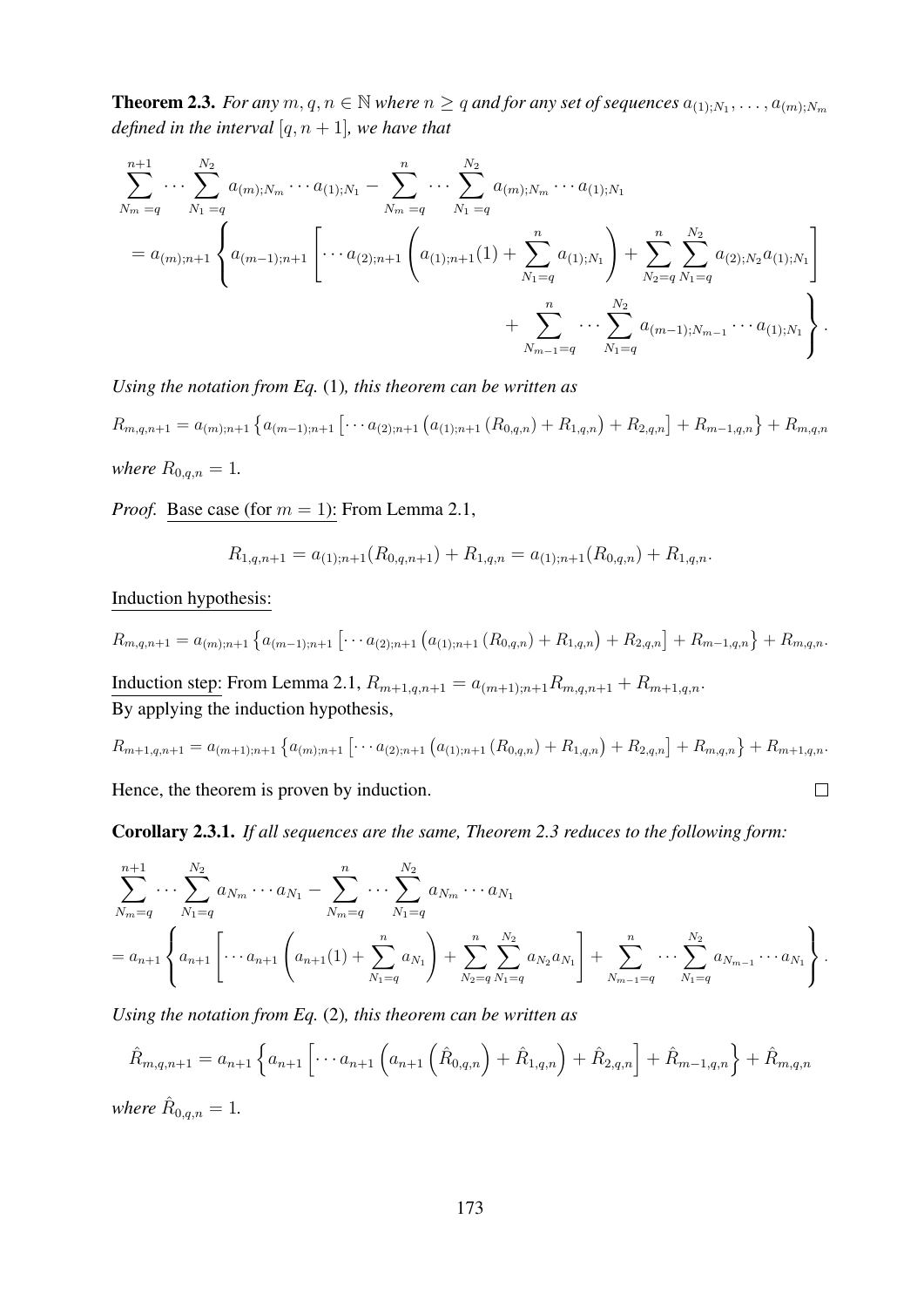**Example 2.2.** Consider that  $m = 2$ , we have the two following cases:

• If all sequences are distinct,

$$
\sum_{N_2=q}^{n+1} b_{N_2} \sum_{N_1=q}^{N_2} a_{N_1} - \sum_{N_2=q}^{n} b_{N_2} \sum_{N_1=q}^{N_2} a_{N_1} = (b_{n+1}) \left\{ a_{n+1}(1) + \sum_{N_1=q}^{n} a_{N_1} \right\}.
$$

• If all sequences are the same,

$$
\sum_{N_2=q}^{n+1} a_{N_2} \sum_{N_1=q}^{N_2} a_{N_1} - \sum_{N_2=q}^{n} a_{N_2} \sum_{N_1=q}^{N_2} a_{N_1} = (a_{n+1}) \left\{ a_{n+1}(1) + \sum_{N_1=q}^{n} a_{N_1} \right\}.
$$

#### 2.3 General expression

The variation of a recurrent sum can also be expressed in terms of only a certain range of lower order recurrent sums. In other words,  $R_{m,q,n+1}$  can be expressed in terms of  $R_{m,q,n}$  and of recurrent sums of order going only from p to  $(m - 1)$ . To do so, we develop the following theorem.

**Theorem 2.4.** *For any*  $m, q, n \in \mathbb{N}$  *where*  $n \geq q$ *, for any*  $p \in [0, m]$ *, and for any set of sequences*  $a_{(1);N_1},\ldots,a_{(m);N_m}$  defined in the interval  $[q,n+1]$ , we have that

$$
\sum_{N_m=q}^{n+1} \cdots \sum_{N_1=q}^{N_2} a_{(m);N_m} \cdots a_{(1);N_1} = \sum_{k=p+1}^m \left( \prod_{j=0}^{m-k-1} a_{(m-j);n+1} \right) \left( \sum_{N_k=q}^n \cdots \sum_{N_1=q}^{N_2} a_{(k);N_k} \cdots a_{(1);N_1} \right) + \left( \prod_{j=0}^{m-p-1} a_{(m-j);n+1} \right) \left( \sum_{N_p=q}^{n+1} \cdots \sum_{N_1=q}^{N_2} a_{(p);N_p} \cdots a_{(1);N_1} \right).
$$

*Using the notation from Eq.* (1)*, this theorem can be written as*

$$
R_{m,q,n+1} = \sum_{k=p+1}^{m} \left( \prod_{j=0}^{m-k-1} a_{(m-j);n+1} \right) R_{k,q,n} + \left( \prod_{j=0}^{m-p-1} a_{(m-j);n+1} \right) R_{p,q,n+1}.
$$

*Proof.* By applying Theorem 2.2,

$$
R_{m,q,n+1} = \sum_{k=0}^{m} \left( \prod_{j=0}^{m-k-1} a_{(m-j);n+1} \right) R_{k,q,n}
$$
  
= 
$$
\sum_{k=p+1}^{m} \left( \prod_{j=0}^{m-k-1} a_{(m-j);n+1} \right) R_{k,q,n} + \sum_{k=0}^{p} \left( \prod_{j=0}^{m-k-1} a_{(m-j);n+1} \right) R_{k,q,n}
$$
  
= 
$$
\sum_{k=p+1}^{m} \left( \prod_{j=0}^{m-k-1} a_{(m-j);n+1} \right) R_{k,q,n} + \left( \prod_{j=0}^{m-p-1} a_{(m-j);n+1} \right) \sum_{k=0}^{p} \left( \prod_{j=m-p}^{m-k-1} a_{(m-j);n+1} \right) R_{k,q,n}.
$$

From Theorem 2.2, with  $m$  substituted by  $p$ , we have

$$
R_{p,q,n+1} = \sum_{k=0}^{p} \left( \prod_{j=0}^{p-k-1} a_{(p-j);n+1} \right) R_{k,q,n} = \sum_{k=0}^{p} \left( \prod_{j=m-p}^{m-k-1} a_{(m-j);n+1} \right) R_{k,q,n}.
$$

 $\Box$ 

Hence, by substituting, we get the theorem.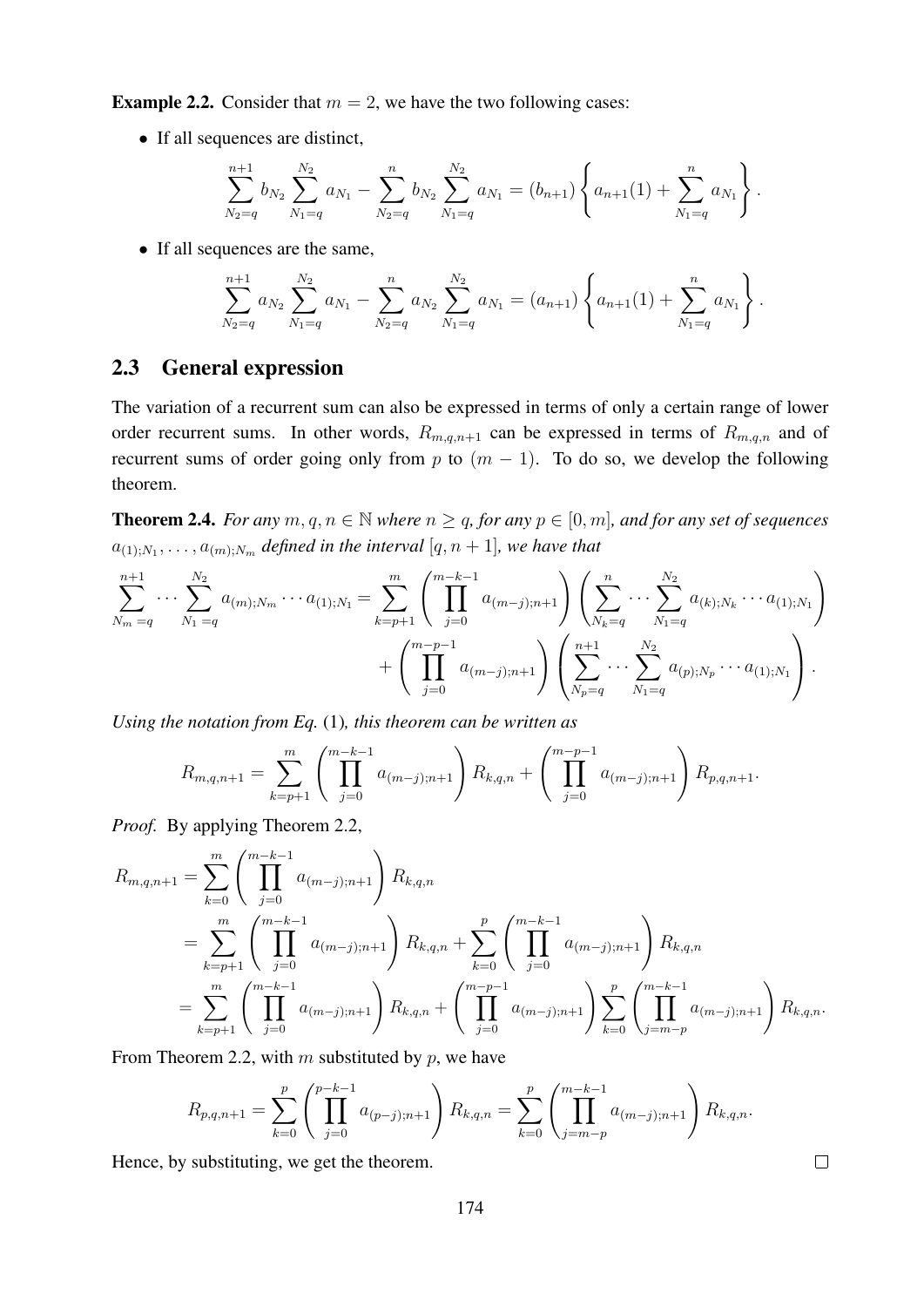Corollary 2.4.1. *If all sequences are the same, Theorem 2.4 reduces to the following form:*

$$
\sum_{N_m=q}^{n+1} \cdots \sum_{N_1=q}^{N_2} a_{N_m} \cdots a_{N_1} = \sum_{k=p+1}^m (a_{n+1})^{m-k} \left( \sum_{N_k=q}^n \cdots \sum_{N_1=q}^{N_2} a_{N_k} \cdots a_{N_1} \right) + (a_{n+1})^{m-p} \left( \sum_{N_p=q}^{n+1} \cdots \sum_{N_1=q}^{N_2} a_{N_p} \cdots a_{N_1} \right).
$$

*Using the notation from Eq.* (2)*, this theorem can be written as*

$$
\hat{R}_{m,q,n+1} = \sum_{k=p+1}^{m} (a_{n+1})^{m-k} \hat{R}_{k,q,n} + (a_{n+1})^{m-p} \hat{R}_{p,q,n+1}.
$$

**Example 2.3.** For  $p = 2$  and if the sequences are the same:

$$
\sum_{N_m=q}^{n+1} \cdots \sum_{N_1=q}^{N_2} a_{N_m} \cdots a_{N_1} = \sum_{k=3}^m (a_{n+1})^{m-k} \left( \sum_{N_k=q}^n \cdots \sum_{N_1=q}^{N_2} a_{N_k} \cdots a_{N_1} \right) + (a_{n+1})^{m-2} \left( \sum_{N_2=q}^{n+1} \sum_{N_1=q}^{N_2} a_{N_2} a_{N_1} \right).
$$

**Example 2.4.** For  $p = m - 2$  and if the sequences are the same:

$$
\sum_{N_m=q}^{n+1} \cdots \sum_{N_1=q}^{N_2} a_{N_m} \cdots a_{N_1} - \sum_{N_m=q}^{n} \cdots \sum_{N_1=q}^{N_2} a_{N_m} \cdots a_{N_1}
$$
\n
$$
= (a_{n+1}) \left( \sum_{N_{m-1}=q}^{n} \cdots \sum_{N_1=q}^{N_2} a_{N_{m-1}} \cdots a_{N_1} \right) + (a_{n+1})^2 \left( \sum_{N_{m-2}=q}^{n+1} \cdots \sum_{N_1=q}^{N_2} a_{N_{m-2}} \cdots a_{N_1} \right).
$$

**Remark 4.** Set  $a_{(m):N} = \cdots = a_{(2):N} = 1$ , Theorem 2.4 becomes

$$
\sum_{N_m=q}^{n+1} \sum_{N_{m-1}=q}^{N_m} \cdots \sum_{N_1=q}^{N_2} a_{N_1} = \sum_{k=p+1}^m \left( \sum_{N_k=q}^n \sum_{N_{k-1}=q}^{N_k} \cdots \sum_{N_1=q}^{N_2} a_{N_1} \right) + \sum_{N_p=q}^{n+1} \sum_{N_{p-1}=q}^{N_p} \cdots \sum_{N_1=q}^{N_2} a_{N_1}.
$$

### 2.4 General recurrent expression

Similarly, the theorem introduced in the previous section can be reformulated in a recursive form by expanding and factoring the expression of Theorem 2.4 to obtain the following expression.

**Theorem 2.5.** *For any*  $m, q, n \in \mathbb{N}$  *where*  $n \geq q$ *, for any*  $p \in [0, m]$ *, and for any set of sequences*  $a_{(1);N_1}, \ldots, a_{(m);N_m}$  defined in the interval  $[q, n+1]$ , we have that

$$
R_{m,q,n+1} = a_{(m);n+1} \left\{ a_{(m-1);n+1} \left[ \cdots a_{(p+2);n+1} \left( a_{(p+1);n+1} \left( R_{p,q,n+1} \right) + R_{p+1,q,n} \right) + R_{p+2,q,n} \right] + R_{m-1,q,n} \right\} + R_{m,q,n}.
$$

*Proof.* From Theorem 2.3, with m substituted by  $p$ , we have

$$
R_{p,q,n+1} = a_{(p),n+1} \left\{ a_{(p-1),n+1} \left[ \cdots a_{(2),n+1} \left( a_{(1),n+1} \left( R_{0,q,n} \right) + R_{1,q,n} \right) + R_{2,q,n} \right] + R_{p-1,q,n} \right\} + R_{p,q,n}.
$$

Substituting into the expression of Theorem 2.3, the inner part becomes  $R_{p,q,n+1}$  and we get the desired formula.  $\Box$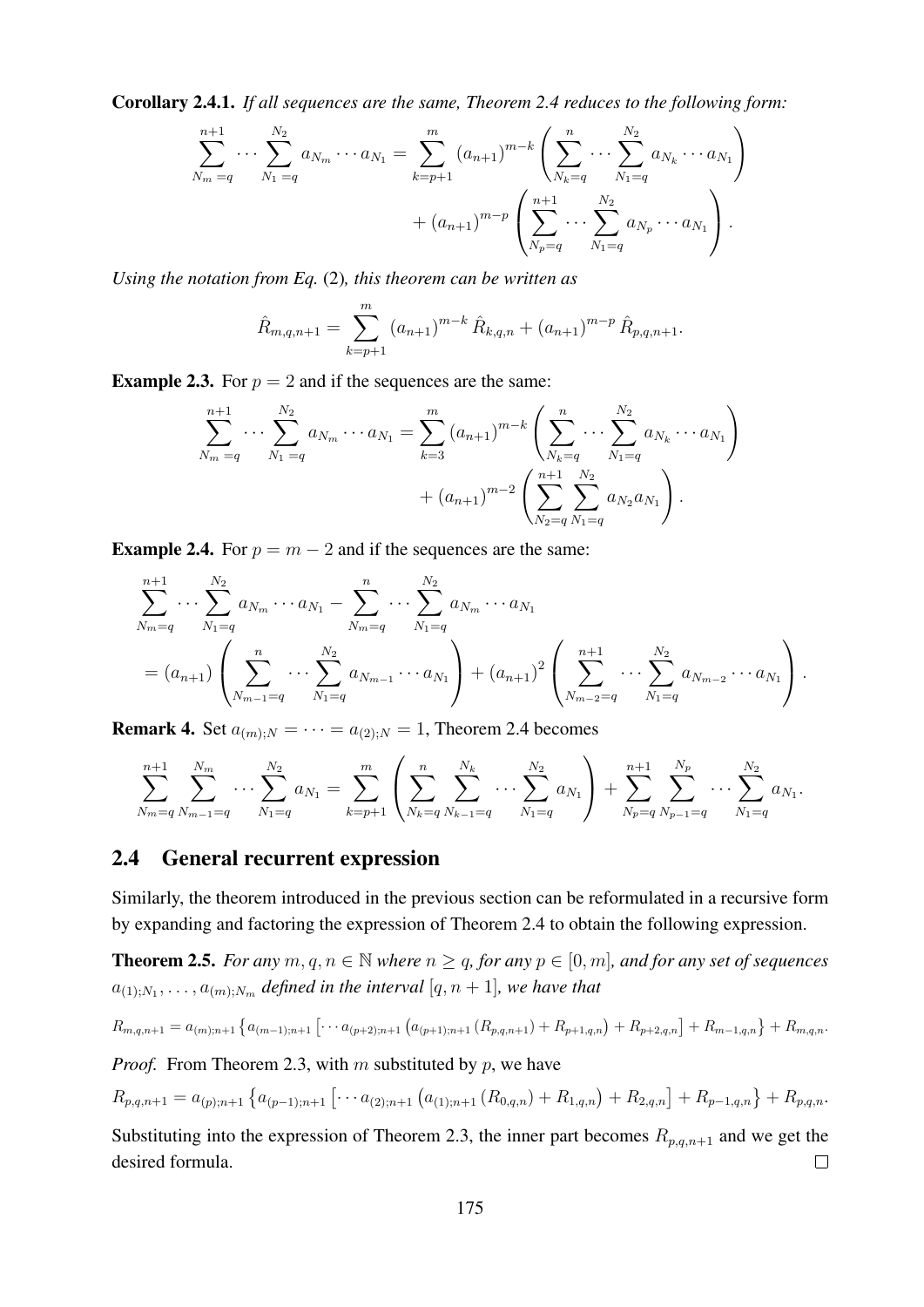Corollary 2.5.1. *If all sequences are the same, Theorem 2.5 reduces to the following form:*  $\hat{R}_{m,q,n+1} = a_{n+1} \left\{ a_{n+1} \left[ \cdots a_{n+1} \left( \hat{R}_{p,q,n+1} \right) + \hat{R}_{p+1,q,n} \right) + \hat{R}_{p+2,q,n} \right\} + \hat{R}_{m-1,q,n} \right\} + \hat{R}_{m,q,n}.$ 

**Example 2.5.** For  $p = 1$  and if the sequences are the same:

$$
\sum_{N_m=q}^{n+1} \cdots \sum_{N_1=q}^{N_2} a_{N_m} \cdots a_{N_1} - \sum_{N_m=q}^{n} \cdots \sum_{N_1=q}^{N_2} a_{N_m} \cdots a_{N_1}
$$
\n
$$
= a_{n+1} \left\{ a_{n+1} \left[ \cdots a_{n+1} \left( \sum_{N_1=q}^{n+1} a_{N_1} \right) + \sum_{N_2=q}^{n} \sum_{N_1=q}^{N_2} a_{N_2} a_{N_1} \right] + \sum_{N_{m-1}=q}^{n} \cdots \sum_{N_1=q}^{N_2} a_{N_{m-1}} \cdots a_{N_1} \right\}.
$$

**Example 2.6.** For  $p = m - 2$  and if the sequences are the same:

$$
\sum_{N_m=q}^{n+1} \cdots \sum_{N_1=q}^{N_2} a_{N_m} \cdots a_{N_1} - \sum_{N_m=q}^{n} \cdots \sum_{N_1=q}^{N_2} a_{N_m} \cdots a_{N_1}
$$
\n
$$
= a_{n+1} \left\{ a_{n+1} \left[ \sum_{N_{m-2}=q}^{n+1} \cdots \sum_{N_1=q}^{N_2} a_{N_{m-2}} \cdots a_{N_1} \right] + \sum_{N_{m-1}=q}^{n} \cdots \sum_{N_1=q}^{N_2} a_{N_{m-1}} \cdots a_{N_1} \right\}.
$$

# 3 Inversion formulas

In this section, we develop formulas to interchange the order of summation in a recurrent sum.

### 3.1 Particular case (for two sequences)

We start by proving the inversion formula with two sequences which is required in order to prove the more general inversion formula with  $m$  sequences.

**Theorem 3.1.** *For*  $q, n \in \mathbb{N}$  *where*  $n \geq q$  *and for any two sequences*  $a_{N_1}$  *and*  $b_{N_2}$  *defined in the interval* [q, n]*, we have that*

$$
\sum_{N_2=q}^n b_{N_2} \sum_{N_1=q}^{N_2} a_{N_1} = \sum_{N_1=q}^n a_{N_1} \sum_{N_2=N_1}^n b_{N_2}.
$$

*Proof.* Let us note the left term of the theorem as B. By expanding the sum, we get

$$
B = b_q \left( \sum_{N_1=q}^q a_{N_1} \right) + b_{q+1} \left( \sum_{N_1=q}^{q+1} a_{N_1} \right) + \dots + b_{n-1} \left( \sum_{N_1=q}^{n-1} a_{N_1} \right) + b_n \left( \sum_{N_1=q}^n a_{N_1} \right)
$$
  
=  $b_q (a_q) + b_{q+1} (a_q + a_{q+1}) + \dots + b_{n-1} (a_q + \dots + a_{n-1}) + b_n (a_q + \dots + a_n).$ 

By regrouping the  $b_N$  terms instead of the  $a_N$  terms, the expression becomes

$$
B = a_q (b_q + \dots + b_n) + a_{q+1} (b_{q+1} + \dots + b_n) + \dots + a_{n-1} (b_{n-1} + b_n) + a_n (b_n)
$$
  
=  $a_q \left( \sum_{N_2=q}^{n} b_{N_2} \right) + a_{q+1} \left( \sum_{N_2=q+1}^{n} b_{N_2} \right) + \dots + a_{n-1} \left( \sum_{N_2=n-1}^{n} b_{N_2} \right) + a_n \left( \sum_{N_2=n}^{n} b_{N_2} \right)$   
=  $\sum_{N_1=q}^{n} a_{N_1} \sum_{N_2=N_1}^{n} b_{N_2}.$ 

This completes the proof.

 $\Box$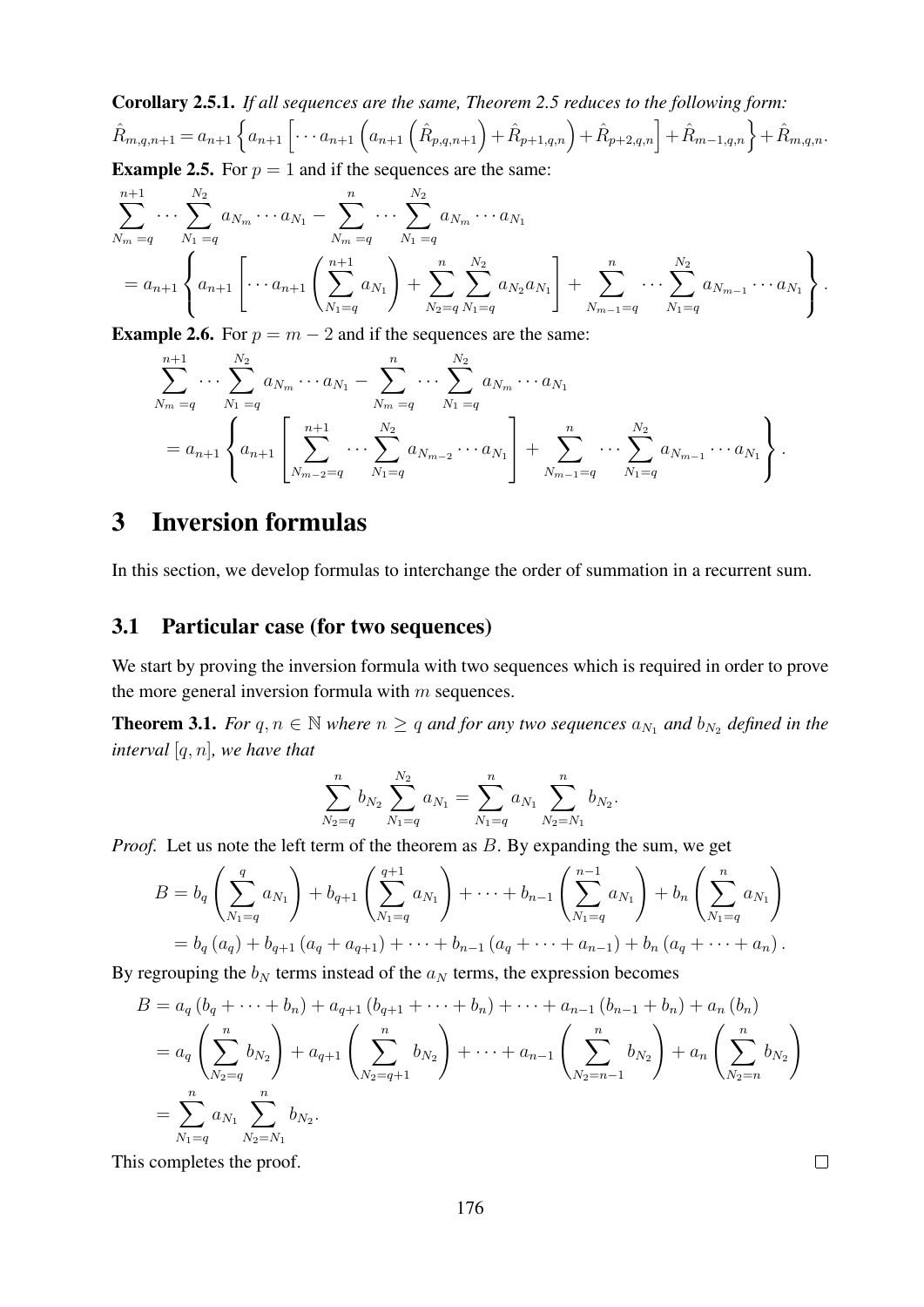### 3.2 General case (for  $m$  sequences)

We now prove the more general inversion formula with  $m$  sequences which allows us to invert the order of summation for a recurrent sum of order m.

**Theorem 3.2.** For any  $m, q, n \in \mathbb{N}$  where  $n \geq q$  and for any set of sequences  $a_{(1),N_1}, \ldots, a_{(m);N_m}$ *defined in the interval* [q, n]*, we have that*

$$
\sum_{N_m=q}^n a_{(m);N_m} \cdots \sum_{N_2=q}^{N_3} a_{(2);N_2} \sum_{N_1=q}^{N_2} a_{(1);N_1} = \sum_{N_1=q}^n a_{(1);N_1} \sum_{N_2=N_1}^n a_{(2);N_2} \cdots \sum_{N_m=N_{m-1}}^n a_{(m);N_m}.
$$

*Proof.* Base case (for  $m = 2$ ): This statement is true as proven in Theorem 3.1. Induction hypothesis:

$$
\sum_{N_m=q}^{n} a_{(m);N_m} \cdots \sum_{N_2=q}^{N_3} a_{(2);N_2} \sum_{N_1=q}^{N_2} a_{(1);N_1} = \sum_{N_1=q}^{n} a_{(1);N_1} \sum_{N_2=N_1}^{n} a_{(2);N_2} \cdots \sum_{N_m=N_{m-1}}^{n} a_{(m);N_m}.
$$

Induction step: To simplify the proof, we use the notation from Eq. (1) to represent the left hand side term:

$$
R_{m+1,q,n} = \sum_{N_{m+1}=q}^{n} a_{(m+1);N_{m+1}} \cdots \sum_{N_2=q}^{N_3} a_{(2);N_2} \sum_{N_1=q}^{N_2} a_{(1);N_1}
$$
  
= 
$$
\sum_{N_{m+1}=q}^{n} a_{(m+1);N_{m+1}} \left( \sum_{N_m=q}^{N_{m+1}} a_{(m);N_m} \cdots \sum_{N_2=q}^{N_3} a_{(2);N_2} \sum_{N_1=q}^{N_2} a_{(1);N_1} \right).
$$

Let  $b_{N_m}$  be the following sequence (that dependents only on  $N_m$ ),

$$
b_{N_m} = a_{(m);N_m} \sum_{N_{m-1}=q}^{N_m} a_{(m-1);N_{m-1}} \cdots \sum_{N_2=q}^{N_3} a_{(2);N_2} \sum_{N_1=q}^{N_2} a_{(1);N_1}.
$$

By applying this substitution in the previous expression, we obtain a recurrent sum of order 2 that contains the two sequences  $a_{(m+1):N_{m+1}}$  and  $b_{N_m}$ . Then, we apply the inversion formula for the case of two sequences (Theorem 3.1) to get the following,

$$
R_{m+1,q,n} = \sum_{N_{m+1}=q}^{n} a_{(m+1);N_{m+1}} \left( \sum_{N_{m}=q}^{N_{m+1}} b_{N_{m}} \right)
$$
  
= 
$$
\sum_{N_{m}=q}^{n} b_{N_{m}} \left( \sum_{N_{m+1}=N_{m}}^{n} a_{(m+1);N_{m+1}} \right)
$$
  
= 
$$
\sum_{N_{m}=q}^{n} a_{(m);N_{m}} \cdots \sum_{N_{2}=q}^{N_{3}} a_{(2);N_{2}} \sum_{N_{1}=q}^{N_{2}} a_{(1);N_{1}} \left( \sum_{N_{m+1}=N_{m}}^{n} a_{(m+1);N_{m+1}} \right).
$$

The sum of  $a_{(m+1);N_{m+1}}$  has  $N_m$  and n as lower and upper bounds. Thus, knowing that n is a constant, the sum of  $a_{(m+1);N_{m+1}}$  depends only on  $N_m$ . This allows us to extract this sum from the inner sums to get

$$
R_{m+1,q,n} = \sum_{N_m=q}^{n} \left( a_{(m);N_m} \sum_{N_{m+1}=N_m}^{n} a_{(m+1);N_{m+1}} \right) \cdots \sum_{N_2=q}^{N_3} a_{(2);N_2} \sum_{N_1=q}^{N_2} a_{(1);N_1}.
$$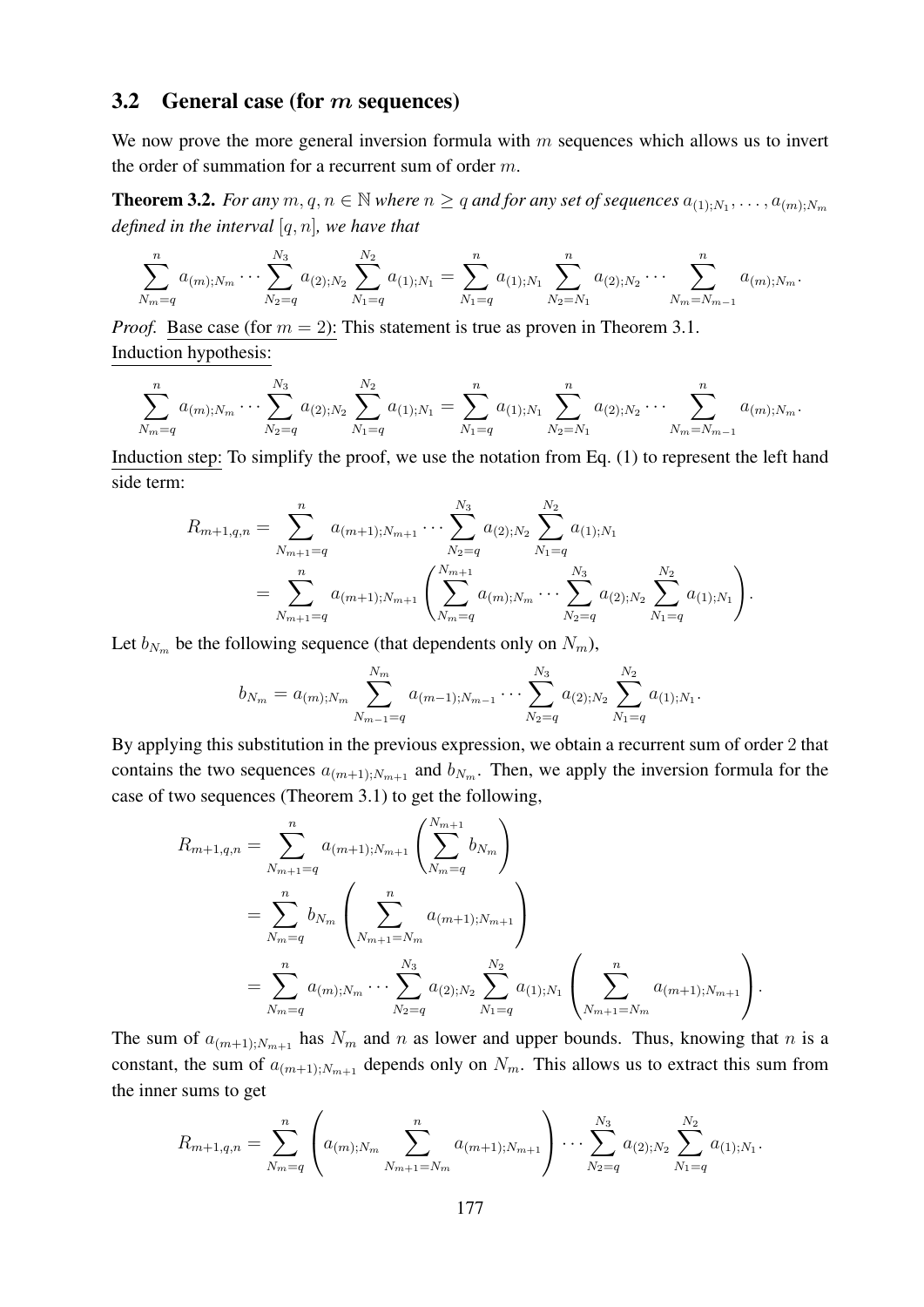Let  $A_{N_m}$  be the following sequence (that only depends on  $N_m$ ),

$$
A_{N_m} = a_{(m);N_m} \sum_{N_{m+1}=N_m}^{n} a_{(m+1);N_{m+1}}.
$$

By substituting  $A_{N_m}$  into the previous expression, we get a recurrent sum of order m in terms of the following m sequences:  $A_{N_m}, a_{(m-1);N_{m-1}}, \ldots, a_{(1);N_1}$ . Then the inversion formula for the case of  $m$  sequences (which was assumed to be true in the induction hypothesis) is applied,

$$
R_{m+1,q,n} = \sum_{N_m=q}^{n} A_{N_m} \cdots \sum_{N_2=q}^{N_3} a_{(2);N_2} \sum_{N_1=q}^{N_2} a_{(1);N_1}
$$
  
= 
$$
\sum_{N_1=q}^{n} a_{(1);N_1} \sum_{N_2=N_1}^{n} a_{(2);N_2} \cdots \sum_{N_m=N_{m-1}}^{n} A_{N_m}
$$
  
= 
$$
\sum_{N_1=q}^{n} a_{(1);N_1} \sum_{N_2=N_1}^{n} a_{(2);N_2} \cdots \sum_{N_m=N_{m-1}}^{n} a_{(m);N_m} \sum_{N_{m+1}=N_m}^{n} a_{(m+1);N_{m+1}}.
$$

 $\Box$ 

 $\Box$ 

We conclude that it must hold for all  $m \geq 2$ .

Similarly, the innermost summation can be turned into the outermost summation as illustrated by Theorem 3.3.

**Theorem 3.3.** For any  $m, q, n \in \mathbb{N}$  where  $n \geq q$  and for any set of sequences  $a_{(1),N_1}, \ldots, a_{(m);N_m}$ *defined in the interval* [q, n]*, we have that*

$$
\sum_{N_m=q}^{n} a_{(m);N_m} \cdots \sum_{N_2=q}^{N_3} a_{(2);N_2} \sum_{N_1=q}^{N_2} a_{(1);N_1}
$$
  
= 
$$
\sum_{N_1=q}^{n} a_{(1);N_1} \sum_{N_m=N_1}^{n} a_{(m);N_m} \cdots \sum_{N_3=N_1}^{N_4} a_{(3);N_3} \sum_{N_2=N_1}^{N_3} a_{(2);N_2}.
$$

*Proof.* From Theorem 3.2,

$$
\sum_{N_m=q}^n a_{(m);N_m} \cdots \sum_{N_2=q}^{N_3} a_{(2);N_2} \sum_{N_1=q}^{N_2} a_{(1);N_1} = \sum_{N_1=q}^n a_{(1);N_1} \sum_{N_2=N_1}^n a_{(2);N_2} \cdots \sum_{N_m=N_{m-1}}^n a_{(m);N_m}.
$$

Applying Theorem 3.2 to the inner part of the right-hand side sum would transform it as follows

$$
\sum_{N_2=N_1}^n a_{(2);N_2}\cdots \sum_{N_m=N_{m-1}}^n a_{(m);N_m} = \sum_{N_m=N_1}^n a_{(m);N_m}\cdots \sum_{N_3=N_1}^{N_4} a_{(3);N_3} \sum_{N_2=N_1}^{N_3} a_{(2);N_2}.
$$

Hence, substituting back into Theorem 3.2 would give us the desired formula.

### 3.3 Inversion of  $p$  sequences from  $m$  sequences

Finally, as we will show in this section, it is possible to partially invert the order of summation for a recurrent sum. In other words, as shown by the following theorem, it is possible to invert the order of summation of only the  $p$  innermost summations from  $m$  summations.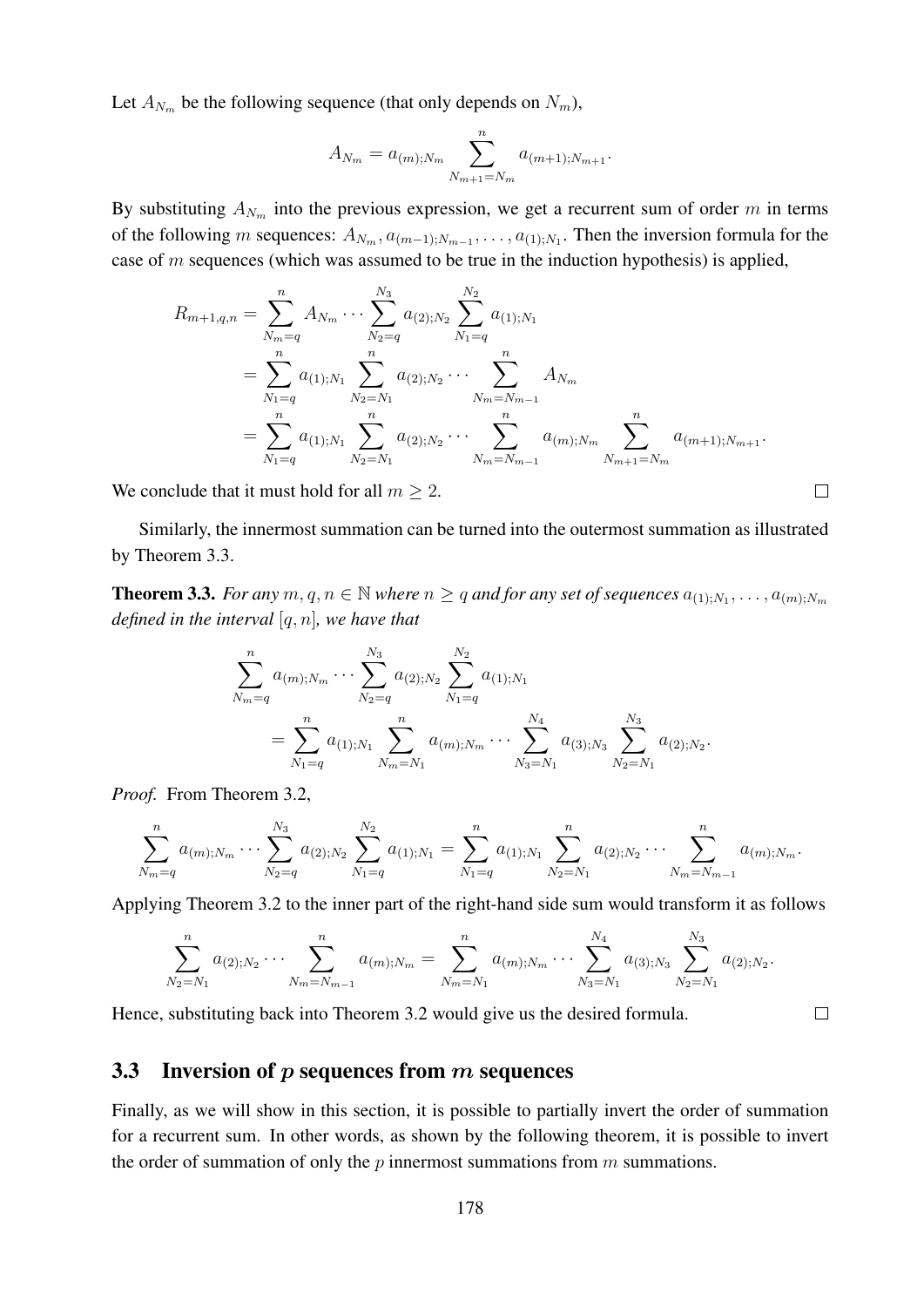**Theorem 3.4.** *For any*  $m, q, n \in \mathbb{N}$  *where*  $n \geq q$ *, for any*  $p \in [1, m]$ *, and for any set of sequences*  $a_{(1);N_1},\ldots,a_{(m);N_m}$  defined in the interval  $[q,n]$ , we have that

$$
\sum_{N_m=q}^{n} a_{(m);N_m} \cdots \sum_{N_p=q}^{N_{p+1}} a_{(p);N_p} \cdots \sum_{N_1=q}^{N_2} a_{(1);N_1}
$$
\n
$$
= \sum_{N_m=q}^{n} a_{(m);N_m} \cdots \sum_{N_{p+1}=q}^{N_{p+2}} a_{(p+1);N_{p+1}} \sum_{N_1=q}^{N_{p+1}} a_{(1);N_1} \sum_{N_2=N_1}^{N_{p+1}} a_{(2);N_2} \cdots \sum_{N_p=N_{p-1}}^{N_{p+1}} a_{(p);N_p}.
$$

*Proof.* By replacing m by p and n by  $N_{p+1}$  in Theorem 3.2, we get the following relation,

$$
\sum_{N_p=q}^{N_{p+1}} a_{(p);N_p} \cdots \sum_{N_2=q}^{N_3} a_{(2);N_2} \sum_{N_1=q}^{N_2} a_{(1);N_1} = \sum_{N_1=q}^{N_{p+1}} a_{(1);N_1} \sum_{N_2=N_1}^{N_{p+1}} a_{(2);N_2} \cdots \sum_{N_p=N_{p-1}}^{N_{p+1}} a_{(p);N_p}.
$$

 $\Box$ 

Thus, substituting into the left-hand side term of the theorem, we prove the theorem.

Similarly, the innermost summation can be pulled back to the  $p$ -th position as illustrated by Theorem 3.5.

**Theorem 3.5.** *For any*  $m, q, n \in \mathbb{N}$  *where*  $n \geq q$ *, for any*  $p \in [1, m]$ *, and for any set of sequences*  $a_{(1);N_1}, \ldots, a_{(m);N_m}$  defined in the interval  $[q, n]$ , we have that

$$
\sum_{N_m=q}^{n} a_{(m);N_m} \cdots \sum_{N_p=q}^{N_{p+1}} a_{(p);N_p} \cdots \sum_{N_1=q}^{N_2} a_{(1);N_1}
$$
\n
$$
= \sum_{N_m=q}^{n} a_{(m);N_m} \cdots \sum_{N_{p+1}=q}^{N_{p+2}} a_{(p+1);N_{p+1}} \sum_{N_1=q}^{N_{p+1}} a_{(1);N_1} \sum_{N_p=N_1}^{N_{p+1}} a_{(p);N_p} \sum_{N_{p-1}=N_1}^{N_p} a_{(p-1);N_{p-1}} \cdots \sum_{N_2=N_1}^{N_3} a_{(2);N_2}.
$$

*Proof.* By applying Theorem 3.3 (with m substituted by p and n substituted by  $N_{p+1}$ ) to Theorem 3.4, we get the desired theorem.  $\Box$ 

# 4 Reduction formulas

The objective of this section is to introduce formulas which can be used to reduce recurrent sums from their originally recurrent form to a form containing only simple non-recurrent sums.

### 4.1 A brief introduction to partitions

In this paper, partitions are involved in the reduction formula for a recurrent sum. For this reason, in this section, we will present a brief introduction to partitions.

Definition. *A partition of a non-negative integer* m *is a set of positive integers whose sum equals* m*. The summands of the partition are known as parts and the number of parts is referred to as the length of the partition. The sum of the parts is called the content of the partition.*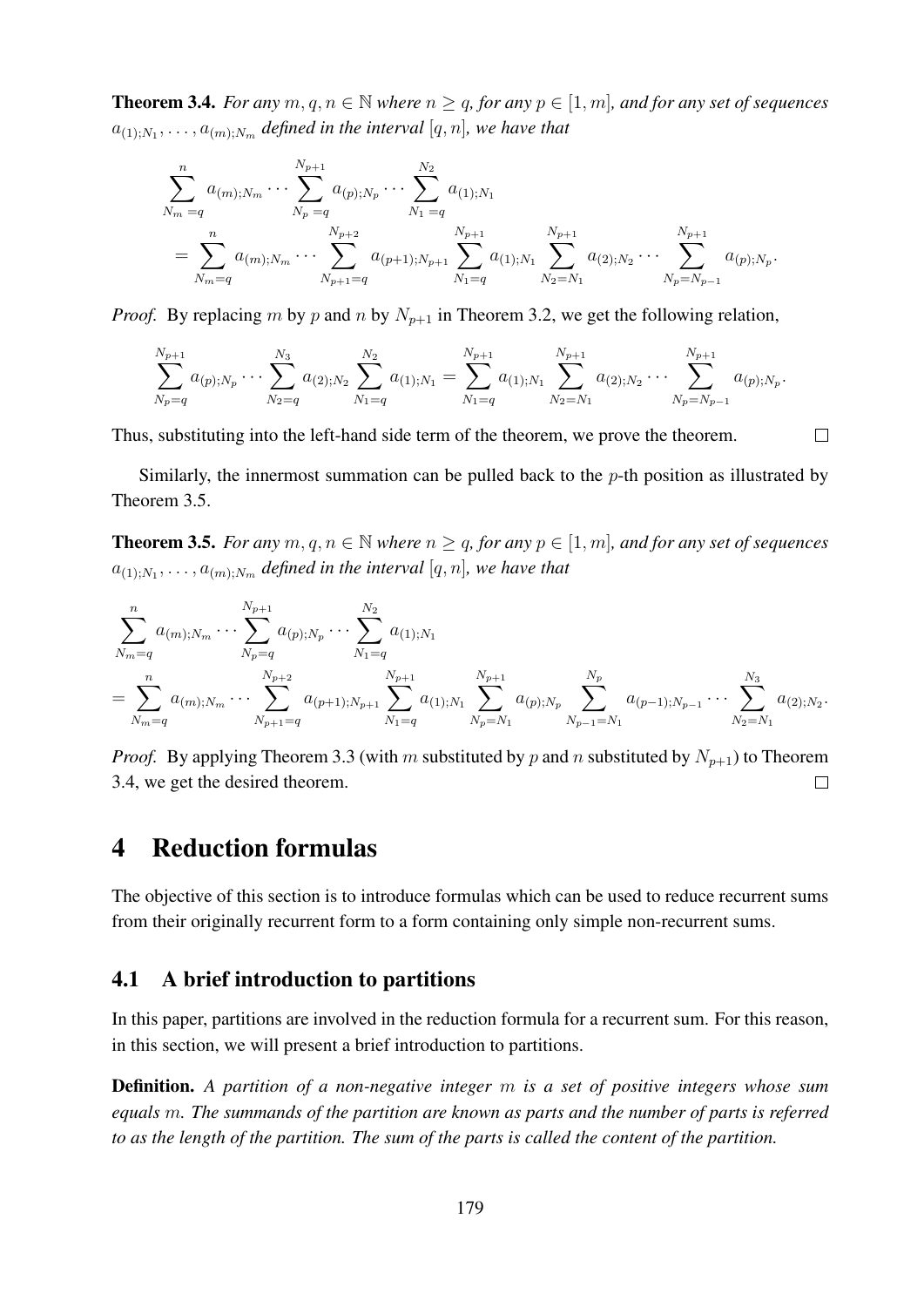We can represent a partition of m as an ordered set  $(y_{k,1}, \ldots, y_{k,m})$  that verifies

$$
y_{k,1} + 2y_{k,2} + \dots + my_{k,m} = \sum_{i=1}^{m} i y_{k,i} = m.
$$
 (4)

The coefficient  $y_{k,i}$  is the multiplicity of the integer i in the k-th partition of m. Note that  $0 \leq y_{k,i} \leq m$  while  $1 \leq i \leq m$ . Also note that the number of partitions of an integer m is given by the partition function denoted  $p(m)$  and hence,  $1 \leq k \leq p(m)$ . In the remainder of this text, the subscript  $k$  will be added to indicate that a given parameter is associated with a given partition. The value of  $p(m)$  is obtained from the generating function developed by Euler in the mid-eighteen century [14],

$$
\sum_{m=0}^{\infty} p(m)x^m = \prod_{j=1}^{\infty} \frac{1}{1 - x^j}.
$$
 (5)

Other ways of computing  $p(m)$  include Euler's recurrent formula, Hardy and Ramanujan's asymptotic expression [22], Rademacher's formula [34], and, most recently, Ono and Bruinier's formula for  $p(m)$  as a finite sum [10].

Throughout this article, we will use the following standard notation for partitions: We denote the set of all partitions of an integer m as  $\mathcal{P}_m$ . We use  $\pi \vdash m$  for the relation "partition  $\pi$  sums to m". The content of a partition  $\pi$  is denoted by  $c(\pi)$ . Notice that  $\pi \in \mathcal{P}_m$ ,  $\pi \vdash m$ , and  $c(\pi) = m$  mean the same thing. Likewise, we use  $\#(\pi)$  for the number of parts of the partition  $\pi$ .  $\#(\pi)$  can also be seen as the sum of the multiplicities:

$$
\#(\pi) = y_{k,1} + y_{k,2} + \dots + y_{k,m} = \sum_{i=1}^{m} y_{k,i}.
$$
 (6)

**Remark 5.** By convention, zero has only one partition ( $p(0) = 1$ ). This partition has length zero (if  $c(\pi) = 0$ , then  $\#(\pi) = 0$ ).

We will be dealing with sums of the form  $\sum f(\pi)$ , that is, sums over all partitions  $\pi$  of an integer. We indicate that a sum is over all partitions of m by the index  $\pi(m)$ . We restrict the partitions being summed over to those of length r by adding the index  $\#(\pi) = r$ . For simplicity, we define  $\sum f(i)$  to mean  $\sum_{i=1}^{m} f(i)$ . In particular,  $\sum i.y_{k,i} = \sum_{i=1}^{m} i.y_{k,i}$  and  $\sum y_{k,i} = \sum_{i=1}^{m} y_{k,i}.$ 

Moreover, the most famous ways of representing a partition are using Ferrers diagrams or using Young diagrams. There also exists some variants of Ferrers diagrams that are used [33].

Remark 6. For readers intrested in a more detailed explanation of partitions, see [1].

Before we can proceed to the next section, we need to introduce some combinatorical and number theoretical concepts that will be crucial when working with partitions. We begin by defining the following notation: Let  $[x^r](P(x))$  represent the coefficient of  $x^r$  in  $P(x)$ . Let  $x^{\overline{m}} = x(x+1)\cdots(x+m-1)$  represent the rising factorial. Let  $(x)_m = x(x-1)\cdots(x-m+1)$ represent the falling factorial. Now that the needed notation has been presented, we introduce the Stirling numbers.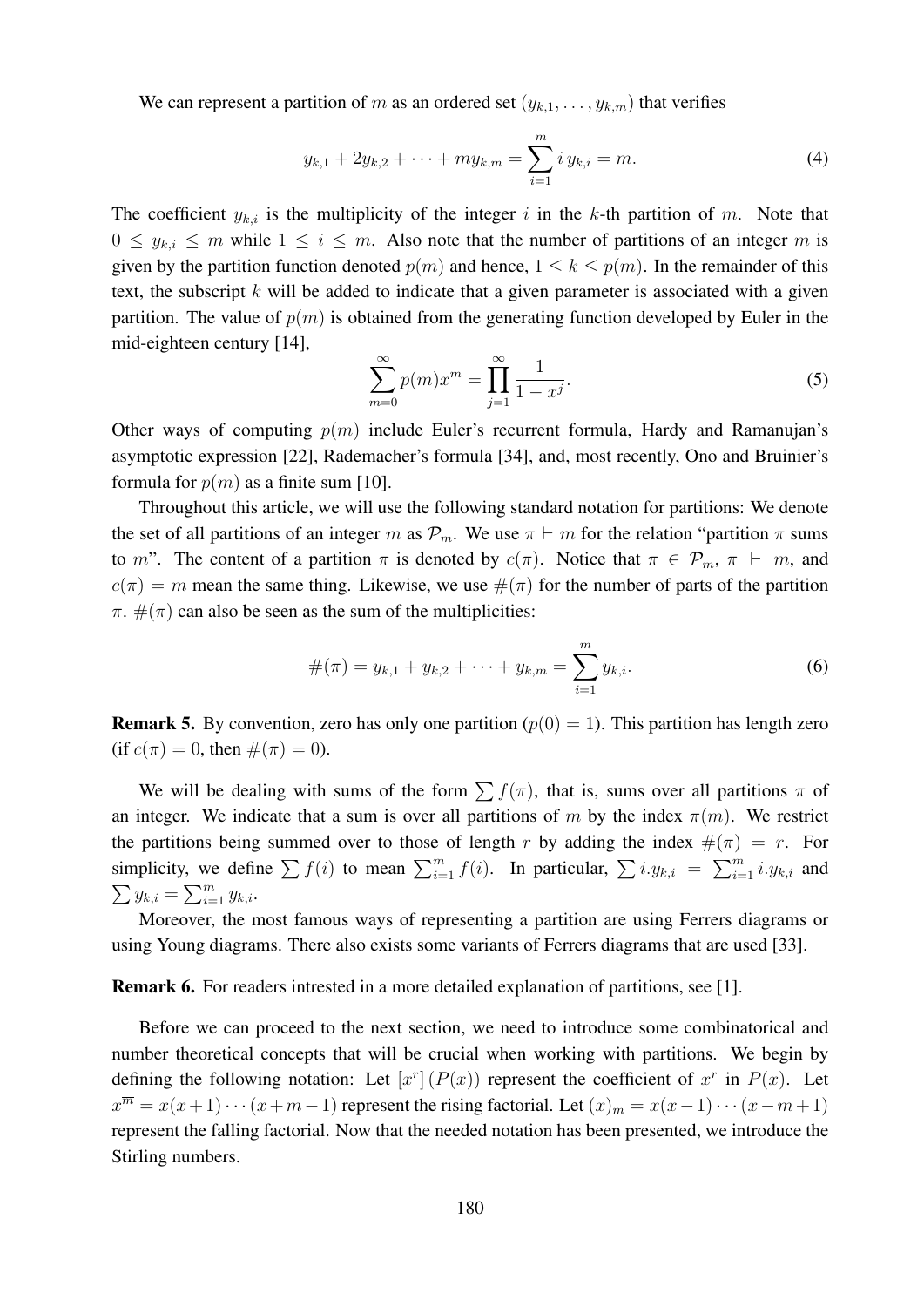The original definition of Stirling numbers of the first kind  $S(m, r)$  [28] was as the coefficients in the expansion of  $(x)_m$ :

$$
(x)_m = \sum_{k=0}^m S(m,k)x^k \quad \text{or} \quad S(m,r) = [x^r](x)_m.
$$
 (7)

In a similar way, the unsigned Stirling numbers of the first kind, denoted  $|S(m, r)|$  or  $\binom{m}{r}$  $\binom{m}{r}$ , can be expressed in terms of the rising factorial  $x^{\overline{m}}$ :

$$
x^{\overline{m}} = \sum_{k=0}^{m} \begin{bmatrix} m \\ k \end{bmatrix} x^k \quad \text{or} \quad \begin{bmatrix} m \\ r \end{bmatrix} = \begin{bmatrix} x^r \end{bmatrix} \begin{pmatrix} x^{\overline{m}} \end{pmatrix} . \tag{8}
$$

From this definition, the famous finite sum of the unsigned Stirling numbers of the first kind can be directly deduced by substituting  $x$  by 1 to get

$$
\sum_{k=0}^{m} \begin{bmatrix} m \\ k \end{bmatrix} = 1(1+1)\cdots(1+m-1) = m! \,. \tag{9}
$$

Note that  $|S(m, r)|$  can also be defined as the number of permutations of m elements with r disjoint cycles. Similarly, the previous relation can be obtained by noticing that permutations are partitioned by number of cycles.

The final concept we need to introduce is partial Bell polynomials. A Bell polynomial is defined as

$$
B_{m,r}(x_1, x_2, \ldots, x_{m-r+1})
$$
\n
$$
= \sum_{\substack{y_1+2y_2+\cdots+(m-r+1)y_{m-r+1}=m\\y_1+y_2+\cdots+y_{m-r+1}=r}} \frac{m!}{y_1! \, y_2! \cdots y_{m-r+1}!} \left(\frac{x_1}{1!}\right)^{y_1} \left(\frac{x_2}{2!}\right)^{y_2} \cdots \left(\frac{x_{m-r+1}}{(m-r+1)!}\right)^{y_{m-r+1}}.
$$

These polynomials can also be rewritten more compactly as

$$
B_{m,r}(x_1, x_2, \dots, x_{m-r+1}) = m! \sum_{\substack{\pi(m) \\ \#(\pi)=r}} \prod_{i=1}^{m-r+1} \frac{1}{y_{k,i}!} \left(\frac{x_i}{i!}\right)^{y_{k,i}}.
$$
 (10)

Similarly, the complete Bell polynomial can be defined in terms of the partial Bell polynomial by the following relation:

$$
B_m(x_1,\ldots,x_m) = \sum_{r=0}^m B_{m,r}(x_1,\ldots,x_{m-r+1}),
$$
\n(11)

where  $B_{0,0} = 1$ ,  $B_{m,0} = 0$  for  $m \ge 1$ , and  $B_{0,r} = 0$  for  $r \ge 1$ . Also, note that  $B_0 = 1$ .

#### 4.2 Reduction Theorem and partition identities

We will start this section by proving several lemmas which are needed in order to prove the main theorem of this section (Theorem 4.6, which we will call the Reduction Theorem). However, some of these lemmas are important on their own as they provide relations governing partitions.

We start by presenting the following trivial remark.

Remark 7. *No partition of a non-negative integer* m *constructed from a sum of* r *terms (positive integers) can contain an integer larger or equal to*  $m - r + 2$ *.*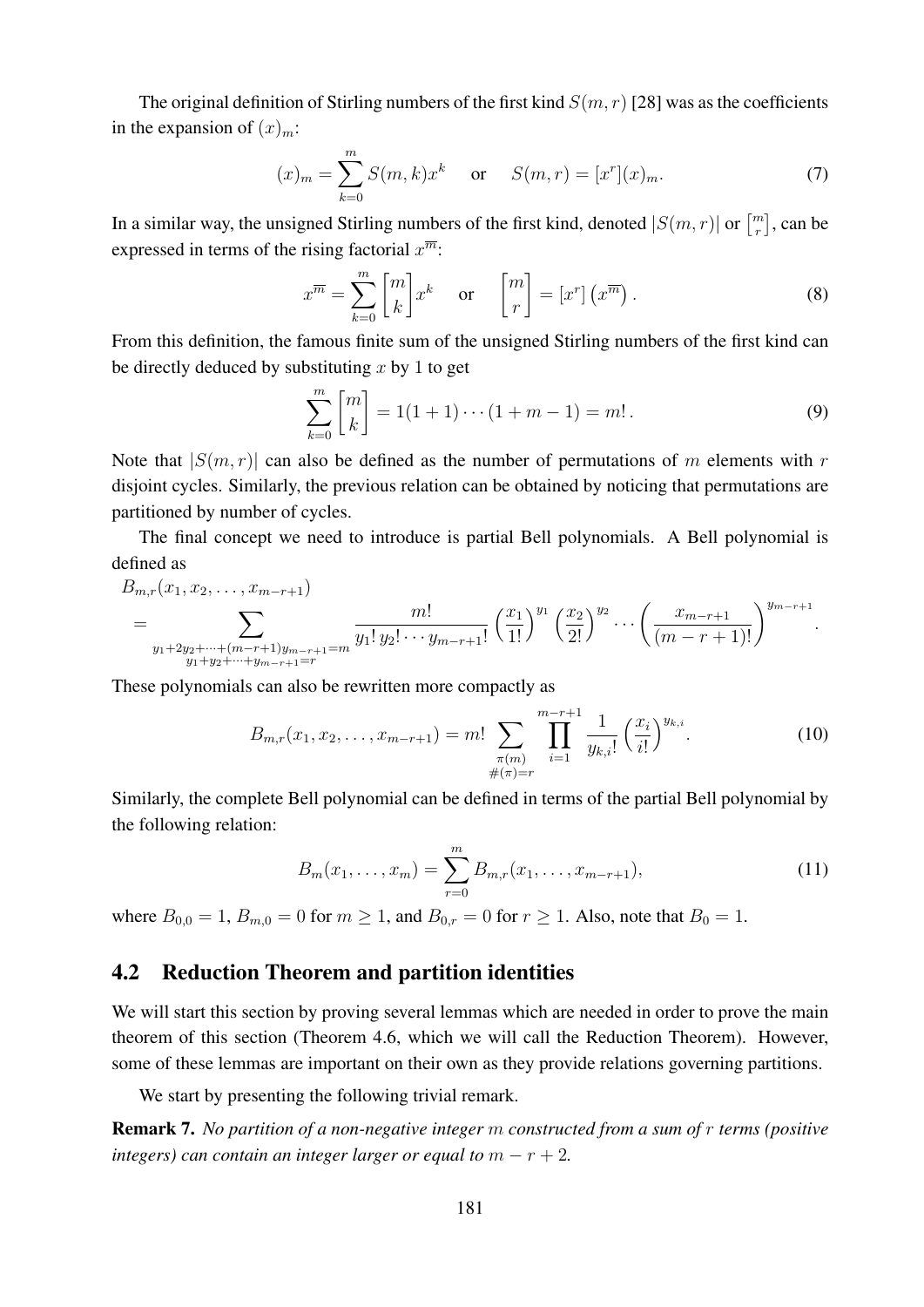Now, we can proceed with proving the required lemmas.

**Lemma 4.1.** Let m and r be two non-negative integers with  $r \leq m$ , the following sum over *partitions of* m *of length* r *can be expressed in terms of the unsigned Stirling numbers of the first kind as follows,*

$$
\sum_{\substack{\pi(m) \\ \#(\pi)=r}} \prod_{i=1}^m \frac{1}{i^{y_{k,i}}(y_{k,i})!} = \frac{1}{m!} \begin{bmatrix} m \\ r \end{bmatrix} = \frac{1}{m!} [x^r] (x^{\overline{m}}).
$$

*Proof.* A property of Bell polynomials, shown in [36], is that the value of the partial Bell polynomial on the sequence of factorials equals an unsigned Stirling number of the first kind,

$$
B_{m,r}(0!,1!,\ldots,(m-r)!)=|S(m,r)|=\binom{m}{r}.
$$

Likewise, by a numerical substitution into the definition of partial Bell polynomials (Eq. (10)),

$$
B_{m,r}(0!,1!,\ldots,(m-r)!) = m! \sum_{\substack{\pi(m) \\ \#(\pi)=r}} \prod_{i=1}^{m-r+1} \frac{1}{i^{y_{k,i}}(y_{k,i})!}.
$$

Hence, by equating, we get

$$
\sum_{\substack{\pi(m) \\ \#(\pi)=r}} \prod_{i=1}^{m-r+1} \frac{1}{i^{y_{k,i}}(y_{k,i})!} = \frac{1}{m!} \binom{m}{r}.
$$

As we stated in a previous remark, the biggest integer that can appear in a partition of an integer m using r terms is  $m - r + 1$  (which means that  $y_{k,m-r} = \cdots = y_{k,m} = 0$ ). Thus, we get

$$
\sum_{\substack{\pi(m) \\ \#(\pi)=r}} \prod_{i=1}^m \frac{1}{i^{y_{k,i}}(y_{k,i})!} = \sum_{\substack{\pi(m) \\ \#(\pi)=r}} \prod_{i=1}^{m-r+1} \frac{1}{i^{y_{k,i}}(y_{k,i})!} = \frac{1}{m!} {m \brack r}.
$$

The second expression follows from the definition of unsigned Stirling numbers of the first kind.  $\Box$ 

By adding the arguments of the sum from Lemma 4.1 for all possible partition lengths, we obtain the following identity.

Lemma 4.2. *Let* m *be a non-negative integer, the following sum over all partitions of* m *can be shown to equal* 1 *independently of the value of* m*,*

$$
\sum_{\pi(m)} \prod_{i=1}^m \frac{1}{i^{y_{k,i}}(y_{k,i})!} = 1.
$$

*Proof.* From Lemma 4.1, we have

$$
\sum_{\substack{\pi(m) \\ \#(\pi)=r}} \prod_{i=1}^m \frac{1}{i^{y_{k,i}}(y_{k,i})!} = \frac{1}{m!} \begin{bmatrix} m \\ r \end{bmatrix}.
$$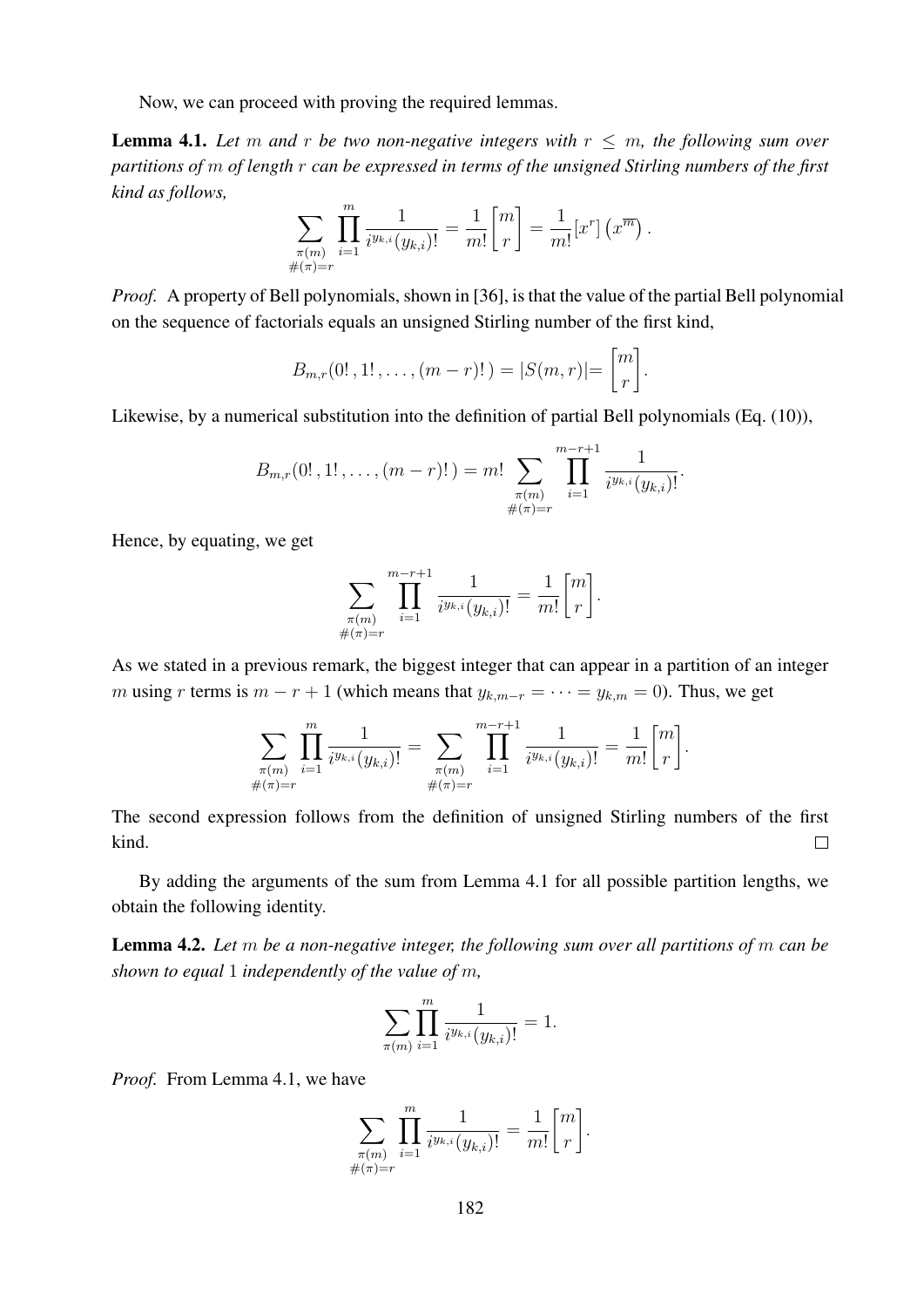Hence,

$$
\sum_{\pi(m)} \prod_{i=1}^m \frac{1}{i^{y_{k,i}}(y_{k,i})!} = \sum_{r=0}^m \sum_{\substack{\pi(m) \\ \#(\pi)=r}} \prod_{i=1}^m \frac{1}{i^{y_{k,i}}(y_{k,i})!} = \sum_{r=0}^m \frac{1}{m!} \binom{m}{r} = \frac{1}{m!} \sum_{r=0}^m \binom{m}{r}.
$$

 $\Box$ 

Using Eq. (9), we obtain the lemma.

A more general form of Lemma 4.1 is illustrated in the following lemma.

**Lemma 4.3.** Let  $(y_{k,1},...,y_{k,m}) = \{(y_{1,1},...,y_{1,m}), (y_{2,1},...,y_{2,m}), ...\}$  be the set of all partitions *of* m. Let  $(\ell_1, \ldots, \ell_m)$  *be a partition of*  $j \leq m$  *such that*  $\sum \ell_i = \ell$ *.* 

$$
\sum_{\substack{\pi(m) \\ \#(\pi)=r}} \prod_{i=1}^m \frac{\binom{y_{k,i}}{\ell_i}}{i^{y_{k,i}}(y_{k,i})!} = \sum_{\substack{\pi(m) \\ \#(\pi)=r \\ y_{k,i} \geq \ell_i}} \prod_{i=1}^m \frac{\binom{y_{k,i}}{\ell_i}}{i^{y_{k,i}}(y_{k,i})!} = \frac{1}{(m-j)!} \binom{m-j}{r-\ell} \prod_{i=1}^m \frac{1}{i^{\ell_i}(\ell_i)!}.
$$

**Remark 8.** Knowing that the largest element of a partition of  $j$  is at most  $j$ , we can rewrite it as

$$
\sum_{\substack{\pi(m) \\ \#(\pi)=r}} \prod_{i=1}^m \frac{\binom{y_{k,i}}{\ell_i}}{i^{y_{k,i}}(y_{k,i})!} = \sum_{\substack{\pi(m) \\ \#(\pi)=r \\ y_{k,i} \geq \ell_i}} \prod_{i=1}^m \frac{\binom{y_{k,i}}{\ell_i}}{i^{y_{k,i}}(y_{k,i})!} = \frac{1}{(m-j)!} \binom{m-j}{r-\ell} \prod_{i=1}^j \frac{1}{i^{\ell_i}(\ell_i)!}.
$$

*Proof.* We split the sum as follows,

$$
\sum_{\substack{\pi(m) \\ \#(\pi)=r}} \prod_{i=1}^m \frac{\binom{y_{k,i}}{\ell_i}}{i^{y_{k,i}}(y_{k,i})!} = \sum_{\substack{\pi(m) \\ \pi(\pi)=r \\ \exists i,y_k,i< \ell_i}} \prod_{i=1}^m \frac{\binom{y_{k,i}}{\ell_i}}{i^{y_{k,i}}(y_{k,i})!} + \sum_{\substack{\pi(m) \\ \pi(\pi)=r \\ y_{k,i}\geq \ell_i}} \prod_{i=1}^m \frac{\binom{y_{k,i}}{\ell_i}}{i^{y_{k,i}}(y_{k,i})!}.
$$

Knowing that  $\binom{y_{k,i}}{\ell}$  $\hat{y}_{k,i}^{(k,i)} = 0$ , if  $y_{k,i} < \ell_i$ , then the elements of this sum for which  $\exists i, y_{k,i} < \ell_i$  are zero. Thus, the first term is zero and we obtain the first equality of the lemma.

$$
\sum_{\substack{\pi(m) \\ \#(\pi)=r}} \prod_{i=1}^m \frac{\binom{y_{k,i}}{\ell_i}}{i^{y_{k,i}}(y_{k,i})!} = \sum_{\substack{\pi(m) \\ \#(\pi)=r}} \prod_{i=1}^m \frac{1}{i^{\ell_i} \ell_i!} \prod_{i=1}^m \frac{1}{i^{y_{k,i}-\ell_i}(y_{k,i}-\ell_i)!}.
$$

As  $\ell_1, \ldots, \ell_m$  are all constants, then  $\prod_{i=1}^m$ 1  $\frac{1}{i^{\ell_i} \ell_i!}$  is constant. This factor is constant and is common to all terms of the sum, therefore, we can factor it and take it outside the sum.

$$
\sum_{\substack{\pi(m) \\ \#(\pi)=r}} \prod_{i=1}^m \frac{\binom{y_{k,i}}{\ell_i}}{i^{y_{k,i}}(y_{k,i})!} = \left(\prod_{i=1}^m \frac{1}{i^{\ell_i} \ell_i!}\right) \sum_{\substack{\pi(m) \\ \#(\pi)=r}} \prod_{i=1}^m \frac{1}{i^{y_{k,i}-\ell_i}(y_{k,i}-\ell_i)!}.
$$

Having that  $(\ell_1, \ldots, \ell_m)$  is a partition of  $j \leq m$ , hence,  $\sum_i i \ell_i = j \leq m$ . Additionally,  $\pi(m)$ corresponds to  $\sum i.y_{k,i} = m$ . Thus, the condition  $\pi(m)$  can be replaced by  $\sum i.(y_{k,i} - \ell_i)$  $\sum i_y y_{k,i} - \sum i_y \ell_i = m - j$ . Similarly,  $\ell = \sum_i \ell_i$  and  $\#(\pi) = r$  corresponds to  $\sum_i y_{k,i} = r$ , hence, the condition  $\#(\pi) = r$  can be replaced by  $\sum_{i} (y_{k,i} - \ell_i) = \sum_{i} y_{k,i} - \sum_{i} \ell_i = r - \ell$ . Hence, letting  $Y_{k,i} = y_{k,i} - \ell_i$ , we define the partitions  $\Pi \equiv (Y_{k,1}, \ldots, Y_{k,m-j})$  of  $m-j$  with lengths specified by  $r - \ell$ . Hence, we can write: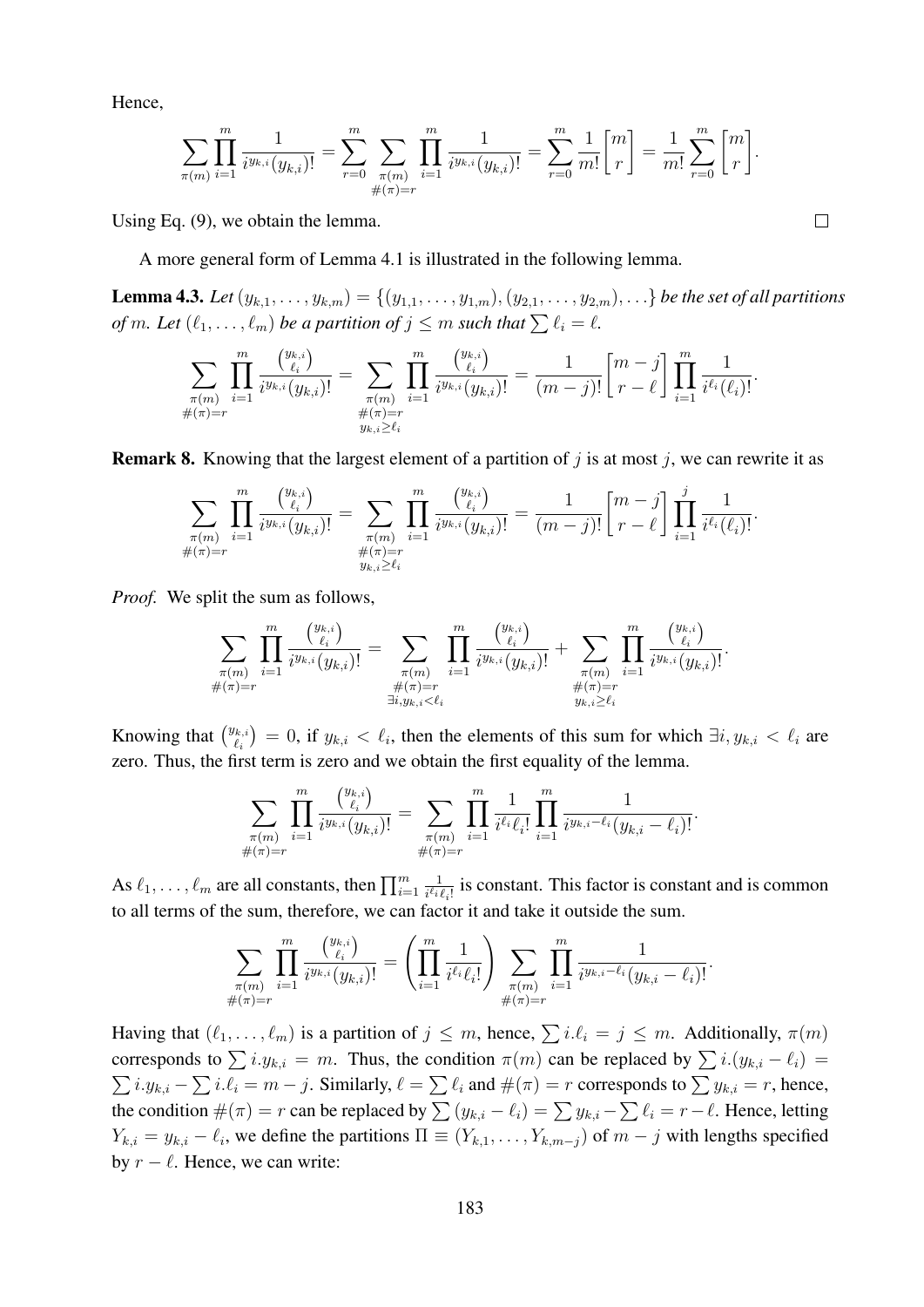$$
\sum_{\substack{\pi(m) \\ \#(\pi)=r}} \prod_{i=1}^m \frac{\binom{y_{k,i}}{\ell_i}}{i^{y_{k,i}}(y_{k,i})!} = \left(\prod_{i=1}^m \frac{1}{i^{\ell_i} \ell_i!}\right) \sum_{\substack{\sum i.Y_{k,i}=m-j \\ \sum Y_{k,i}=r-\ell}} \prod_{i=1}^m \frac{1}{i^{Y_{k,i}} Y_{k,i}!} = \left(\prod_{i=1}^m \frac{1}{i^{\ell_i} \ell_i!}\right) \sum_{\substack{\Pi(m-j) \\ \#(\Pi)=r-\ell}} \prod_{i=1}^m \frac{1}{i^{Y_{k,i}} Y_{k,i}!}.
$$

Knowing that the largest element of a partition of  $(m - j)$  is at most  $(m - j)$ , hence,

$$
\sum_{\substack{\pi(m) \\ \#(\pi)=r}} \prod_{i=1}^m \frac{\binom{y_{k,i}}{\ell_i}}{i^{y_{k,i}}(y_{k,i})!} = \left(\prod_{i=1}^m \frac{1}{i^{\ell_i} \ell_i!} \right) \sum_{\substack{\Pi(m-j) \\ \#(\Pi)=r-\ell}} \prod_{i=1}^{m-j} \frac{1}{i^{Y_{k,i}} Y_{k,i}!}.
$$

Applying Lemma 4.1, with  $y_{k,i}$  substituted by  $Y_{k,i}$ , m substituted by  $m - j$ , and r substituted by  $r - \ell$ , we get the second equality of the lemma.  $\Box$ 

**Remark 9.** If  $j > m$ , then  $\sum_{i} i.Y_{k,i} = m - j < 0$ , which makes Lemma 4.1 invalid, which then makes this lemma invalid.

Similarly, a more general form of Lemma 4.2 is illustrated in the following lemma.

**Lemma 4.4.** Let  $(y_{k,1},...,y_{k,m}) = \{(y_{1,1},...,y_{1,m}), (y_{2,1},...,y_{2,m}), ...\}$  be the set of all partitions *of* m. Let  $(\ell_1, \ldots, \ell_m)$  *be a partition of*  $j \leq m$ *.* 

$$
\sum_{\pi(m)} \prod_{i=1}^m \frac{\binom{y_{k,i}}{\ell_i}}{i^{y_{k,i}}(y_{k,i})!} = \sum_{\substack{\pi(m) \\ y_{k,i} \geq \ell_i}} \prod_{i=1}^m \frac{\binom{y_{k,i}}{\ell_i}}{i^{y_{k,i}}(y_{k,i})!} = \prod_{i=1}^m \frac{1}{i^{\ell_i}(\ell_i)!}.
$$

**Remark 10.** Knowing that the largest element of a partition of j is at most j, we can rewrite it as

$$
\sum_{\pi(m)} \prod_{i=1}^m \frac{\binom{y_{k,i}}{\ell_i}}{i^{y_{k,i}}(y_{k,i})!} = \sum_{\substack{\pi(m) \\ y_{k,i} \geq \ell_i}} \prod_{i=1}^m \frac{\binom{y_{k,i}}{\ell_i}}{i^{y_{k,i}}(y_{k,i})!} = \prod_{i=1}^j \frac{1}{i^{\ell_i}(\ell_i)!}.
$$

*Proof.* We split the sum as follows,

$$
\sum_{\pi(m)} \prod_{i=1}^m \frac{\binom{y_{k,i}}{\ell_i}}{i^{y_{k,i}}(y_{k,i})!} = \sum_{\substack{\pi(m) \\ \exists i, y_{k,i} < \ell_i}} \prod_{i=1}^m \frac{\binom{y_{k,i}}{\ell_i}}{i^{y_{k,i}}(y_{k,i})!} + \sum_{\substack{\pi(m) \\ y_{k,i} \geq \ell_i}} \prod_{i=1}^m \frac{\binom{y_{k,i}}{\ell_i}}{i^{y_{k,i}}(y_{k,i})!}.
$$

Knowing that  $\binom{y_{k,i}}{y_i}$  $\hat{y}_{k,i}^{(k,i)} = 0$ , if  $y_{k,i} < \ell_i$ , then the elements of this sum for which  $\exists i, y_{k,i} < \ell_i$  are zero. Thus, the first term is zero and we obtain the first equality of the lemma.

$$
\sum_{\pi(m)} \prod_{i=1}^m \frac{\binom{y_{k,i}}{\ell_i}}{i^{y_{k,i}}(y_{k,i})!} = \sum_{\pi(m)} \prod_{i=1}^m \frac{1}{i^{\ell_i} \ell_i!} \prod_{i=1}^m \frac{1}{i^{y_{k,i}-\ell_i}(y_{k,i}-\ell_i)!}.
$$

As  $\ell_1, \ldots, \ell_m$  are all constants, then  $\prod_{i=1}^m$ 1  $\frac{1}{i^{\ell_i} \ell_i!}$  is constant. This factor is constant and is common to all terms of the sum, therefore, we can factor it and take it outside the sum.

$$
\sum_{\pi(m)} \prod_{i=1}^m \frac{\binom{y_{k,i}}{\ell_i}}{i^{y_{k,i}}(y_{k,i})!} = \left(\prod_{i=1}^m \frac{1}{i^{\ell_i} \ell_i!}\right) \sum_{\pi(m)} \prod_{i=1}^m \frac{1}{i^{y_{k,i} - \ell_i}(y_{k,i} - \ell_i)!}.
$$

Having that  $(\ell_1, \ldots, \ell_m)$  is a partition of  $j \leq m$ , hence,  $\sum i \ell_i = j \leq m$ . Additionally, the condition  $\pi(m)$  is equivalent to  $\sum i.y_{k,i} = m$ . Thus, the condition  $\pi(m)$  can be replaced by  $\sum i.(y_{k,i} - \ell_i) = \sum i.y_{k,i} - \sum i.\ell_i = m - j(\geq 0)$ . Hence, we define the set of partitions  $\Pi$  of  $m - j$  were the multiplicities of the parts are given by  $Y_{k,i} = y_{k,i} - \ell_i$ . Thus, we have: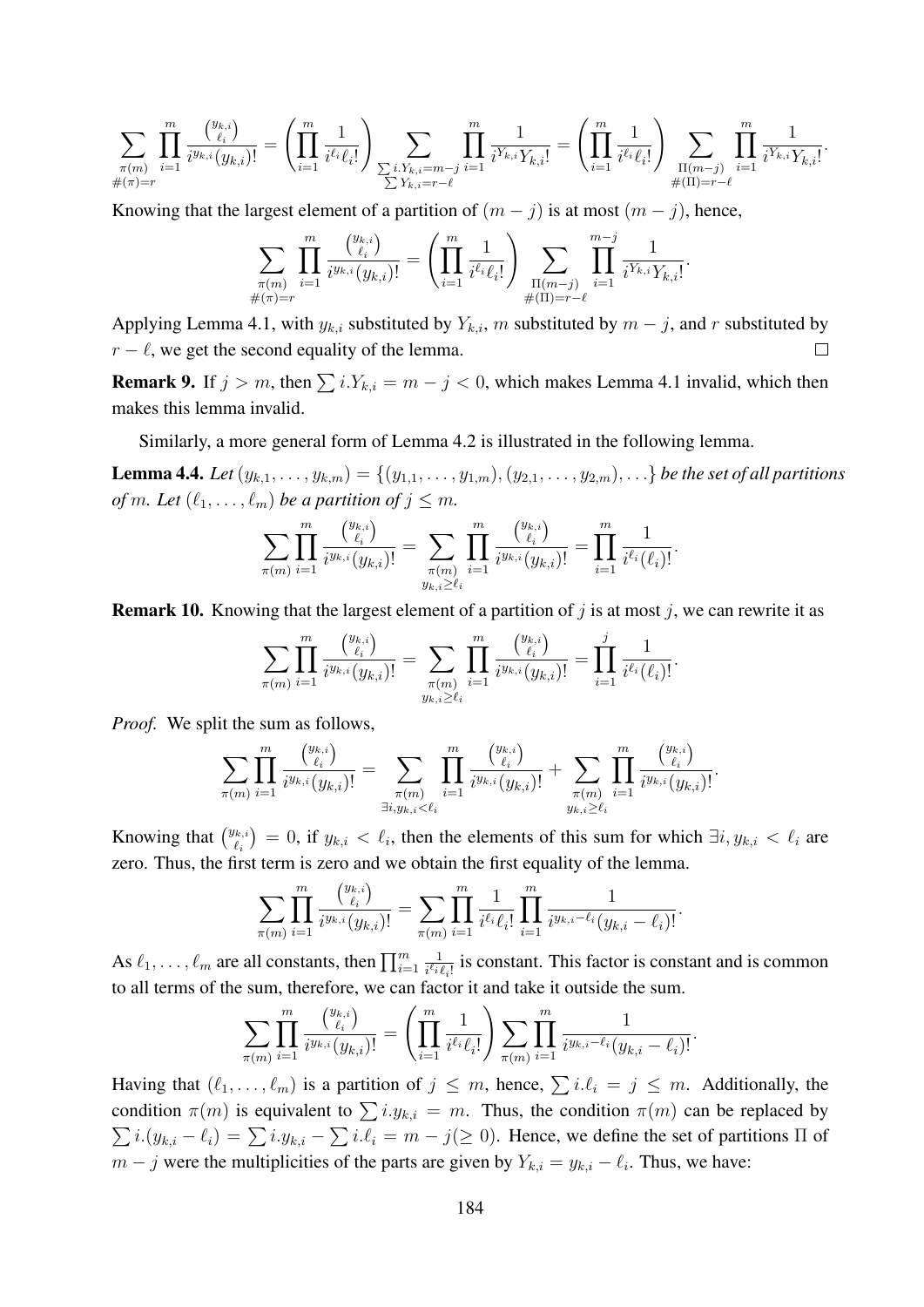$$
\sum_{\pi(m)} \prod_{i=1}^m \frac{\binom{y_{k,i}}{\ell_i}}{i^{y_{k,i}}(y_{k,i})!} = \left( \prod_{i=1}^m \frac{1}{i^{\ell_i} \ell_i!} \right) \sum_{\sum i.Y_{k,i}=m-j} \prod_{i=1}^m \frac{1}{i^{Y_{k,i}} Y_{k,i}!} = \left( \prod_{i=1}^m \frac{1}{i^{\ell_i} \ell_i!} \right) \sum_{\Pi(m-j)} \prod_{i=1}^m \frac{1}{i^{Y_{k,i}} Y_{k,i}!}.
$$

Knowing that the largest element of a partition of  $(m - j)$  is at most  $(m - j)$ , hence,

$$
\sum_{\pi(m)} \prod_{i=1}^m \frac{\binom{y_{k,i}}{\ell_i}}{i^{y_{k,i}}(y_{k,i})!} = \left(\prod_{i=1}^m \frac{1}{i^{\ell_i} \ell_i!}\right) \sum_{\Pi(m-j)} \prod_{i=1}^{m-j} \frac{1}{i^{Y_{k,i}} Y_{k,i}!}.
$$

Applying Lemma 4.2, with  $y_{k,i}$  substituted by  $Y_{k,i}$  and m substituted by  $m - j$ , we get the second equality of the lemma.  $\Box$ 

**Remark 11.** If  $j > m$ , then  $\sum i.Y_{k,i} = m - j < 0$ , which makes Lemma 4.2 invalid, which then makes this lemma invalid.

**Proposition 4.1.** *Let*  $B_{m,r}(x_1,\ldots,x_{m-r+1})$  *be the partial Bell polynomial and*  $B_m(x_1,\ldots,x_m)$ *be the complete Bell polynomial. Then*

$$
\sum_{\pi(m)} \prod_{i=1}^m \frac{1}{(y_{k,i})!} \left( \frac{1}{i} \sum_{N=q}^n (a_N)^i \right)^{y_{k,i}} = \frac{1}{m!} \sum_{r=0}^m B_{m,r}(x_1, \dots, x_{m-r+1}) = \frac{1}{m!} B_m(x_1, \dots, x_m)
$$

*where*  $x_i = (i-1)! \left( \sum_{N=q}^{n} (a_N)^i \right)$ .

*Proof.* Knowing that the largest integer that can appear in a partition of an integer m using r terms is  $m - r + 1$ , we can write

$$
\sum_{\substack{\pi(m) \\ \#(\pi)=r}} \prod_{i=1}^m \frac{1}{(y_{k,i})!} \left( \frac{1}{i} \sum_{N=q}^n (a_N)^i \right)^{y_{k,i}} = \sum_{\substack{\pi(m) \\ \#(\pi)=r}} \prod_{i=1}^{m-r+1} \frac{1}{(y_{k,i})!} \left( \frac{1}{i} \sum_{N=q}^n (a_N)^i \right)^{y_{k,i}}.
$$

We can notice that the right-hand side term of the previous expression corresponds to a multiple of a special value of the partial Bell polynomial where  $x_i = (i-1)! \left(\sum_{N=q}^n (a_N)^i\right), \forall i \in [1, m].$ Hence,

$$
\sum_{\substack{\pi(m) \\ \#(\pi)=r}} \prod_{i=1}^m \frac{1}{(y_{k,i})!} \left( \frac{1}{i} \sum_{N=q}^n (a_N)^i \right)^{y_{k,i}} = \frac{1}{m!} B_{m,r}(x_1,\ldots,x_{m-r+1}).
$$

Additionally, the sum over the partitions of m is equivalent to the sum for r going from 0 to m of the sums over the partitions of  $m$  of length  $r$ . Thus,

$$
\sum_{\pi(m)} \prod_{i=1}^{m} \frac{1}{(y_{k,i})!} \left( \frac{1}{i} \sum_{N=q}^{n} (a_N)^i \right)^{y_{k,i}} = \sum_{r=0}^{m} \sum_{\substack{\pi(m) \\ \#(\pi)=r}} \prod_{i=1}^{m} \frac{1}{(y_{k,i})!} \left( \frac{1}{i} \sum_{N=q}^{n} (a_N)^i \right)^{y_{k,i}}
$$

$$
= \frac{1}{m!} \sum_{r=0}^{m} B_{m,r}(x_1, \dots, x_{m-r+1}).
$$

Applying the definition of a complete Bell polynomial (Eq. (11)), we get the second equality.  $\square$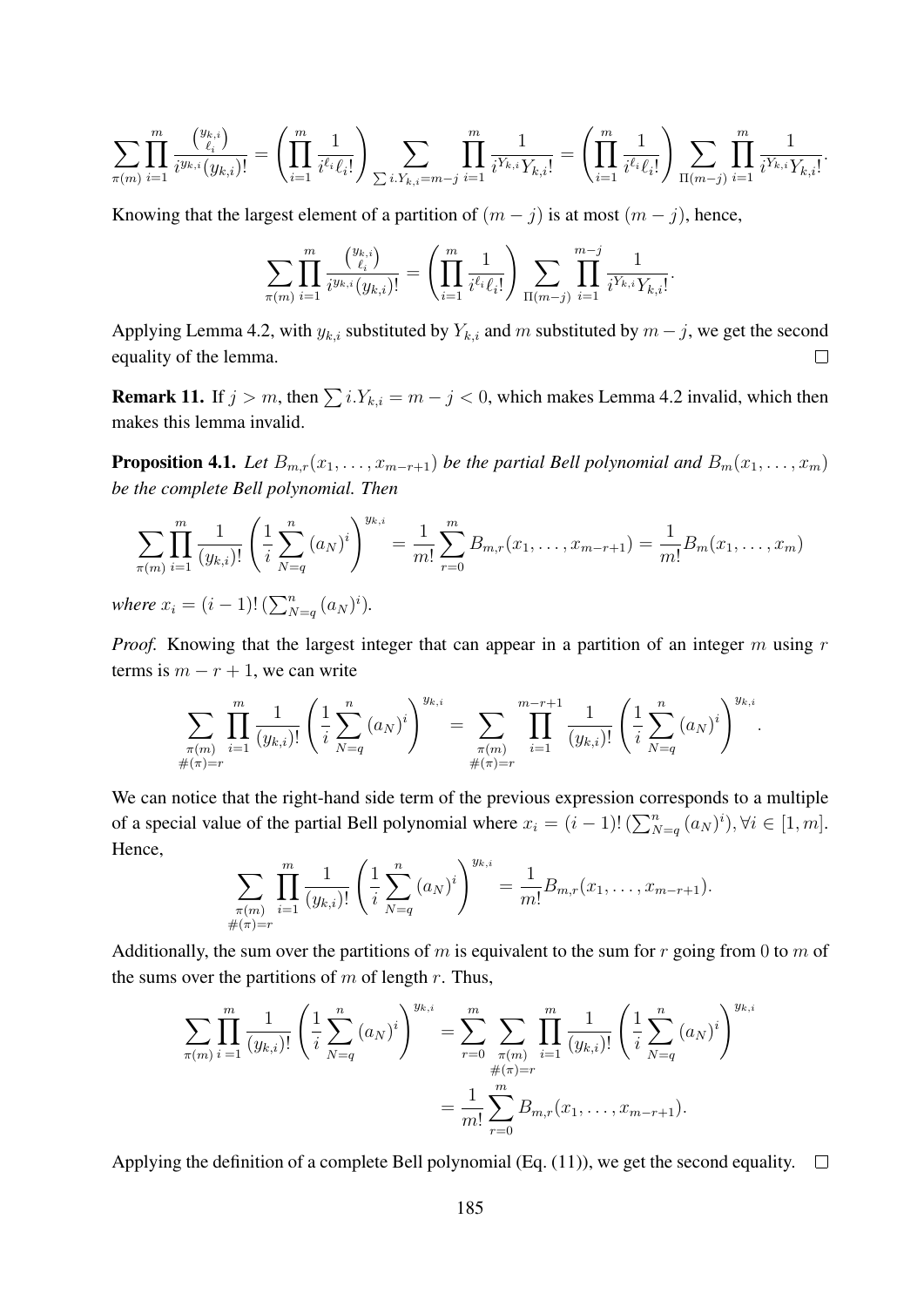Finally, we introduce a lemma that expresses a product of sums as a sum of products.

Lemma 4.5. *A product of sums can be turned into a sum of products as follows,*

$$
\prod_{j=1}^m \sum_{N_j=q_j}^{n_j} a_{(j);N_j} = \sum_{N_m=q_m}^{n_m} \cdots \sum_{N_1=q_1}^{n_1} \prod_{j=1}^m a_{(j);N_j}.
$$

*Proof.* We begin by rewriting the right-hand side term as follows,

$$
\sum_{N_m=q_m}^{n_m} \cdots \sum_{N_1=q_1}^{n_1} \prod_{j=1}^m a_{(j);N_j} = \sum_{N_m=q_m}^{n_m} a_{(m);N_m} \cdots \sum_{N_2=q_2}^{n_2} a_{(2);N_2} \sum_{N_1=q_1}^{n_1} a_{(1);N_1}.
$$

Knowing that the index of each sum is independent of that of the other sums, we can split this structure as follows:

$$
\sum_{N_m=q_m}^{n_m} \cdots \sum_{N_1=q_1}^{n_1} \prod_{j=1}^m a_{(j);N_j} = \left( \sum_{N_m=q_m}^{n_m} a_{(m);N_m} \right) \cdots \left( \sum_{N_1=q_1}^{n_1} a_{(1);N_1} \right) = \prod_{j=1}^m \sum_{N_j=q_j}^{n_j} a_{(j);N_j}.
$$
\ncompletes the proof.

This completes the proof.

**Example 4.1.**  $(a_1 + a_2 + a_3)(b_1 + b_2) = \sum_{N_2=1}^{2} \sum_{N_1=1}^{3} a_{N_1} b_{N_2}$ .

Now that all the required lemmas have been proven, we show the following theorem which allows the representation of a recurrent sum in terms of non-recurrent sums.

Theorem 4.6 (Reduction theorem). *Let* m *be a non-negative integer,* k *be the index of the* k*-th partition of*  $m$   $(1 \leq k \leq p(m))$ , *i be an integer between* 1 *and*  $m$ , *and*  $y_{k,i}$  *be the multiplicity of i in the* k*-th partition of* m*. The reduction theorem for recurrent sums is stated as follows:*

$$
\sum_{N_m=q}^{n} \cdots \sum_{N_1=q}^{N_2} a_{N_m} \cdots a_{N_1} = \sum_{\pi(m)} \prod_{i=1}^{m} \frac{1}{(y_{k,i})!} \left( \frac{1}{i} \sum_{N=q}^{n} (a_N)^i \right)^{y_{k,i}}.
$$

*Proof.* Base case (for  $n = q$ ,  $\forall m \in \mathbb{N}$ ):

$$
\sum_{\pi(m)} \prod_{i=1}^m \frac{1}{(y_{k,i})!} \left( \frac{1}{i} \sum_{N=q}^q (a_N)^i \right)^{y_{k,i}} = \sum_{\pi(m)} \prod_{i=1}^m \frac{1}{(y_{k,i})! i^{y_{k,i}}} (a_q)^{i \cdot y_{k,i}} = (a_q)^m \sum_{\pi(m)} \prod_{i=1}^m \frac{1}{(y_{k,i})! i^{y_{k,i}}}.
$$

By applying Lemma 4.2, we get

$$
\sum_{\pi(m)} \prod_{i=1}^m \frac{1}{(y_{k,i})!} \left( \frac{1}{i} \sum_{N=q}^q (a_N)^i \right)^{y_{k,i}} = (a_q)^m = \sum_{N_m=q}^q \cdots \sum_{N_1=q}^{N_2} a_{N_m} \cdots a_{N_1}.
$$

Induction hypothesis (for  $n, \forall m \in \mathbb{N}$ ):

$$
\sum_{N_m=q}^{n} \cdots \sum_{N_1=q}^{N_2} a_{N_m} \cdots a_{N_1} = \sum_{\pi(m)} \prod_{i=1}^{m} \frac{1}{(y_{k,i})!} \left( \frac{1}{i} \sum_{N=q}^{n} (a_N)^i \right)^{y_{k,i}}.
$$

Induction step: To be concise, we denote by  $I$  the right term of the equality to be proven, i.e.,

$$
I = \sum_{\pi(m)} \prod_{i=1}^m \frac{1}{(y_{k,i})!} \left( \frac{1}{i} \sum_{N=q}^{n+1} (a_N)^i \right)^{y_{k,i}} = \sum_{\pi(m)} \prod_{i=1}^m \frac{1}{(y_{k,i})! i^{y_{k,i}}} \left( \sum_{N=q}^n (a_N)^i + (a_{n+1})^i \right)^{y_{k,i}}.
$$

By applying the binomial theorem, we get: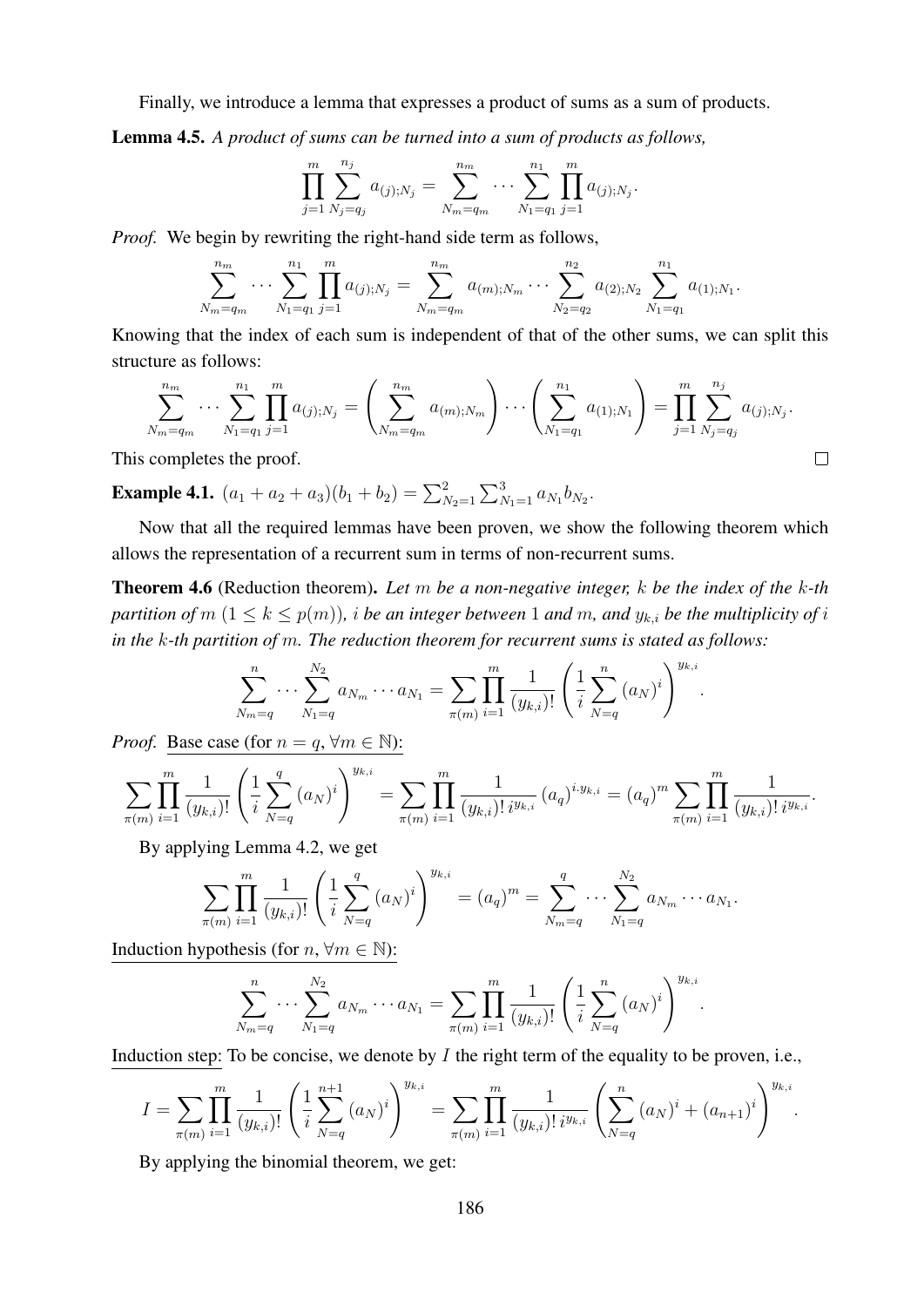$$
I = \sum_{\pi(m)} \prod_{i=1}^{m} \frac{1}{(y_{k,i})! i^{y_{k,i}}} \sum_{v=0}^{y_{k,i}} {y_{k,i} \choose v} \left( \sum_{N=q}^{n} (a_N)^i \right)^v ((a_{n+1})^i)^{y_{k,i}-v}
$$
  
= 
$$
\sum_{\pi(m)} \prod_{i=1}^{m} \sum_{v=0}^{y_{k,i}} \frac{1}{(y_{k,i})! i^{y_{k,i}}} {y_{k,i} \choose v} \left( \sum_{N=q}^{n} (a_N)^i \right)^v (a_{n+1})^{i \cdot y_{k,i}-i \cdot v}.
$$

Let

$$
A_{v,i,k} = \frac{1}{(y_{k,i})! \, i^{y_{k,i}}} \binom{y_{k,i}}{v} \left(\sum_{N=q}^n (a_N)^i\right)^v (a_{n+1})^{i \cdot y_{k,i} - i \cdot v}.
$$

By expanding then regrouping (or by using Lemma 4.5), it can be seen that

$$
\prod_{i=1}^{m} \sum_{v=0}^{y_{k,i}} A_{v,i,k} = \sum_{v_m=0}^{y_{k,m}} \cdots \sum_{v_1=0}^{y_{k,1}} \prod_{i=1}^{m} A_{v_i,i,k}.
$$

This is because, for any given  $k$ , by expanding the product of sums (the left-hand side term), we will get a sum of products of the form  $A_{v_1,1}A_{v_2,2}\cdots A_{v_m,m}$  ( $\prod_{i=1}^m A_{v_i,i}$ ) for all combinations of  $v_1, v_2, \ldots, v_m$  such that  $0 \le v_1 \le y_{k,1}, \ldots, 0 \le v_m \le y_{k,m}$ , which is equivalent to the right-hand side term. Hence,

$$
I = \sum_{\pi(m)} \sum_{v_m=0}^{y_{k,m}} \cdots \sum_{v_1=0}^{y_{k,1}} \prod_{i=1}^m \frac{1}{(y_{k,i})! \, i^{y_{k,i}}} {y_{k,i} \choose v_i} \left( \sum_{N=q}^n (a_N)^i \right)^{v_i} (a_{n+1})^{i \cdot y_{k,i} - i \cdot v_i}.
$$

A more compact way of writing the repeated sum over the  $v_i$ 's is by expressing it with one sum that combines all the conditions. The set of conditions  $0 \le v_1 \le y_{k,1}, \ldots, 0 \le v_m \le y_{k,m}$  can be expressed as the condition  $0 \le v_i \le y_{k,i}$  for  $i \in [1, m]$ .

$$
I = \sum_{\pi(m)} \sum_{0 \le v_i \le y_{k,i}} \prod_{i=1}^m \frac{1}{(y_{k,i})! \, i^{y_{k,i}}} {y_{k,i} \choose v_i} \left( \sum_{N=q}^n (a_N)^i \right)^{v_i} (a_{n+1})^{i \cdot y_{k,i} - i \cdot v_i}.
$$

Similarly, let j represent  $\sum i \nu_i$ . Hence, we can add the trivial condition that is  $j = \sum i \nu_i$  to the sum over  $v_i$ . This condition is equivalent to the condition  $\Pi(j)$  which refers to the sum being over all partitions  $\Pi$  of *j*. Additionally,

- $\sum i \cdot v_i = j$  is minimal when  $v_1 = 0, \ldots, v_m = 0$ . Hence  $j_{min} = 0$ .
- $\sum i \cdot v_i = j$  is maximal when  $v_1 = y_{k,1}, \ldots, v_m = y_{k,m}$ . Hence  $j_{max} = \sum i \cdot y_{k,i} = m$ .

Therefore, we have that  $0 \leq j \leq m$  or, equivalently, that j can go from 0 to m. Hence, knowing that adding a true statement to a condition does not change the condition, we can add this additional condition to get

$$
I = \sum_{\pi(m)} \sum_{\substack{j=0 \ n(1) \\ \Pi(j) \\ 0 \le v_i \le y_{k,i}}} \prod_{i=1}^m \frac{1}{(y_{k,i})! \, i^{y_{k,i}}} {y_{k,i} \choose v_i} \left( \sum_{N=q}^n (a_N)^i \right)^{v_i} (a_{n+1})^{i \cdot y_{k,i} - i \cdot v_i}.
$$

Knowing that  $\binom{y_{k,i}}{y_i}$  $v_{i}^{(k,i)} = 0$  if  $v_i > y_{k,i}$ , hence, the terms produced for  $v_i > y_{k,i}$  would be zero. Thus, we can remove the condition  $0 \le v_i \le y_{k,i}$  because terms that do not satisfy this condition will be zeros and, therefore, would not change the value of the sum.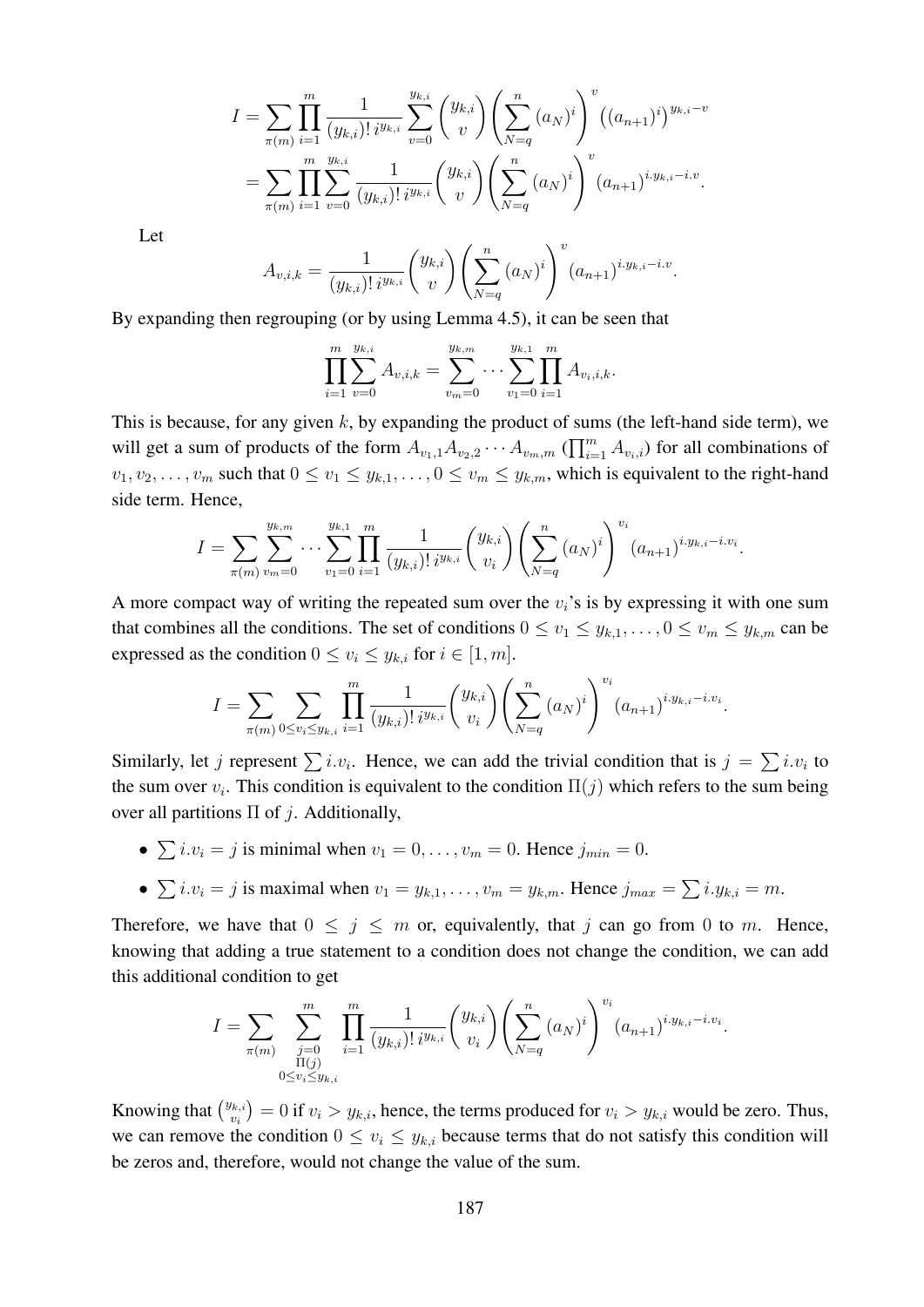$$
I = \sum_{\pi(m)} \sum_{\substack{j=0 \ n(i)}}^m \prod_{i=1}^m \frac{1}{(y_{k,i})! \, i^{y_{k,i}}} {y_{k,i} \choose v_i} \left( \sum_{N=q}^n (a_N)^i \right)^{v_i} (a_{n+1})^{i \cdot y_{k,i} - i \cdot v_i}.
$$

We expand the expression then, from all values of k (from all partitions  $(y_{k,1},...,y_{k,m})$  of m), we regroup together the terms having a combination of exponents  $(v_1, \ldots, v_m)$  that forms a partition of the same integer j and we do so for all  $j \in [0, m]$ . Hence, performing this manipulation allows us to interchange the sum over  $\pi(m)$  (over  $\sum_i i.y_{k,i} = m$ ) with the sums over j. Thus, the expression becomes as follows,

$$
I = \sum_{\substack{j=0 \ n(ij)}}^m \sum_{\pi(m)} \prod_{i=1}^m \frac{1}{(y_{k,i})! i^{y_{k,i}}} {y_{k,i} \choose v_i} \left( \sum_{N=q}^n (a_N)^i \right)^{v_i} (a_{n+1})^{i \cdot y_{k,i} - i \cdot v_i}
$$
  
\n
$$
= \sum_{\substack{j=0 \ n(ij)}}^m \sum_{\pi(m)} (a_{n+1})^{\sum i \cdot y_{k,i} - \sum i \cdot v_i} \left[ \prod_{i=1}^m \left( \sum_{N=q}^n (a_N)^i \right)^{v_i} \right] \left[ \prod_{i=1}^m \frac{1}{(y_{k,i})! i^{y_{k,i}}} {y_{k,i} \choose v_i} \right]
$$
  
\n
$$
= \sum_{\substack{j=0 \ j=0}}^m (a_{n+1})^{m-j} \left[ \prod_{i=1}^m \left( \sum_{N=q}^n (a_N)^i \right)^{v_i} \right] \left( \sum_{\pi(m)} \prod_{i=1}^m \frac{1}{(y_{k,i})! i^{y_{k,i}}} {y_{k,i} \choose v_i} \right).
$$

Applying Lemma 4.4, we get

$$
I = \sum_{\substack{j=0 \ n(j)}}^m (a_{n+1})^{m-j} \left[ \prod_{i=1}^m \left( \sum_{N=q}^n (a_N)^i \right)^{v_i} \right] \left( \prod_{i=1}^m \frac{1}{i^{v_i}(v_i)!} \right)
$$
  
= 
$$
\sum_{\substack{j=0 \ n(j)}}^m (a_{n+1})^{m-j} \left( \prod_{i=1}^m \frac{1}{i^{v_i}(v_i)!} \left( \sum_{N=q}^n (a_N)^i \right)^{v_i} \right).
$$

Knowing that for any given value of j there are multiple combinations of  $v_1, \ldots, v_m$  that satisfy  $\sum i.v_i = j$ , hence, every value of j corresponds to a sum of the sum's argument for all partitions of j (for all combinations of  $v_1, \ldots, v_m$  satisfying  $\sum i \cdot v_i = j$ ). Therefore, we can split the outer sum with two conditions into two sums each with one of the conditions as follows,

$$
I = \sum_{j=0}^{m} (a_{n+1})^{m-j} \sum_{\Pi(j)} \left( \prod_{i=1}^{m} \frac{1}{i^{v_i}(v_i)!} \left( \sum_{N=q}^{n} (a_N)^i \right)^{v_i} \right).
$$

Knowing that the largest element of a partition of  $j$  is at most  $j$ ,

$$
I = \sum_{j=0}^{m} (a_{n+1})^{m-j} \left( \sum_{\Pi(j)} \prod_{i=1}^{j} \frac{1}{i^{v_i}(v_i)!} \left( \sum_{N=q}^{n} (a_N)^i \right)^{v_i} \right).
$$

By using the induction hypothesis, the expression becomes

$$
I = \sum_{j=0}^{m} (a_{n+1})^{m-j} \left( \sum_{N_j=q}^{n} \cdots \sum_{N_1=q}^{N_2} a_{N_j} \cdots a_{N_1} \right).
$$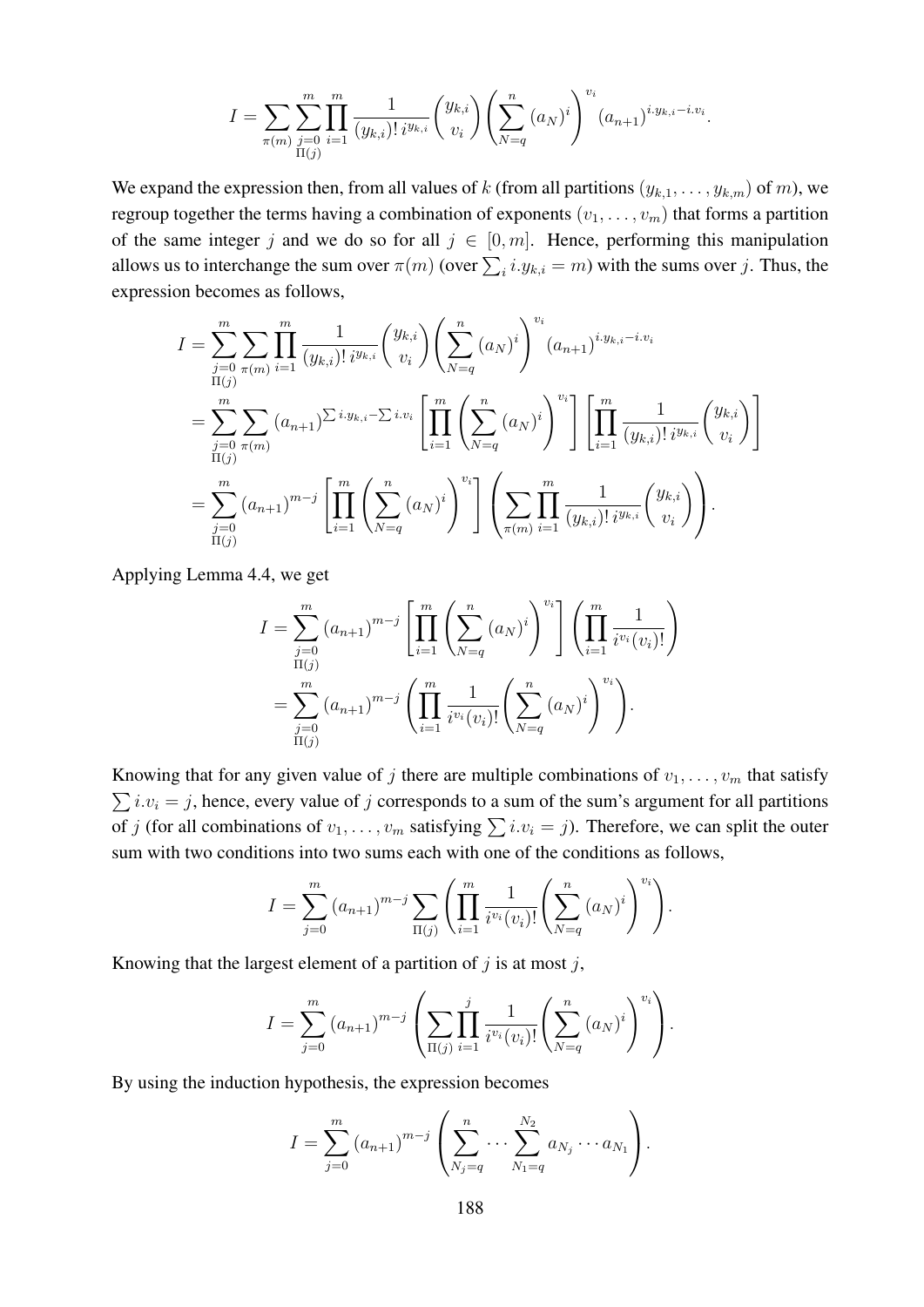Using Corollary 2.2.1, we get

$$
I = \sum_{N_m=q}^{n+1} \cdots \sum_{N_1=q}^{N_2} a_{N_m} \cdots a_{N_1}.
$$

The theorem is proven by induction.

Corollary 4.6.1. *If the recurrent sum starts at* 1*, Theorem 4.6 becomes*

$$
\sum_{N_m=1}^n \cdots \sum_{N_1=1}^{N_2} a_{N_m} \cdots a_{N_1} = \sum_{\pi(m)} \prod_{i=1}^m \frac{1}{(y_{k,i})!} \left( \frac{1}{i} \sum_{N=1}^n (a_N)^i \right)^{y_{k,i}}.
$$

**Example 4.2.** *For*  $m = 2$ *, we have* 

$$
\sum_{N_2=1}^n \sum_{N_1=1}^{N_2} a_{N_2} a_{N_1} = \frac{1}{2} \left( \sum_{N=1}^n a_N \right)^2 + \frac{1}{2} \left( \sum_{N=1}^n (a_N)^2 \right).
$$

**Example 4.3.** *For*  $m = 3$ *, we have* 

$$
\sum_{N_3=1}^n \sum_{N_2=1}^{N_3} \sum_{N_1=1}^{N_2} a_{N_3} a_{N_2} a_{N_1} = \frac{1}{6} \left( \sum_{N=1}^n a_N \right)^3 + \frac{1}{2} \left( \sum_{N=1}^n a_N \right) \left( \sum_{N=1}^n (a_N)^2 \right) + \frac{1}{3} \left( \sum_{N=1}^n (a_N)^3 \right).
$$

**Example 4.4.** *For*  $m = 4$ *, we have* 

$$
\sum_{N_4=1}^n \sum_{N_3=1}^{N_4} \sum_{N_2=1}^{N_3} \sum_{N_1=1}^{N_2} a_{N_4} a_{N_3} a_{N_2} a_{N_1} = \frac{1}{24} \left( \sum_{N=1}^n a_N \right)^4 + \frac{1}{4} \left( \sum_{N=1}^n a_N \right)^2 \left( \sum_{N=1}^n (a_N)^2 \right) + \frac{1}{3} \left( \sum_{N=1}^n a_N \right) \left( \sum_{N=1}^n (a_N)^3 \right) + \frac{1}{8} \left( \sum_{N=1}^n (a_N)^2 \right)^2 + \frac{1}{4} \left( \sum_{N=1}^n (a_N)^4 \right).
$$

An additional partition identity that can be deduced from Theorem 4.6 is as follows.

**Corollary 4.6.2.** *For any*  $m, n \in \mathbb{N}$ *, we have that* 

$$
\sum_{\pi(m)}\prod_{i=1}^m\frac{1}{(y_{k,i})!}\left(\frac{n}{i}\right)^{y_{k,i}}=\binom{n+m-1}{m}.
$$

*Proof.* From paper [19], we have the following relation,

$$
\sum_{N_m=1}^n \cdots \sum_{N_1=1}^{N_2} 1 = \binom{n+m-1}{m}.
$$

By applying Theorem 4.6, we get

$$
\sum_{\pi(m)} \prod_{i=1}^m \frac{1}{(y_{k,i})!} \left( \frac{1}{i} \sum_{N=1}^n 1 \right)^{y_{k,i}} = \sum_{\pi(m)} \prod_{i=1}^m \frac{1}{(y_{k,i})!} \left( \frac{n}{i} \right)^{y_{k,i}} = \binom{n+m-1}{m}.
$$

 $\Box$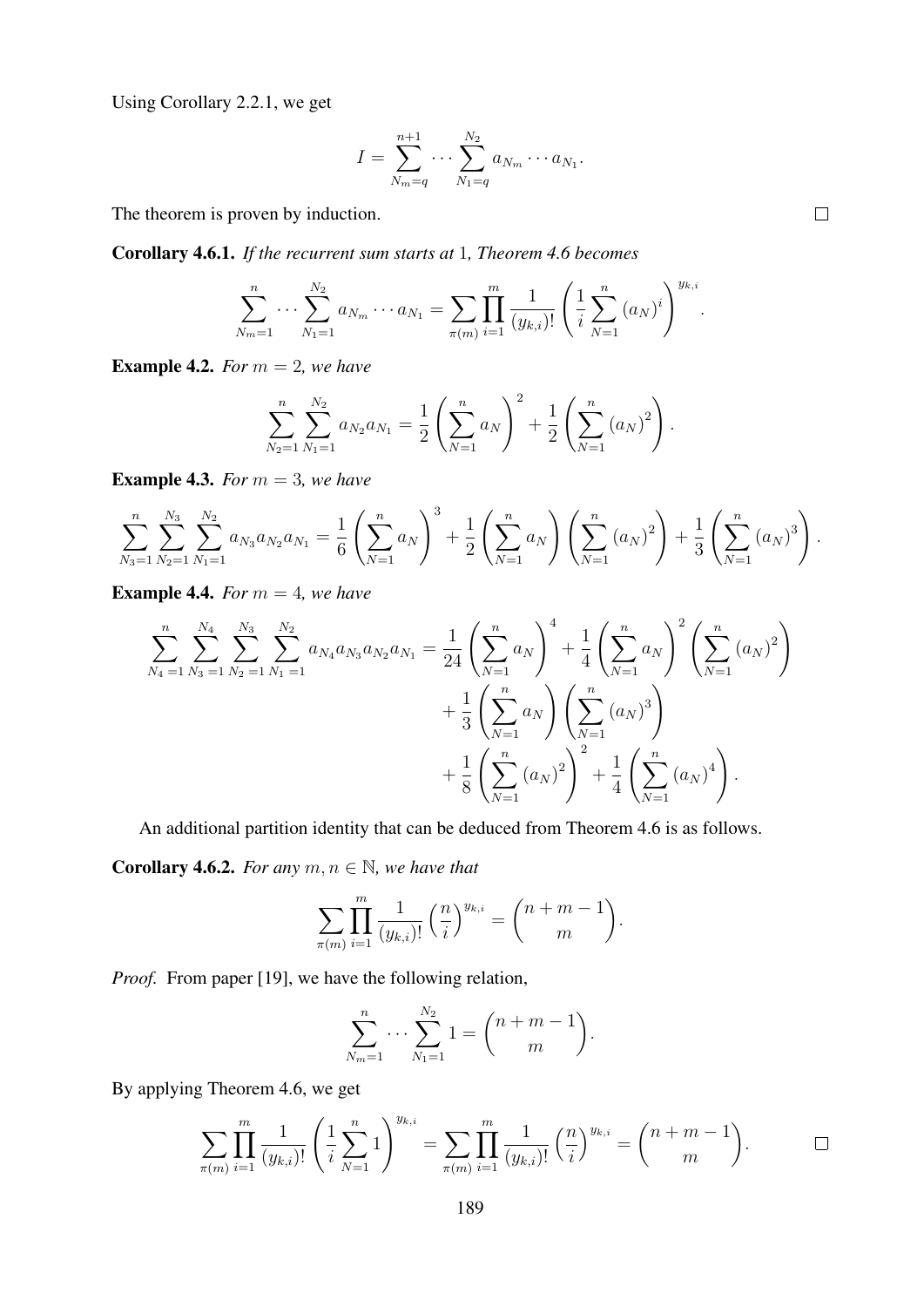**Example 4.5.** For  $n = 1$ , Corollary 4.6.2 reduces to Lemma 4.1.

$$
\sum_{\pi(m)} \prod_{i=1}^m \frac{1}{(y_{k,i})! \, i^{y_{k,i}}} = \binom{m}{m} = 1.
$$

**Example 4.6.** For  $n = 3$ , Corollary 4.6.2 gives

$$
\sum_{\pi(m)} \prod_{i=1}^m \frac{3^{y_{k,i}}}{(y_{k,i})! \, i^{y_{k,i}}} = \binom{m+2}{m} = \frac{(m+1)(m+2)}{2}.
$$

#### 4.3 General Reduction Theorem

Let |A| represent the number of elements in the set A. Let  $m$  be a non-negative integer and let  $\{(y_{1,1},\ldots,y_{1,m}), (y_{2,1},\ldots,y_{2,m}), \ldots\}$  be the set of all partitions of m. Let us consider the set  $M = \{1, \ldots, m\}$ . The permutation group  $S_m$  is the set of all permutations of the set  $\{1, \ldots, m\}$ . Let  $\sigma \in S_m$  be a permutation of the set  $\{1, \ldots, m\}$  and let  $\sigma(i)$  represent the *i*-th element of this given permutation. The number of such permutations is given by:

$$
|S_m| = m! \tag{12}
$$

The cycle-type of a permutation  $\sigma$  is the ordered set where the *i*-th element represents the number of cycles of size i in the cycle decomposition of  $\sigma$ . The number of ways of arranging i elements cyclically is  $(i - 1)!$ . The number of possible combinations of  $y_{k,i}$  cycles of size i is  $[(i-1)!]^{y_{k,i}}$ . Hence, the number of permutations having cycle-type  $(y_{k,1},...,y_{k,m})$  is given by:

$$
\prod_{i=1}^{m} [(i-1)!]^{y_{k,i}}.
$$
\n(13)

A partition  $P$  of a set  $M$  is a set of non-empty disjoint subsets of  $M$  such that every element of  $M$  is present in exactly one of the subsets. Let

$$
P = \{ \underbrace{P_{1,1}, \ldots, P_{1,y_1}}_{y_1 \text{ sets}}, \ldots, \underbrace{P_{m,1}, \ldots, P_{m,y_m}}_{y_m \text{ sets}} \}
$$

represent a partition of a set of m elements (for our purpose let it be the set  $\{1, \ldots, m\}$ ). Let  $P_{i,y}$  represent the y-th subset of order (size) i and let  $y_i$  represent the number of subsets of size i contained in this partition of the set. It is interesting to note that  $(y_1, \ldots, y_m)$  will always form a partition of the non-negative integer m. However, the number of partitions of  $m$  is different from the number of partitions of a set of  $m$  elements because there are more than one partition of the set of m elements that can be associated with a given partition of  $m$ . In fact, we can easily determine that the number of partitions of a set of m elements associated with the partition  $(y_1, \ldots, y_m)$  is given by:

$$
|\Omega_k| = \frac{m!}{1!^{y_{k,1}} \cdots m!^{y_{k,m}} (y_{k,1})! \cdots (y_{k,m})!} = \frac{m!}{\prod_{i=1}^m i!^{y_{k,i}} y_{k,i}!},
$$
\n(14)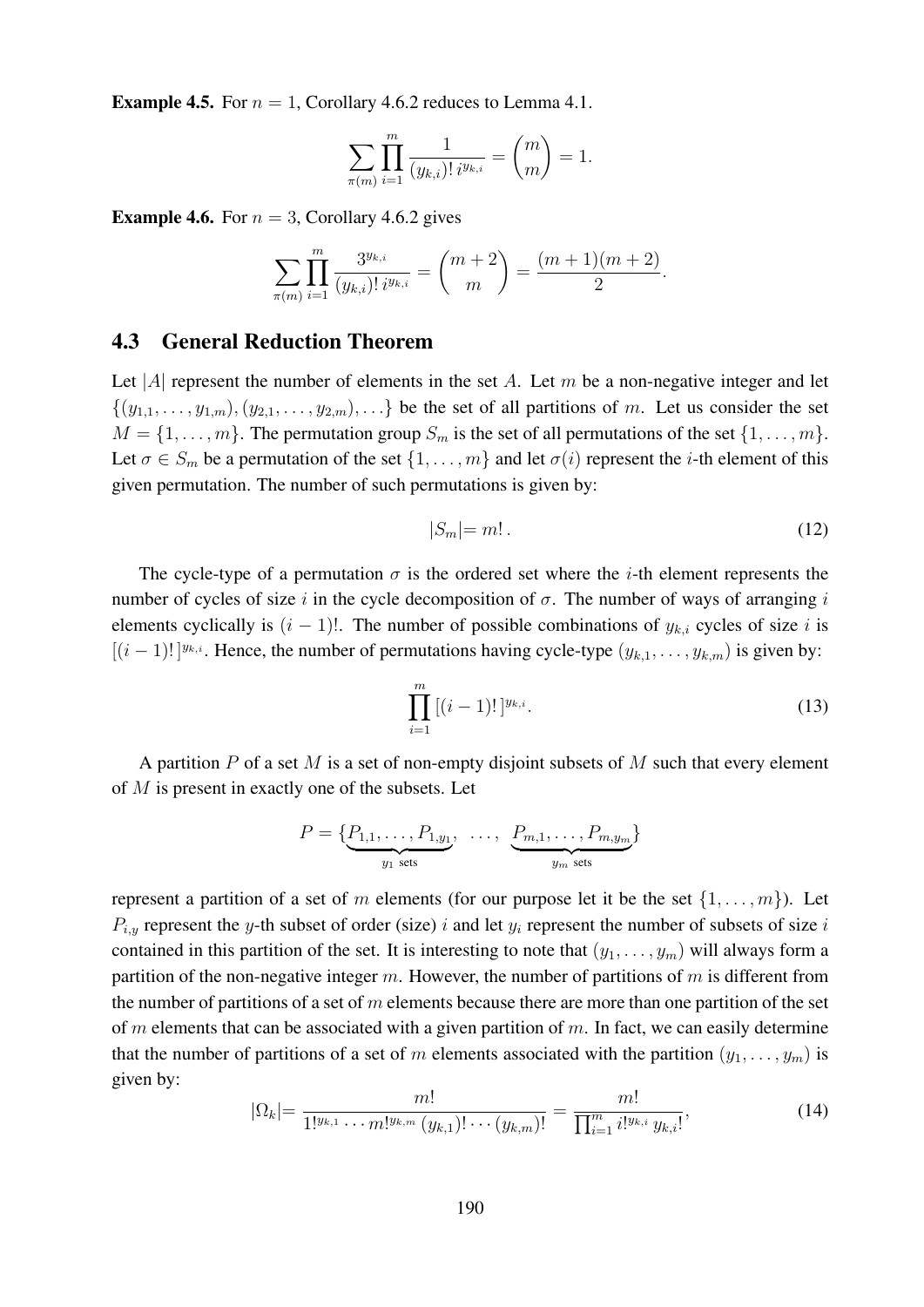where  $\Omega_k$  is the set of all partitions of the set of m elements associated to partition  $(y_{k,1}, \ldots, y_{k,m})$ . This is because the number of ways to divide m objects into  $l_1$  groups of 1 element,  $l_2$  groups of 2 elements, etc., and  $l_m$  groups of m elements is given by:

$$
\frac{m!}{1!^{l_1}\cdots m!^{l_m}l_1!\cdots l_m!} = \frac{m!}{\prod_{i=1}^m i!^{l_i}l_i!}.
$$
\n(15)

We will denote by  $\Omega$  the set of all partitions of the set of m elements.

Finally, a partition P of a set M is a refinement of a partition  $\rho$  of the same set M if every element in P is a subset of an element in  $\rho$ . We denote this as  $P \succeq \rho$ .

Using the notation introduced, we can formulate a generalization of Theorem 4.6 where all sequences are distinct.

**Theorem 4.7.** Let  $m, n, q \in \mathbb{N}$  such that  $n \geq q$ . Let  $a_{(1),N}, \ldots, a_{(m),N}$  be m sequences defined in *the interval* [q, n]*. we have that*

$$
\sum_{\sigma \in S_m} \left( \sum_{N_m=q}^n \cdots \sum_{N_1=q}^{N_2} a_{(\sigma(m));N_m} \cdots a_{(\sigma(1));N_1} \right) = \sum_{P \in \Omega} \prod_{i=1}^m [(i-1)! \,]^{y_{k,i}} \left[ \prod_{g=1}^{y_{k,i}} \left( \sum_{N=q}^n \prod_{h \in P_{i,g}} a_{(h);N} \right) \right].
$$

Remark 12. The theorem can also be written as

$$
\sum_{\sigma \in S_m} \left( \sum_{N_m=q}^{n} \cdots \sum_{N_1=q}^{N_2} a_{(\sigma(m));N_m} \cdots a_{(\sigma(1));N_1} \right)
$$
\n
$$
= \sum_{\pi(m)} \sum_{\Omega_k} \prod_{i=1}^m [(i-1)!]^{y_{k,i}} \left[ \prod_{g=1}^{y_{k,i}} \left( \sum_{N=q}^{n} \prod_{h \in P_{i,g}} a_{(h);N} \right) \right]
$$
\n
$$
= |S_m| \sum_{\pi(m)} \frac{1}{|\Omega_k|} \sum_{\Omega_k} \prod_{i=1}^m \frac{1}{y_{k,i}! i^{y_{k,i}}} \left[ \prod_{g=1}^{y_{k,i}} \left( \sum_{N=q}^{n} \prod_{h \in P_{i,g}} a_{(h);N} \right) \right].
$$

As every partition of a set of m elements is associated with a given partition of  $m$ , hence, adding up all the partitions of the set for every given partition of  $m$  is equivalent to adding up all partitions of the set. The first form is obtained by regrouping together, from the set of all partitions of the set  $\{1, \ldots, m\}$ , those who are associated with a given partition of m.

The second expression is obtained by noting that

$$
\frac{|S_m|}{|\Omega_k|} \prod_{i=1}^m \frac{1}{y_{k,i}! \, i^{y_{k,i}}} = \prod_{i=1}^m \left[ (i-1)! \right]^{y_{k,i}}.
$$

These forms are shown as they can be more easily used to show that this theorem reduces to Theorem 4.6 if all sequences are the same.

*Proof.* Both sides of the equation produce all combinations of terms which are products of the m sequences. Hence, the strategy of this proof is to show that every combination appears with the same multiplicity on both sides.

Without loss of generality, we can assume that all sequences are distinct. We can write: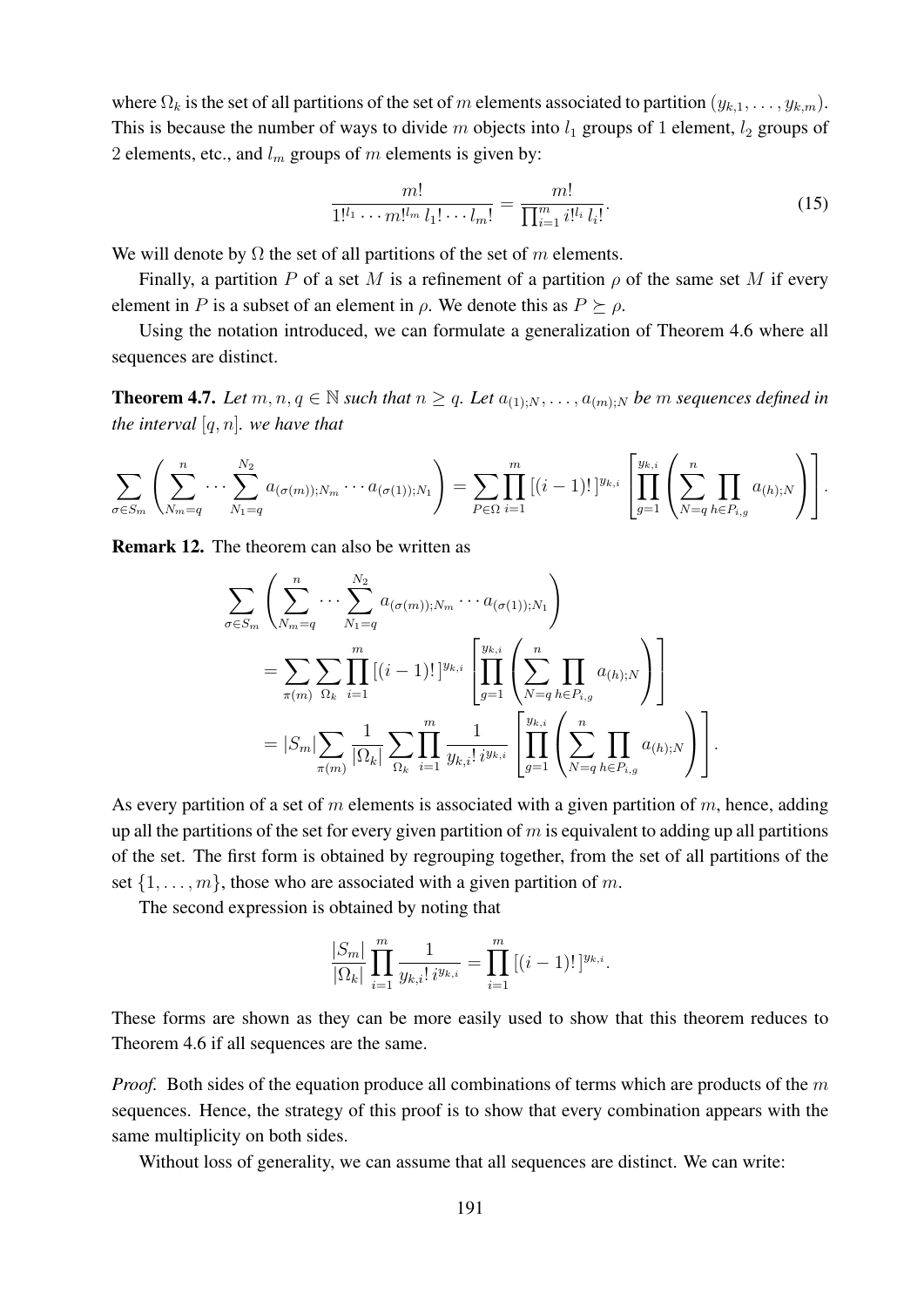$$
\sum_{\sigma \in S_m} \left( \sum_{N_m=q}^n \cdots \sum_{N_1=q}^{N_2} a_{(\sigma(m));N_m} \cdots a_{(\sigma(1));N_1} \right) = \sum_{\sigma \in S_m} \left( \sum_{N_m=q}^n \cdots \sum_{N_1=q}^{N_2} a_{(m);N_{\sigma(m)}} \cdots a_{(1);N_{\sigma(1)}} \right).
$$

Hence, we can consider the symmetric group  $S_m$  as acting on  $N = (N_1, \ldots, N_m)$  that has an isotropy group  $S_m(N)$  and an associated partition  $\rho$  of the set of m elements. The partition  $\rho$ is the set of all equivalence classes of the relation given by  $a \sim b$  if and only if  $N_a = N_b$  and  $S_m(N) = \{ \sigma \in S_m \mid \sigma(i) \sim i \; \forall i \}.$  Thus,

$$
a_{(m);N_m} \cdots a_{(1);N_1} \tag{16}
$$

appears  $|S_m(N)|$  times in the expansion of the left hand side of the theorem.

Likewise, in the right-hand side, (16) can only appear in the terms corresponding to partitions P which are refinements of  $\rho$ . The expression (16) appears

$$
\sum_{P \succeq \rho} \prod_{i=1}^{m} [(i-1)!]^{y_{k,i}} \tag{17}
$$

times in the right-hand side of the theorem. Also let us notice that  $[(i - 1)!]^{y_{k,i}}$  corresponds to  $(|P_{i,1}|-1)! \cdots (|P_{i,y_{k,i}}|-1)!$  because  $|P_{i,1}| = \cdots = |P_{i,y_{k,i}}| = i$ . Hence,  $\prod_{i=1}^{m} [(i-1)!]^{y_{k,i}}$ corresponds to  $\prod_{P_{h,g}\subset P}(|P_{h,g}|-1)$ !, which is equal to the number of permutations having cycle-type specified by P.

Knowing that any element of  $S_m(N)$  has a unique cycle-type specified by a partition that refines  $\rho$ , hence, we conclude that

$$
\sum_{P \succeq \rho} \prod_{i=1}^{m} \left[ (i-1)! \right]^{y_{k,i}} = |S_m(N)|. \tag{18}
$$

As both sides of the theorem produce the same terms and with the same multiplicity, we can say that these sides are equal to each other.  $\Box$ 

**Example 4.7.** For  $m = 2$ , Theorem 4.7 gives

$$
\sum_{N_2=q}^{n} \sum_{N_1=q}^{N_2} a_{N_2} b_{N_1} + \sum_{N_2=q}^{n} \sum_{N_1=q}^{N_2} b_{N_2} a_{N_1} = \left(\sum_{N=q}^{n} a_N\right) \left(\sum_{N=q}^{n} b_N\right) + \left(\sum_{N=q}^{n} a_N b_N\right).
$$

**Example 4.8.** For  $m = 3$ , Theorem 4.7 gives

$$
\sum_{\sigma \in S_3} \left( \sum_{N_3=q}^{n} \sum_{N_2=q}^{N_3} \sum_{N_1=q}^{N_2} a_{(\sigma(3));N_3} a_{(\sigma(2));N_2} a_{(\sigma(1));N_1} \right) \n= \left( \sum_{N=q}^{n} a_{(1);N} \right) \left( \sum_{N=q}^{n} a_{(2);N} \right) \left( \sum_{N=q}^{n} a_{(3);N} \right) \n+ \left( \sum_{N=q}^{n} a_{(1);N} \right) \left( \sum_{N=q}^{n} a_{(2);N} a_{(3);N} \right) + \left( \sum_{N=q}^{n} a_{(2);N} \right) \left( \sum_{N=q}^{n} a_{(1);N} a_{(3);N} \right) \n+ \left( \sum_{N=q}^{n} a_{(3);N} \right) \left( \sum_{N=q}^{n} a_{(1);N} a_{(2);N} \right) + 2 \left( \sum_{N=q}^{n} a_{(1);N} a_{(2);N} a_{(3);N} \right).
$$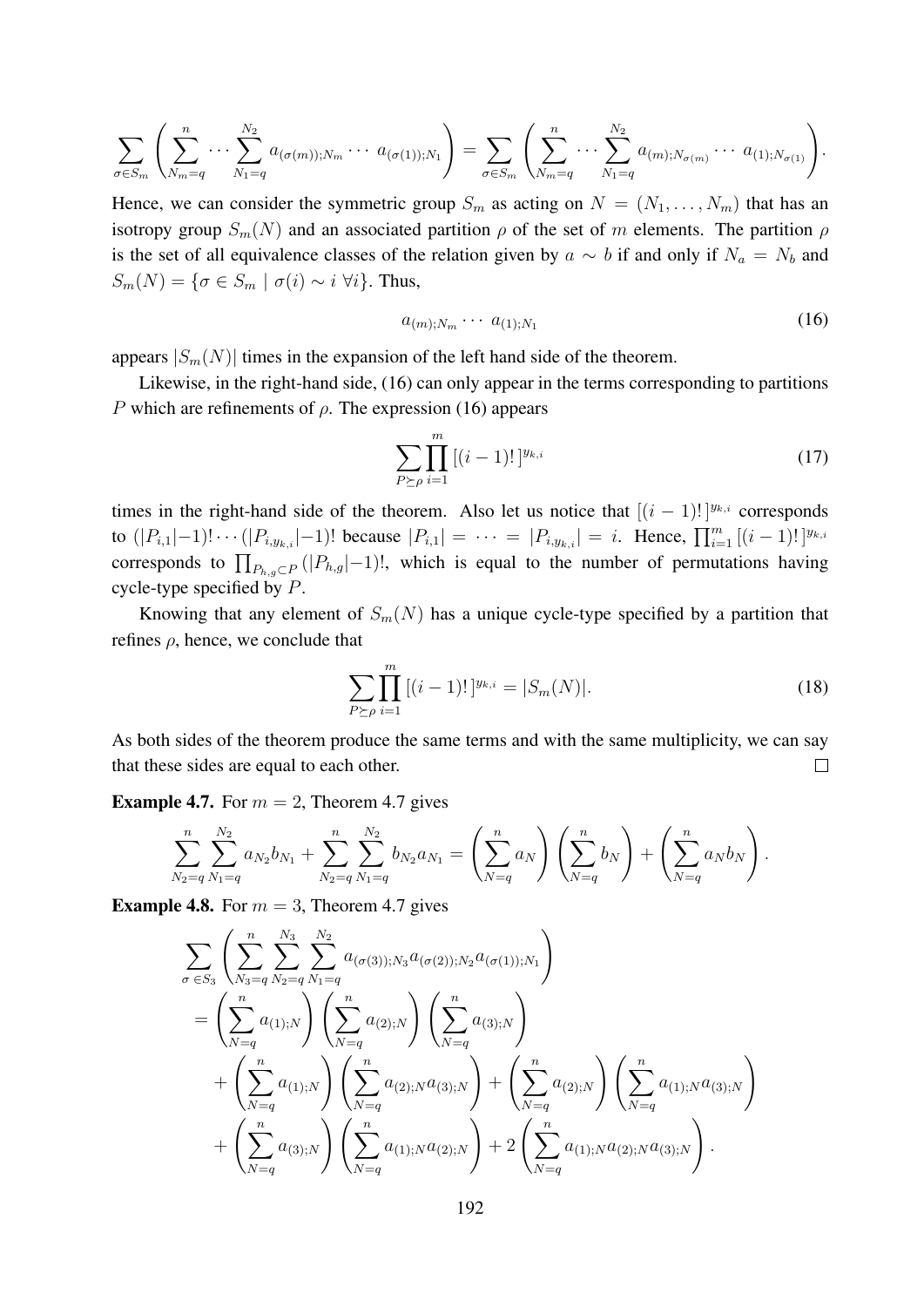Remark 13. Although Theorem 4.7 is a generalization of Theorem 4.6, Theorem 4.7 is limited by the fact that we cannot isolate a recurrent sum of a specific order, instead we need to add up the recurrent sum for all different orderings of the sequences. However, the author thinks that it cannot be simplified further for the general case, i.e., without specifying the sequences. For a given choice of sequences, one should potentially be able to isolate the recurrent sum with the desired order using the properties of the given sequences.

### 4.4 Applications to special sums

In this section, we will apply the reduction formula presented in Theorem 4.6 to simplify certain special recurrent sums. The first special sum that we will simplify is a recurrent sum of  $N<sup>p</sup>$  which will produce a recurrent form of the Faulhaber formula. The second special sum is the multiple zeta star sum for positive even arguments.

#### 4.4.1 Recurrent sums of powers

The Faulhaber formula is a formula developed by Faulhaber in a 1631 edition of *Academia Algebrae* [17] to calculate sums of powers  $(N<sup>p</sup>)$ . The Faulhaber formula is as follows

$$
\sum_{N=1}^{n} N^{p} = \frac{1}{p+1} \sum_{j=0}^{p} (-1)^{j} {p+1 \choose j} B_{j} n^{p+1-j}, \qquad (19)
$$

 $\Box$ 

where  $B_i$  are the Bernoulli numbers of the first kind [31].

In this section, we will use the reduction formula to generalize the Faulhaber formula to a formula for recurrent sums of powers.

**Theorem 4.8.** For any  $m, n, p \in \mathbb{N}$ , we have that

$$
\sum_{N_m=1}^n \cdots \sum_{N_1=1}^{N_2} N_m^p \cdots N_1^p = \sum_{\pi(m)} \prod_{i=1}^m \frac{1}{(y_{k,i})! i^{y_{k,i}}} \left(\sum_{N=1}^n N^{ip}\right)^{y_{k,i}} \\
= \sum_{\pi(m)} \prod_{i=1}^m \frac{1}{(y_{k,i})! i^{y_{k,i}}} \left(\frac{n^{ip+1}}{ip+1} \sum_{j=0}^{ip} (-1)^j {ip+1 \choose j} \frac{B_j}{n^j}\right)^{y_{k,i}}.
$$

*Proof.* Applying Theorem 4.6 and then Faulhaber's formula, we get this theorem.

Let us now consider a couple of particular cases:

• Case 1:  $m = 2$ 

$$
\sum_{N_2=1}^n \sum_{N_1=1}^{N_2} N_2^p N_1^p = \frac{1}{2} \left( \sum_{N=1}^n N^p \right)^2 + \frac{1}{2} \left( \sum_{N=1}^n N^{2p} \right)
$$
  
= 
$$
\frac{1}{2} \left[ \left( \frac{n^{p+1}}{p+1} \sum_{j=0}^p (-1)^j {p+1 \choose j} \frac{B_j}{n^j} \right)^2 + \left( \frac{n^{2p+1}}{2p+1} \sum_{j=0}^{2p} (-1)^j {2p+1 \choose j} \frac{B_j}{n^j} \right) \right].
$$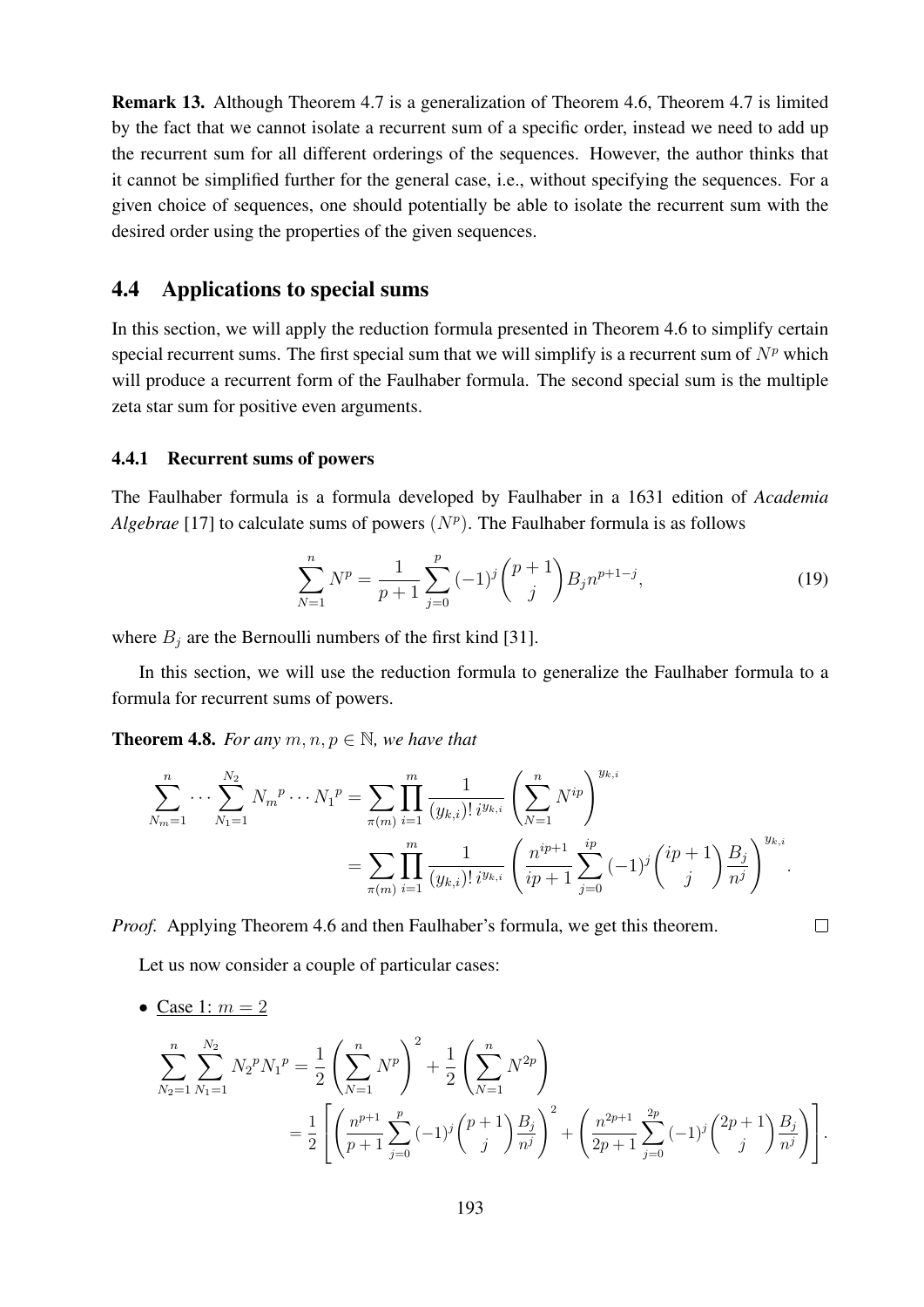**Example 4.9.** For  $p = 2, 3$ , by applying this theorem, we can get the following formulas:

$$
\sum_{N_2=1}^n \sum_{N_1=1}^{N_2} N_2^2 N_1^2 = \frac{n(n+1)(n+2)(2n+1)(2n+3)(5n-1)}{360} = {2n+4 \choose 5} \frac{5n-1}{4!}.
$$
  

$$
\sum_{N_2=1}^n \sum_{N_1=1}^{N_2} N_2^3 N_1^3 = \frac{n(n+1)(n+2)(21n^5 + 69n^4 + 45n^3 - 21n^2 - 6n + 4)}{672}.
$$

• Case 2:  $m = 3$ 

$$
\sum_{N_3=1}^n \sum_{N_2=1}^{N_3} \sum_{N_1=1}^{N_2} N_3^p N_2^p N_1^p = \frac{1}{6} \left( \sum_{N=1}^n N^p \right)^3 + \frac{1}{2} \left( \sum_{N=1}^n N^p \right) \left( \sum_{N=1}^n N^{2p} \right) + \frac{1}{3} \left( \sum_{N=1}^n N^{3p} \right).
$$

**Example 4.10.** For  $p = 1, 2$ , by applying this theorem and exploiting Faulhaber's formula,

$$
\sum_{N_3=1}^n \sum_{N_2=1}^{N_3} \sum_{N_1=1}^{N_2} N_3 N_2 N_1 = \frac{n^2 (n+1)^2 (n+2)(n+3)}{48} = \left(\sum_{N=1}^n N\right) \left[\frac{n(n+1)(n+2)(n+3)}{4!}\right].
$$
  

$$
\sum_{N_3=1}^n \sum_{N_2=1}^{N_3} \sum_{N_1=1}^{N_2} N_3^2 N_2^2 N_1^2 = {2n+6 \choose 7} \frac{35n^2 - 21n + 4}{144}.
$$

Remark 14. Some of these sequences as well as additional ones were added by the author to the OEIS:

- A346642 (https://oeis.org/A346642),
- A351766 (https://oeis.org/A351766),
- A351770 (https://oeis.org/A351770),
- A351105 (https://oeis.org/A351105).

#### 4.4.2 Multiple zeta star values

In this section, using the formula developed by Euler and the reduction theorem, we prove an expression which can be used to calculate multiple zeta star values for positive even arguments. Then we present additional identities concerning MZSVs as well as special sums over partitions. For MZSVs of a repeated argument, we use the following notation:  $\zeta^*(\{p\}_m)$  represents  $\zeta^*(p, \ldots, p)$  where the multiplicity of p is m.

We start by applying Theorem 4.6 and using the expression of the zeta function for positive even values to get an expression for the recurrent sum of  $\frac{1}{N^{2p}}$ , that is,  $\zeta^*(\{2p\}_m)$ .

**Theorem 4.9.** For any  $m \in \mathbb{N}$ ,  $p \in \mathbb{N}^*$ , we have that

$$
\zeta^{\star}(\{2p\}_m) = \sum_{\pi(m)} \prod_{i=1}^m \frac{1}{(y_{k,i})! \, i^{y_{k,i}}} \left(\zeta(2ip)\right)^{y_{k,i}} = (2i\pi)^{2pm} \sum_{\pi(m)} \prod_{i=1}^m \frac{(-1)^{y_{k,i}}}{(y_{k,i})!} \left(\frac{B_{2ip}}{(2i)(2ip)!}\right)^{y_{k,i}},
$$
  

$$
\zeta^{\star}(\{2p\}_m) = \frac{(2i\pi)^{2pm}}{(2pm)!} \sum_{\pi(m)} \binom{2pm}{\beta} \prod_{i=1}^m \frac{(-1)^{y_{k,i}}(B_{2ip})^{y_{k,i}}}{(2i)^{y_{k,i}}y_{k,i}!}, \quad \beta = (\{2p\}_{y_1}, \dots, \{2pm\}_{y_m}).
$$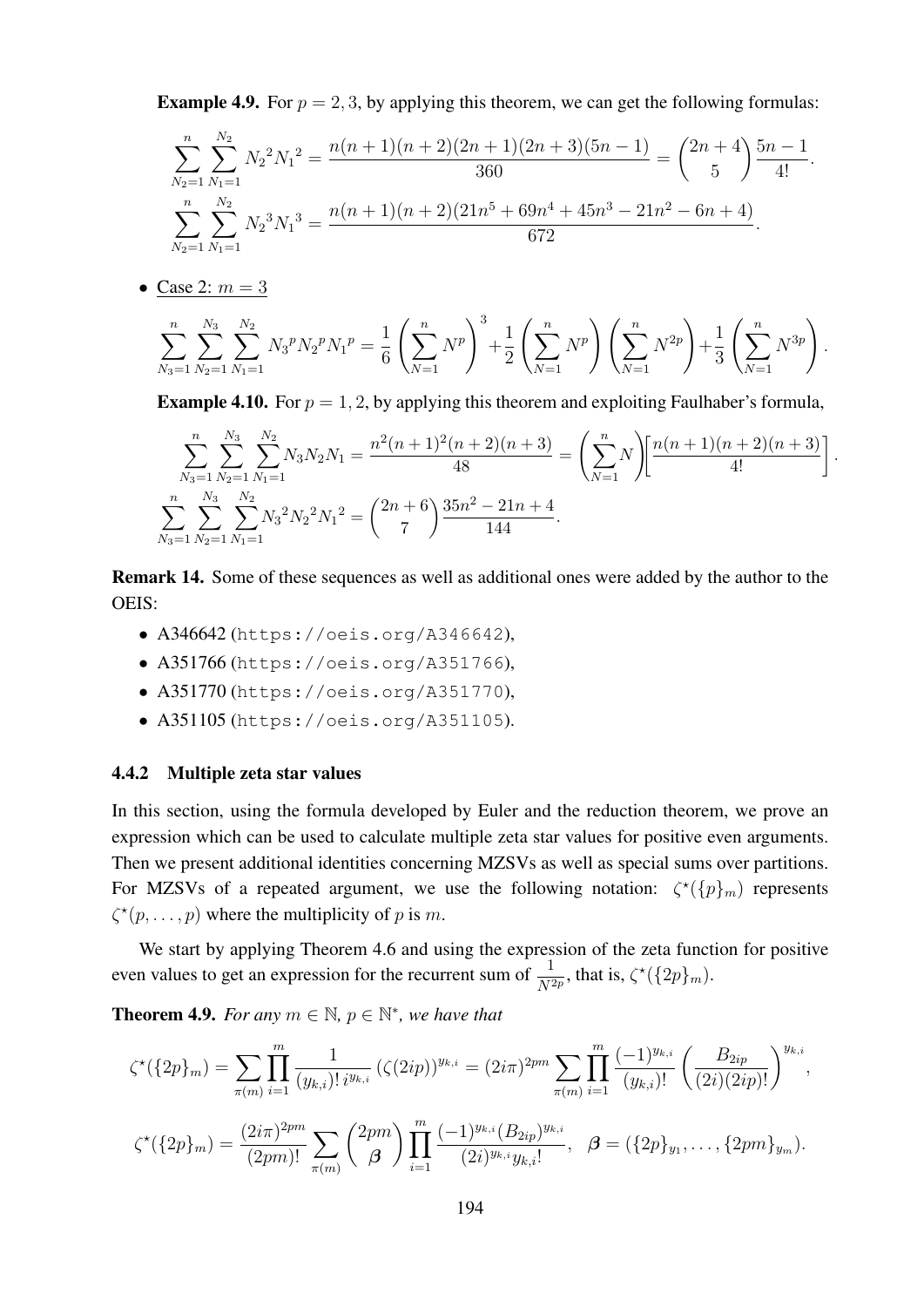*Proof.* By applying Theorem 4.6,

$$
\zeta^{\star}(\{2p\}_m) = \sum_{\pi(m)} \prod_{i=1}^m \frac{1}{(y_{k,i})! \, i^{y_{k,i}}} \left( \sum_{N=1}^{\infty} \left( \frac{1}{N^{2p}} \right)^i \right)^{y_{k,i}} = \sum_{\pi(m)} \prod_{i=1}^m \frac{1}{(y_{k,i})! \, i^{y_{k,i}}} \left( \zeta(2ip) \right)^{y_{k,i}}.
$$

Euler proved that, for  $m \geq 1$  (see [2] for a proof),

$$
\zeta(2m) = \frac{(-1)^{m+1}(2\pi)^{2m}}{2(2m)!} B_{2m}.
$$
\n(20)

Hence,

$$
\zeta^{\star}(\{2p\}_m) = \sum_{\pi(m)} \prod_{i=1}^m \frac{1}{(y_{k,i})! i^{y_{k,i}}} \left( (-1)^{ip+1} \frac{B_{2ip}(2\pi)^{2ip}}{2(2ip)!} \right)^{y_{k,i}} \n= (-1)^{pm} (2\pi)^{2pm} \sum_{\pi(m)} \prod_{i=1}^m \frac{(-1)^{y_{k,i}}}{(y_{k,i})!} \left( \frac{B_{2ip}}{(2i)(2ip)!} \right)^{y_{k,i}}.
$$

Example 4.11. *For* m = 2, 3*, Theorem 4.9 gives*

$$
\zeta^*(2p, 2p) = \frac{(2\pi)^{4p}}{(4p)!} \left[ \binom{4p}{2p} \frac{(B_{2p})^2}{2^2 2!} - \frac{B_{4p}}{4} \right].
$$
  

$$
\zeta^*(\{2p\}_3) = \frac{(-1)^{p+1}(2\pi)^{6p}}{(6p)!} \left[ \binom{6p}{\{2p\}_3} \frac{B_{2p}^3}{2^3 3!} - \binom{6p}{2p, 4p} \frac{B_{2p}}{2} \frac{B_{4p}}{4} + \frac{B_{6p}}{6} \right].
$$

By using the values of the zeta function for even arguments as well as Theorem 4.9 and playing with different values, we can notice some identities. In what follows, we prove several identities related to MZSVs, one of which represents a generalization of the Basel Problem solved by Euler.

We start with the following theorem which represents an alternative statement of Schneider's theorem [35].

**Theorem 4.10.** *For any*  $m \in \mathbb{N}$ *, we have that* 

$$
\zeta^{\star}(\{2\}_m) = \sum_{N_m=1}^{\infty} \cdots \sum_{N_1=1}^{N_2} \frac{1}{N_m^2 \cdots N_1^2} = \frac{(-1)^{m+1} (2^{2m} - 2) B_{2m} \pi^{2m}}{(2m)!} = \left(2 - \frac{1}{2^{2(m-1)}}\right) \zeta(2m)
$$

*or, identically (from Theorem 4.6),*

$$
\sum_{\pi(m)} \prod_{i=1}^m \frac{1}{(y_{k,i})! \, i^{y_{k,i}}} \left( \zeta(2i) \right)^{y_{k,i}} = \frac{(-1)^{m+1} \left( 2^{2m} - 2 \right) B_{2m} \pi^{2m}}{(2m)!} = \left( 2 - \frac{1}{2^{2(m-1)}} \right) \zeta(2m).
$$

*Proof.* In [35], the following relation was proven but in another notation,

$$
\sum_{N_m=1}^{\infty} \cdots \sum_{N_1=1}^{N_2} \frac{1}{N_m^2 \cdots N_1^2} = \left(\frac{2^{2m-1}-1}{2^{2m-2}}\right) \zeta(2m) = \left(2 - \frac{1}{2^{2(m-1)}}\right) \zeta(2m).
$$

Using the expression of  $\zeta(2m)$  from Eq. (20), we get

$$
\sum_{N_m=1}^{\infty} \cdots \sum_{N_1=1}^{N_2} \frac{1}{N_m^2 \cdots N_1^2} = \frac{(-1)^{m+1} (2^{2m} - 2) B_{2m} \pi^{2m}}{(2m)!}.
$$

The first equation is proven. Applying Theorem 4.6, we get the second equation.

 $\Box$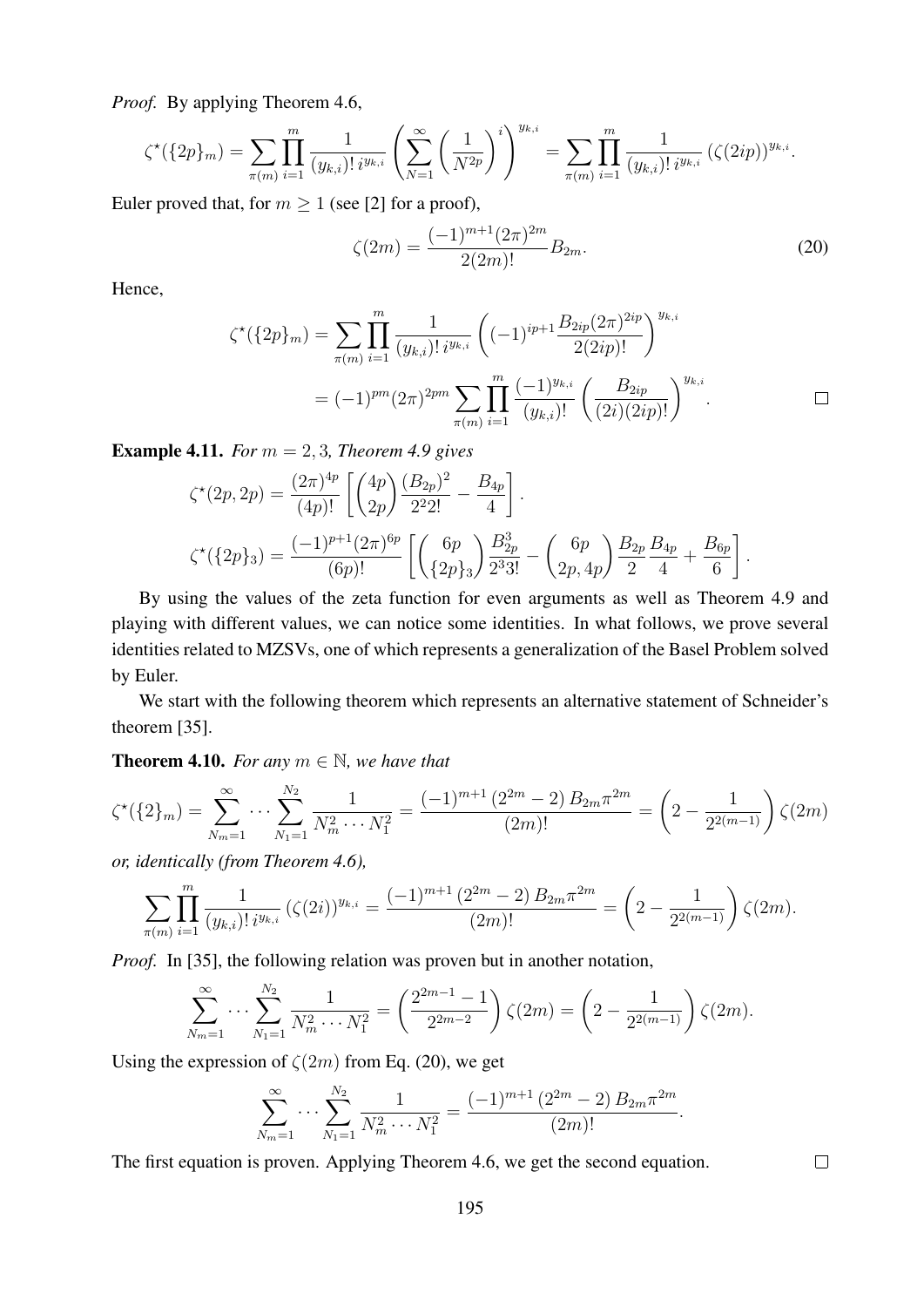**Remark 15.** From Theorem 4.10, we can deduce that  $(\pi x)csc(\pi x)$  is a generating function for  $\zeta^*(\{2\}_m)$ . In Part 2 of this study [21], we will generalize this result.

**Corollary 4.10.1.** *For any*  $m \in \mathbb{N}$ *, we have that* 

$$
\sum_{\pi(m)} \prod_{i=1}^m \frac{(-1)^{y_{k,i}}}{(y_{k,i})!} \left( \frac{B_{2ip}}{(2i)(2i)!} \right)^{y_{k,i}} = \left( \frac{1}{2^{2m-1}} - 1 \right) \frac{B_{2m}}{(2m)!}
$$

*Proof.* By applying Theorem 4.9 with  $p = 1$  to Theorem 4.10, we obtain the corollary.  $\Box$ 

We will use this to prove that this recurrent harmonic series (or multiple zeta star values) with  $2p = 2$  will converge to 2 as the number of summations m goes to infinity.

**Theorem 4.11.** *For any*  $m \in \mathbb{N}$ *, we have that* 

$$
\lim_{m \to \infty} \zeta^{\star}(\{2\}_{m}) = \lim_{m \to \infty} \left( \sum_{N_{m}=1}^{\infty} \cdots \sum_{N_{1}=1}^{N_{2}} \frac{1}{N_{m}^{2} \cdots N_{1}^{2}} \right) = 2.
$$

*Proof.* It is known that  $\lim_{m\to\infty} \zeta(2m) = 1$ . By applying Theorem 4.10,

$$
\lim_{m \to \infty} \left( \sum_{N_m=1}^{\infty} \cdots \sum_{N_1=1}^{N_2} \frac{1}{N_m^2 \cdots N_1^2} \right) = \lim_{m \to \infty} \left( 2 - \frac{1}{2^{2(m-1)}} \right) \times \lim_{m \to \infty} \zeta(2m) = 2.
$$

**Example 4.12.** For  $m = 4$ , we have

$$
\sum_{N_4=1}^{\infty} \sum_{N_3=1}^{N_4} \sum_{N_2=1}^{N_3} \sum_{N_1=1}^{N_2} \frac{1}{N_4^2 N_3^2 N_2^2 N_1^2} = \frac{1}{24} \left( \zeta(2) \right)^4 + \frac{1}{4} \left( \zeta(2) \right)^2 \zeta(4) + \frac{1}{3} \zeta(2) \zeta(6) + \frac{1}{8} \left( \zeta(4) \right)^2 + \frac{1}{4} \zeta(8)
$$

$$
= \frac{127\pi^8}{604800} = \left( 2 - \frac{1}{2^{2(3)}} \right) \zeta(8) \approx 1.992466004.
$$

Similarly, we will use this to show that the sum (over all non-negative values of  $m$ ) of the recurrent harmonic series with  $2p = 2$  will diverge.

Remark 16. From Theorem 4.11, we can easily see that

$$
\sum_{m=0}^{\infty} \zeta^{\star}(\{2\}_m) = \sum_{m=0}^{\infty} \left( \sum_{N_m=1}^{\infty} \cdots \sum_{N_1=1}^{N_2} \frac{1}{N_m^2 \cdots N_1^2} \right) \to \infty.
$$

# References

- [1] Andrews, G. E. (1998). *The Theory of Partitions, Vol. 2*. Cambridge University Press.
- [2] Arfken, G. B., & Weber, H. J. (2000). *Mathematical Methods for Physicists, 5th Edition*. Academic Press.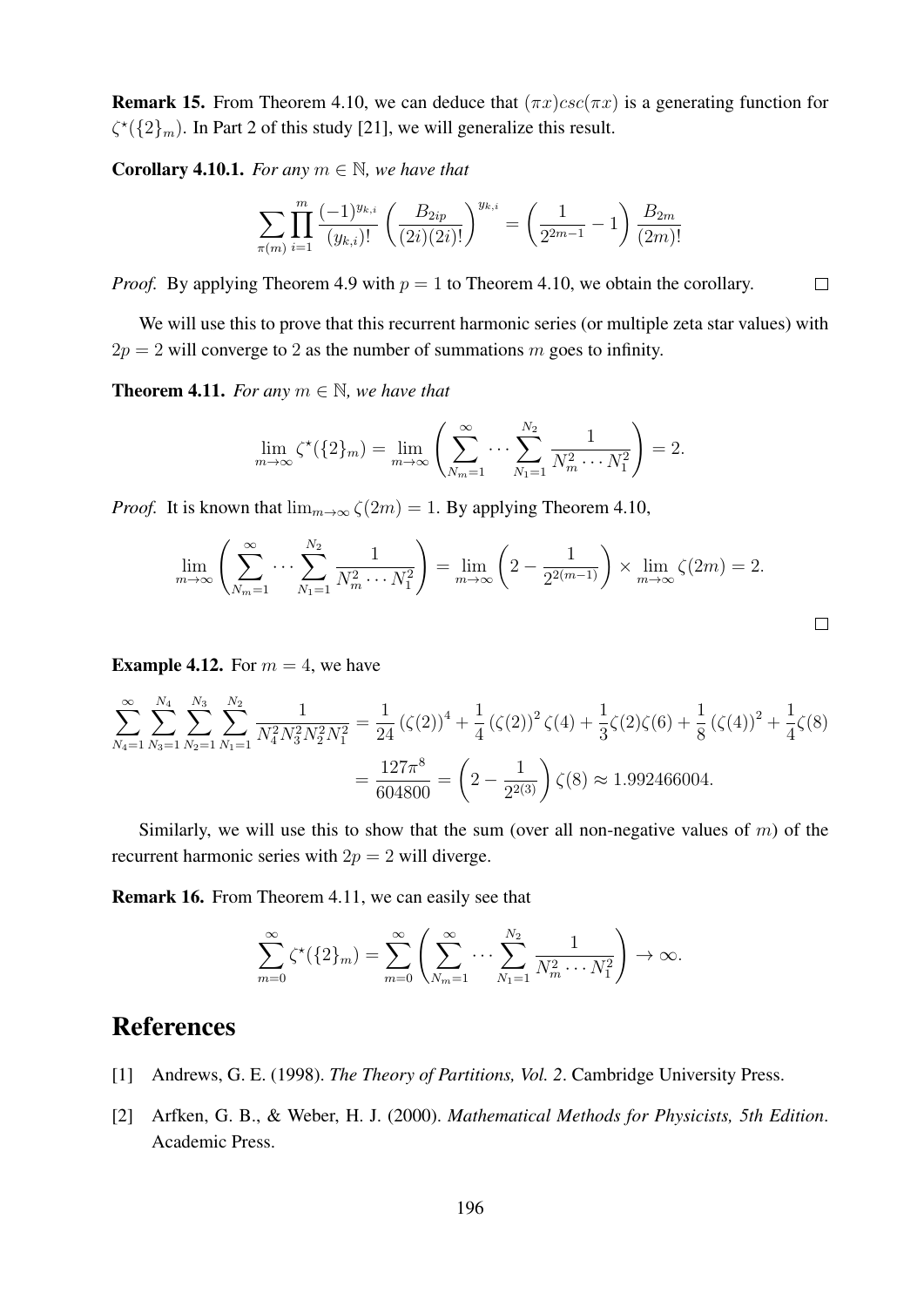- [3] Bernoulli, J. (1689). Propositiones arithmeticae de seriebus infinitis earumque summa finita [Arithmetical propositions about infinite series and their finite sums]. Basel, J. Conrad.
- [4] Bernoulli, J. (1713). *Ars Conjectandi, Opus Posthumum; Accedit Tractatus De Seriebus Infinitis, Et Epistola Gallice scripta De Ludo Pilae Reticularis [Theory of inference, ` posthumous work. With the Treatise on infinite series. . . ].* Thurnisii.
- [5] Bernoulli, J. (1742). *Corollary III of de Seriebus Varia*. Opera Omnia. Lausanne & Basel: Marc-Michel Bousquet & co. 4:8.
- [6] Blümlein, J., Broadhurst, D., & Vermaseren, J. A. (2010). The multiple zeta value data mine. *Computer Physics Communications*, 181(3), 582–625.
- [7] Blümlein, J., & Kurth, S. (1999). Harmonic sums and Mellin transforms up to two-loop order. *Physical Review D*, 60(1), 014018.
- [8] Broadhurst, D. (1986). Exploiting the 1, 440-fold symmetry of the master two-loop diagram. Zeitschrift für Physik C Particles and Fields, 32(2), 249–253.
- [9] Broadhurst, D. (2013). Multiple zeta values and modular forms in quantum field theory. In *Computer Algebra in Quantum Field Theory*, Springer, 33–73.
- [10] Bruinier, J. H., & Ono, K. (2013). Algebraic formulas for the coefficients of half-integral weight harmonic weak Maass forms. *Advances in Mathematics*, 246, 198–219.
- [11] Chapman, R. (1999). Evaluating ζ(2). *Preprint*. Available online at: https:// empslocal.ex.ac.uk/people/staff/rjchapma/etc/zeta2.pdf
- [12] Euler, L. (1740). De summis serierum reciprocarum [On the sums of series of reciprocals]. *Commentarii academiae scientiarum Petropolitanae*, 7, 123–134. *Opera Omnia, Series*, 1, 73–86. Available online at: https://scholarlycommons.pacific.edu/ euler-works/41 .
- [13] Euler, L. (1743). Demonstration de la somme de cette suite  $1 + 1/4 + 1/9 + 1/16 +$ ... [Demonstration of the sum of the series  $1 + 1/4 + 1/9 + 1/16 + \ldots$ ]. *Journal litteraire d'Allemagne, de Suisse et du Nord, 2, 115-127. Available online at: https:* //scholarlycommons.pacific.edu/euler-works/63/.
- [14] Euler, L. (1748). *Introductio in Analysin Infinitorum, Volume 1* [Introduction to the Analysis of the Infinite, Volume 1]. Lausanne: Marcum-Michaelem Bousquet, Volume 1, pp. 1–320. Available online at: https://scholarlycommons.pacific.edu/ euler-works/101/.
- [15] Euler, L. (1776). Meditationes circa singulare serierum genus [Meditations about a singular type of series]. *Novi Commentarii academiae scientiarum Petropolitanae*, 20, 140–186. Available online at: https://scholarlycommons.pacific.edu/ euler-works/477/.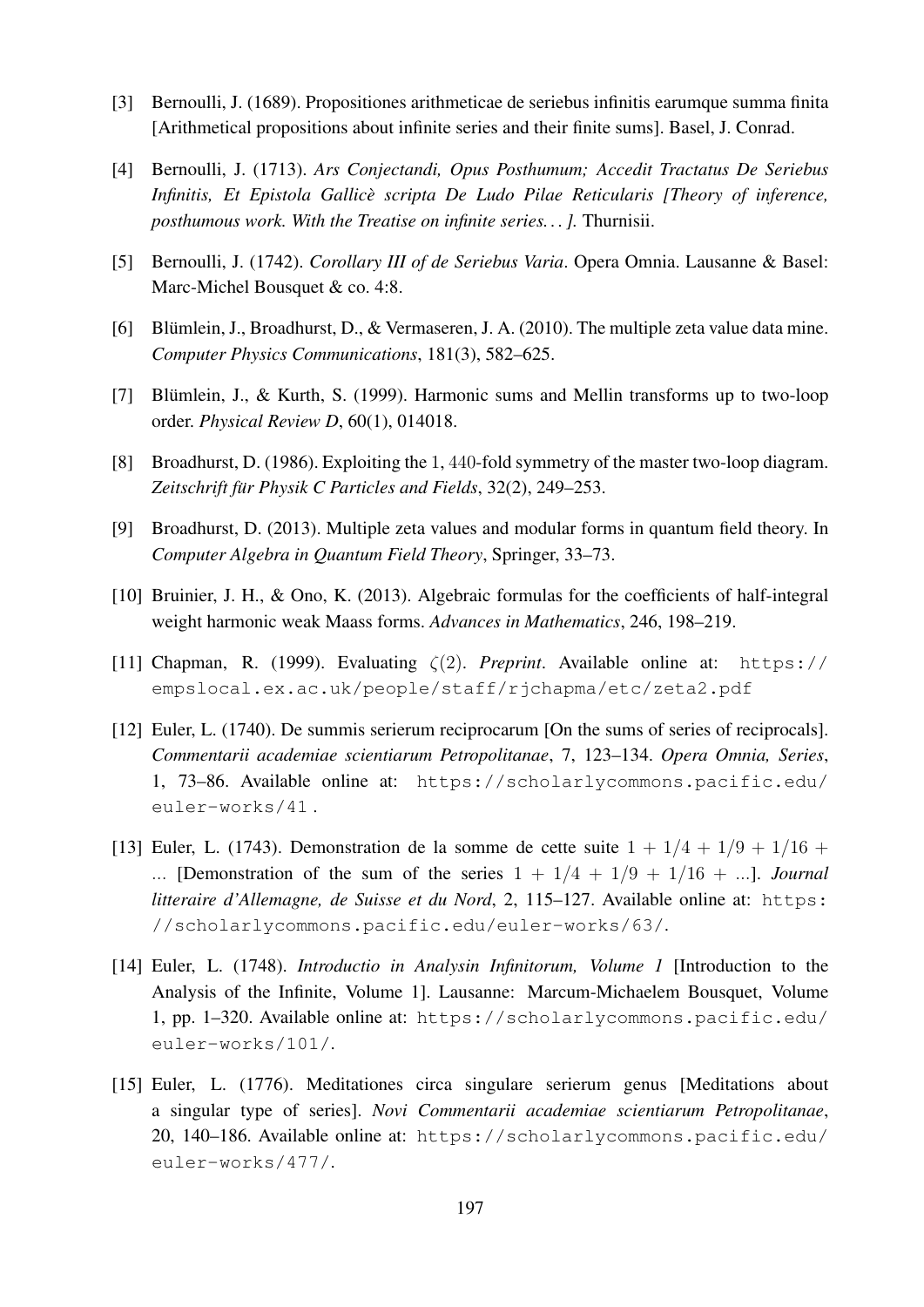- [16] Euler, L. (1811). De summatione serierum in hac forma contentarum  $a/1 + a^2/4 +$  $a^3/9 + a^4/16 + a^5/25 + a^6/36$  etc. [On the summation of series contained in the form  $a/1 + a^2/4 + a^3/9 + a^4/16 + a^5/25 + a^6/36 +$  etc.] *Mémoires de l'académie des sciences de St.-Petersbourg*, 3, 26–42. Available online at: https://scholarlycommons. pacific.edu/euler-works/736/.
- [17] Faulhaber, J. (1631). *Academia Algebrae, darinnen die miraculosische Inventiones, zu* den höchsten Cossen weiters continuirt und profitiert werden, Ulm, Available online at: https://digital.slub-dresden.de/werkansicht/dlf/254/1.
- [18] Granville, A. (1997). A decomposition of Riemann's zeta-function. *London Mathematical Society Lecture Note Series*, Cambridge University Press, 95–102.
- [19] El Haddad, R. (2021). Repeated sums and binomial coefficients. *Open Journal of Discrete Applied Mathematics*, 4(2), 30–47.
- [20] El Haddad, R. (2022). *Repeated integration and explicit formula for the* n*-th integral of*  $x^m(\ln x)^{m'}$ . Open Journal of Mathematical Science (in press).
- [21] El Haddad, R. (2022). A generalization of multiple zeta values. Part 2: Multiple sums. *Notes on Number Theory and Discrete Mathematics*, 28(2), 200–233.
- [22] Hardy, G. H., & Ramanujan, S. (1918). Asymptotic formulae in combinatory analysis. *Proceedings of the London Mathematical Society*, s2-17(1), 75–115.
- [23] Hoffman, M. E. (1992). Multiple harmonic series. *Pacific Journal of Mathematics*, 152(2), 275–290.
- [24] Hoffman, M. E. (1997). The algebra of multiple harmonic series. *Journal of Algebra*, 194(2), 477–495.
- [25] Hoffman, M. E., & Moen, C. (1996). Sums of triple harmonic series. *Journal of Number Theory*, 60(2), 329–331.
- [26] Kassel, C. (2012). *Quantum Groups*, Vol. 155. Springer Science & Business Media.
- [27] Kuba, M., & Panholzer, A. (2019). A note on harmonic number identities, Stirling series and multiple zeta values. *International Journal of Number Theory*, 15(7), 1323–1348.
- [28] Loeb, D. E. (1992). A generalization of the Stirling numbers. *Discrete Mathematics*, 103(3), 259–269.
- [29] Mengoli, P. (1650). Praefatio [Preface]. *Novae quadraturae arithmeticae, seu de additione fractionum [New arithmetic quadrature (i.e., integration), or on the addition of fractions]*. Bologna: Giacomo Monti.
- [30] Murahara, H., & Ono, M. (2019). Yamamoto's interpolation of finite multiple zeta and zeta-star values. ArXiv. https://doi.org/10.48550/arXiv.1908.09307 .